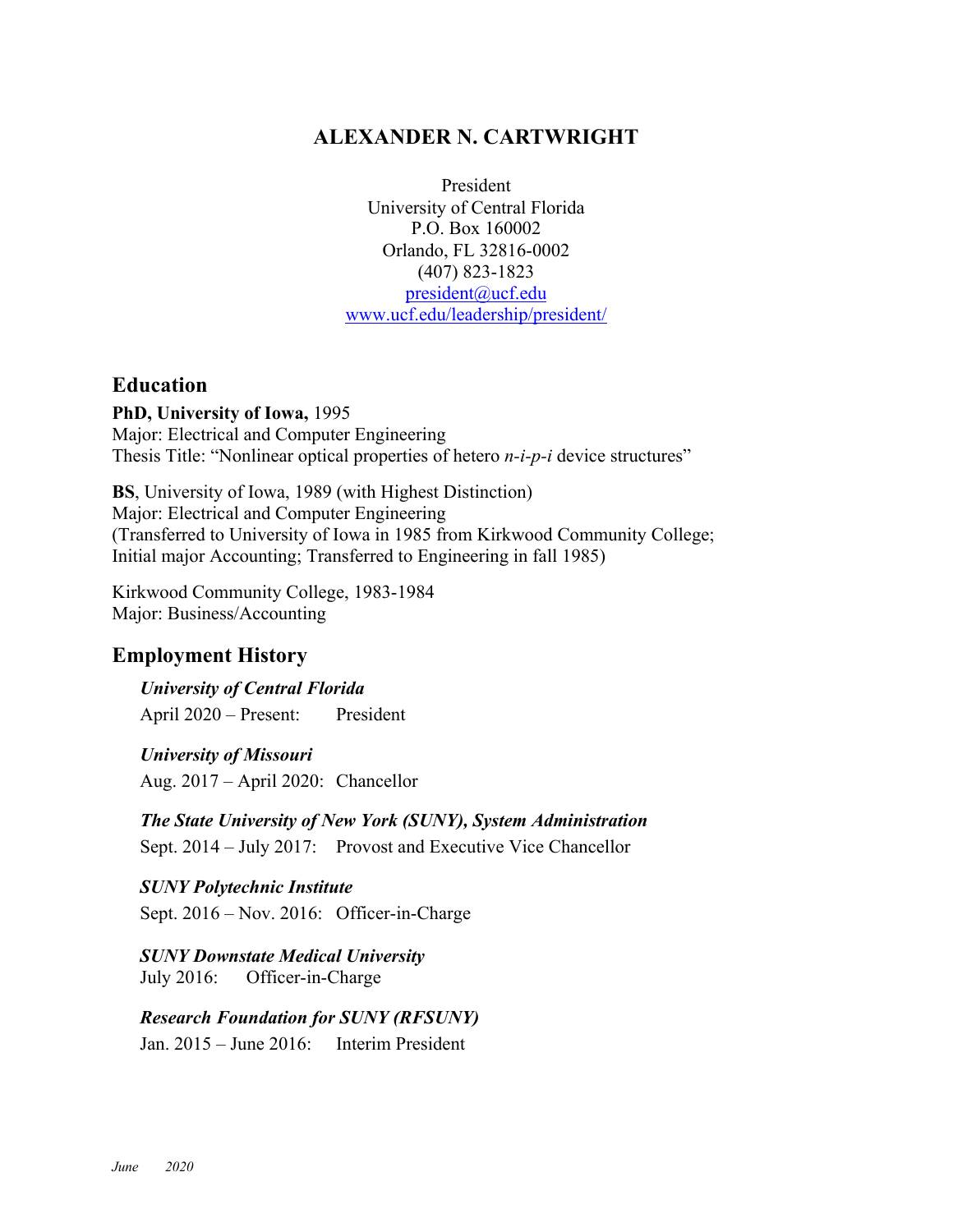## *University at Buffalo, The State University of New York*

#### *University at Buffalo Administrative Positions:*

| Vice President for Research and Economic Development              |
|-------------------------------------------------------------------|
| Vice President for Research                                       |
| Operations Manager, Research Foundation for the State University  |
| of New York                                                       |
| Interim Vice President for Research                               |
| Acting Executive Director of the New York State                   |
| Center of Excellence in Bioinformatics and Life Sciences          |
| Chair, Electrical Engineering Department                          |
| Inaugural Chair, Biomedical Engineering Department                |
| Vice Provost for Strategic Initiatives                            |
| Director of UB2020 Integrated Nanostructured Systems Initiative   |
| Director, Institute for Lasers, Photonics and Biophotonics        |
| Co-Director, Electronics Packaging Laboratory (EPL)               |
| Director, National Science Foundation Integrative Graduate        |
| Education and Research Traineeship in "Biophotonics: Materials    |
| and Applications"                                                 |
| Deputy Director, Institute for Lasers, Photonics and Biophotonics |
|                                                                   |

#### *University at Buffalo Faculty Appointments:*

| Aug. 2005 – July 2017: Professor of Electrical Engineering, University at Buffalo (UB) |
|----------------------------------------------------------------------------------------|
| Professor of Biomedical Engineering, UB                                                |
| Adjunct Professor of Physics, UB                                                       |
| Associate Professor of Electrical Engineering, UB                                      |
| Aug. 1995 – July 2000: Assistant Professor of Electrical Engineering, UB               |
|                                                                                        |

### **University of Iowa**

| Mar. 1995 – Aug. 1995: Postdoctoral Scientist, Laboratory for Photonics and Quantum |
|-------------------------------------------------------------------------------------|
| Electronics, U. of Iowa                                                             |
| Aug. 1989 – Feb. 1995: Research Assistant, Laboratory for Photonics and Quantum     |
| Electronics, U. of Iowa                                                             |

# **Professional and Academic Honors/Awards**

- 2018 University of Iowa College of Engineering: Distinguished Engineering Alumni Academy
- 2017 Full Member, Sigma Xi: The Scientific Research Honor Society
- 2016 Fellow, American Association for the Advancement of Science
- 2015 Fellow, National Academy of Inventors
- 2014 Fellow, SPIE The International Society for Optics and Photonics
- 2013 Society of Manufacturing Engineers Awardee for "Innovations that Could Change the Way you Manufacture" (1 of 5 awardees internationally)
- 2010 Exceptional Scholar Award for Sustained Achievement, University at Buffalo
- 2009 Elevated to Senior Member status, IEEE
- 2009 School of Engineering and Applied Sciences Faculty Excellence Award, University at Buffalo
- 2006 Faculty in Leadership Participant (1 of 4 participants), University at Buffalo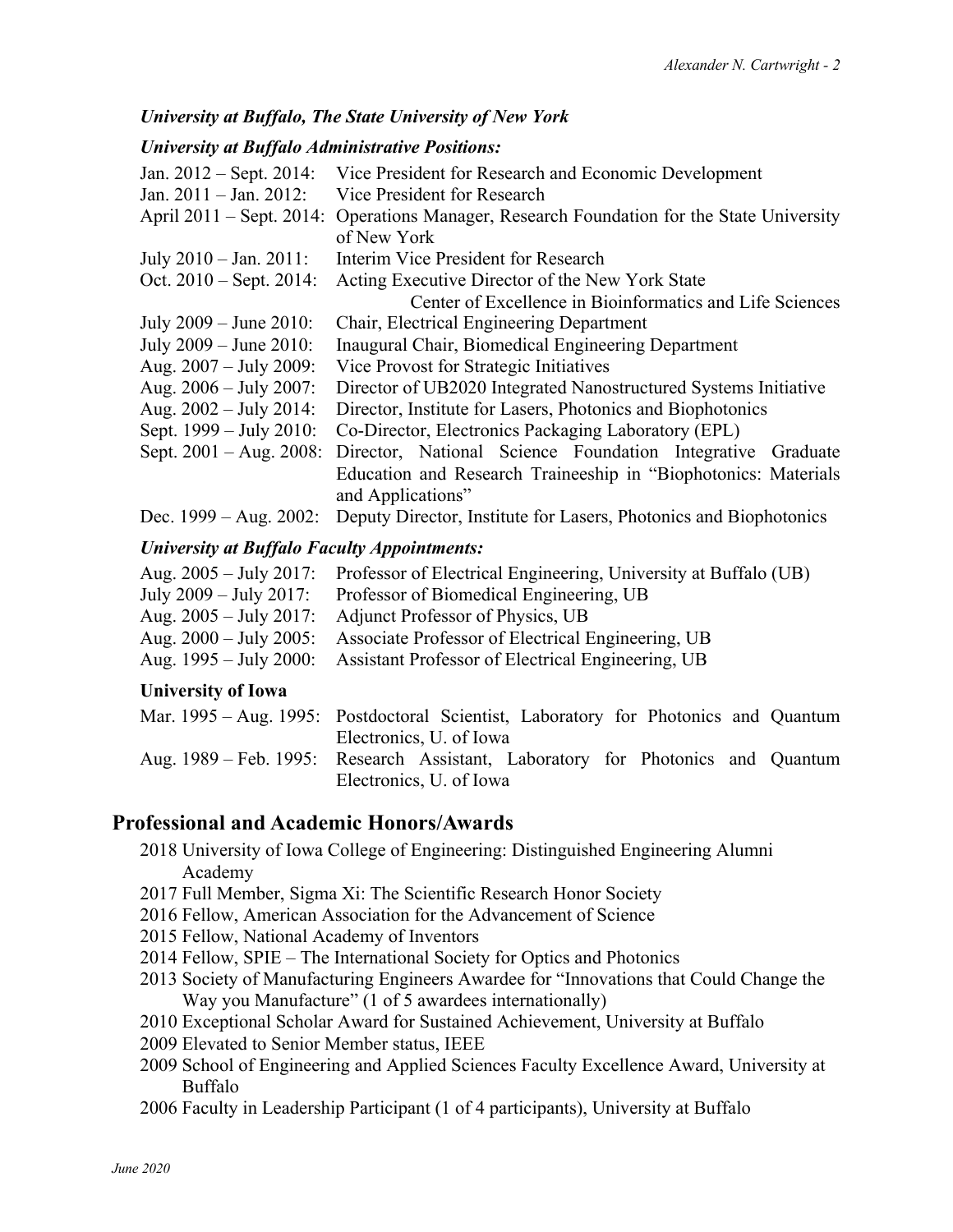- 2003 Most Valuable Workshop Contribution, First International Workshop on Indium Nitride
- 2002 State University of New York Chancellor's Award for Excellence in Teaching
- 2000 University at Buffalo Top 100 Federal Grantee
- 2000 Department of Defense, Office of Naval Research Young Investigator Award
- 1998 National Science Foundation CAREER Award
- 1996, 1997, 1998 University at Buffalo Reifler Award
- 1993 NATO Advanced Studies Institute Travel Award
- 1989 NCR Most Promising Student Scholarship
- 1987-1989 Exxon Honors Scholarship, Caterpillar Honors Scholarship, State of Iowa Scholarship

# **Administrative Experience**

#### *April 2020 – Present: President, University of Central Florida*

- o The President of UCF, one of the nation's largest universities, creates a bold vision for the university's future that will inspire and motivate community leaders, donors, faculty, staff and others to help the university reach its full potential. In addition, the President works closely with governments, businesses and other community partners to accelerate the university's trajectory in academic and research excellence, as well as boost the region's capabilities and quality of life. UCF's President is also responsible for:
	- o Providing strategic vision and long-range planning of institutional goals, academics and research, public service, student success and enrollment, and the university's physical and digital footprint.
	- o Leading the university in further enhancing a learning environment focused on providing a high-quality educational experience for all students and supporting them in achieving their academic, career and life goals.
	- o Leading UCF's efforts in upholding its commitment to the values of equity, inclusion and diversity, and championing their critical role in fostering an environment that ensures the continued success of its students, faculty and staff.
	- o Bolstering the university's work in addressing issues of access and inclusion, leveraging UCF's existing infrastructure and guiding future growth to build upon the strength of the university's innovative DirectConnect to UCF and online programs.
	- o Fostering strong relationships and good governance with the university Board of Trustees, Florida Board of Governors and state Legislature to develop and meet institutional goals and statewide needs.
	- o Leading by example to demonstrate an unwavering commitment to the highest standards of excellence and ethical behavior that fosters a culture of compliance and transparency.
	- o Overseeing more than 13,000 employees and creating a strategic organizational, administrative and policy-making structure that most effectively uses institutional resources, and attracts and cultivates exceptional and diverse faculty, students and staff whose collective contributions will continue to strengthen the university.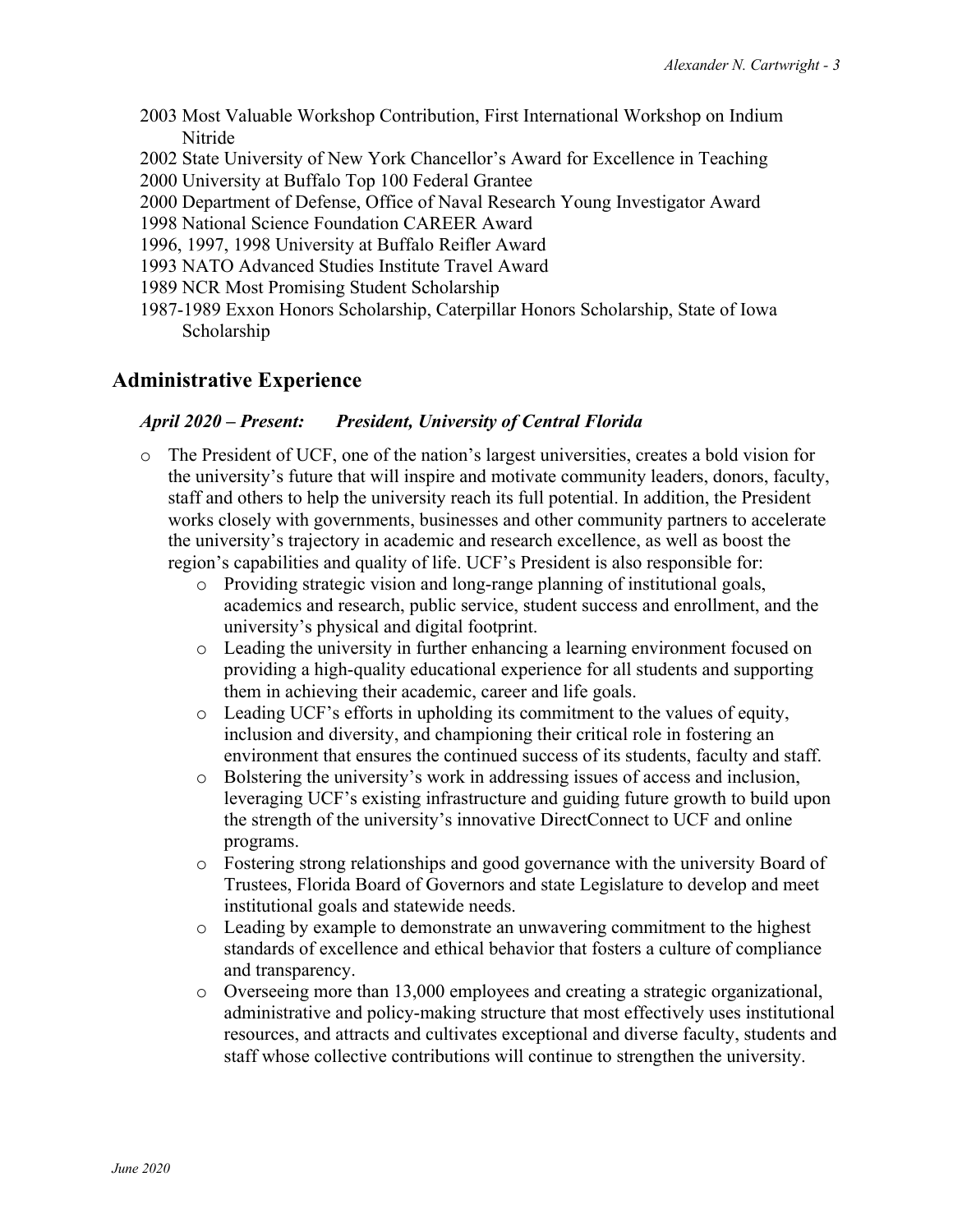- o Managing a \$1.7 billion operating budget and an allocation model that is strategic, collaborative and transparent while developing innovative academic and operational models to expand resources and invest in institutional excellence.
- o Creating partnerships at every level that deploy the university's distinctive assets and amplify its academic, economic, social and cultural impact and reputation.

#### *Aug. 2017 – April 2020: Chancellor, University of Missouri*

- o The Chancellor serves as the chief executive and academic officer of Missouri's flagship, AAU, university. As Chancellor, the responsibilities include being the chief fundraiser, driving initiatives that impact student success, research, engagement efforts, inclusive excellence and leading a team of vice chancellors. The Chancellor oversees the functions of a major academic health care center – MU Health – and a Power 5, SEC athletics division.
	- o Strategic Planning:
		- Developed the University of Missouri's strategic plan "The Flagship of the Future" – focused on goals and tactics around five key areas:
			- Excellence in Student Success
			- $\bullet$  Excellence in Research & Creative Works
			- Excellence in Engagement & Outreach
			- Inclusive Excellence
			- $\bullet$  Excellence in Planning, Operations & Stewardship
		- Developed "Scholarly Excellence," a roadmap to drive excellence in research & creative works at Missouri's sole public university in the AAU
		- Developed a comprehensive Strategic Enrollment Management Plan, including:
			- This includes, in conjunction with MU's strategic plan, intentionality for how MU will then support the growing student population, particularly those who, in some cases, may be at higher risk for success rates (e.g. students who identify as first generation).
		- Launched the development of a plan for the Academic Healthcare Center
	- o Key University Accomplishments
		- Research Awards grew 24% FY19 (compared to FY18)
		- Initiate a series of new partnerships, including a groundbreaking strategic alliance with Siemens Healthineers
		- Launched new NextGen Precision Health Institute (\$221M facility and equipment)
		- **•** Increased First Time College students from 4,134 in Fall 2017 to 5,450 in Fall 2019
		- Completed Record Year in Total Productivity in Philanthropy in FY19, an 18% increase over the previous year
		- Completed the "Our Time to Lead" fundraising campaign in Spring 2020 (\$1.3B), including the successful launch of an additional focus area for the campaign in 2017 focused specifically on student success efforts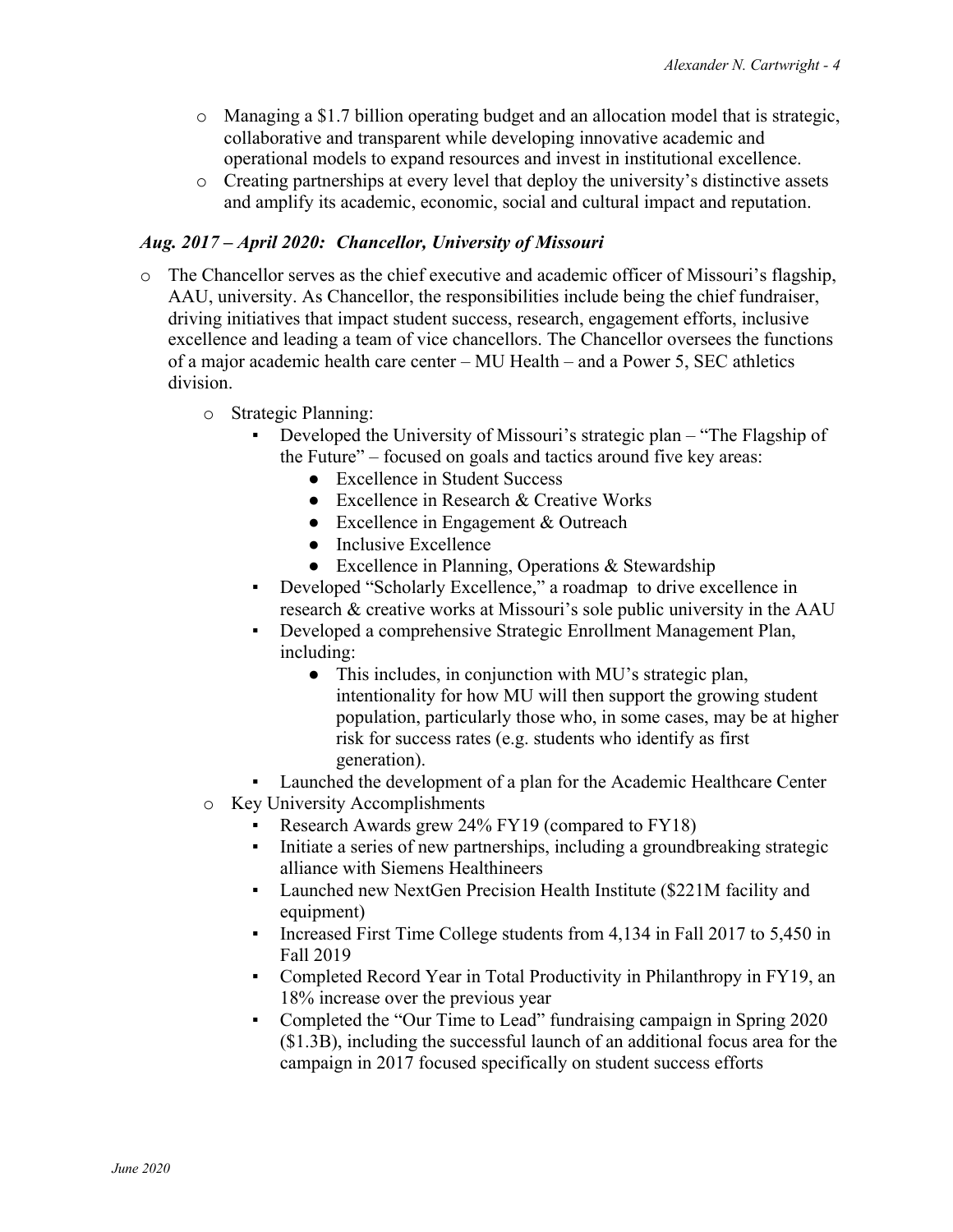# *Sept 2014 – July 2017: Provost and Executive Vice Chancellor, SUNY*

- o The Provost and Executive Vice Chancellor (OPEVC) serves as the chief academic officer of the SUNY system, supporting the Chancellor and Board of Trustees in carrying out their oversight responsibilities of the 64-campus system. As Provost, responsibilities included oversight of all academic programs, policy and assessment; enrollment management and student success; global affairs; and SUNY's comprehensive research enterprise. The Provost was also charged with linking faculty scholarship to opportunities for improving student success and completion, student-faculty research, engagement and partnerships.
- o Managed an administrative portfolio with an office budget of \$150 million and 300 employees that included:
	- o Office of Institutional Research and Data Analytics
	- o Academic Programs and Planning
	- o Office of Diversity, Equity and Inclusion
	- o Enrollment and Student Success
	- o Academic Affairs
	- o Presidential Search and Evaluation
	- o Open SUNY (online learning)
	- o University Wide Programs (Educational Opportunity Program, Empire Innovation Professors, High Needs Degree Programs, Workforce Development Center, etc.)
	- o Sponsored Programs Office
	- o SUNY Press
	- o Office of Global Affairs
	- o Information Technology
	- o Rockefeller Institute of Government
	- o NYS Small Business Development Center
	- o Academic Budget
- o Key Accomplishments:
	- o Established SUNY emphasis of investments on three strategic focus areas:
		- **•** Diversity, Equity  $&$  Inclusion
		- Completion/Student Success
		- Impact on State and National Challenges (research in emerging areas)
	- o Implemented a System-wide Diversity, Equity and Inclusion Policy
		- Chaired Diversity Task Force that created a broad system-wide policy designed to address key areas including: campus climate; faculty, student and administrative recruitment and retention; cultural competency training; professional development and mentoring, and more.
		- Policy implementation includes appointing a Chief Diversity Officer at every institution, a Diversity Advisory Board, launching mentoring network, dual-career couple initiative, executed first administration of new student information survey giving students the opportunity to self-identify, etc.
	- o Implemented SUNY Excels performance improvement framework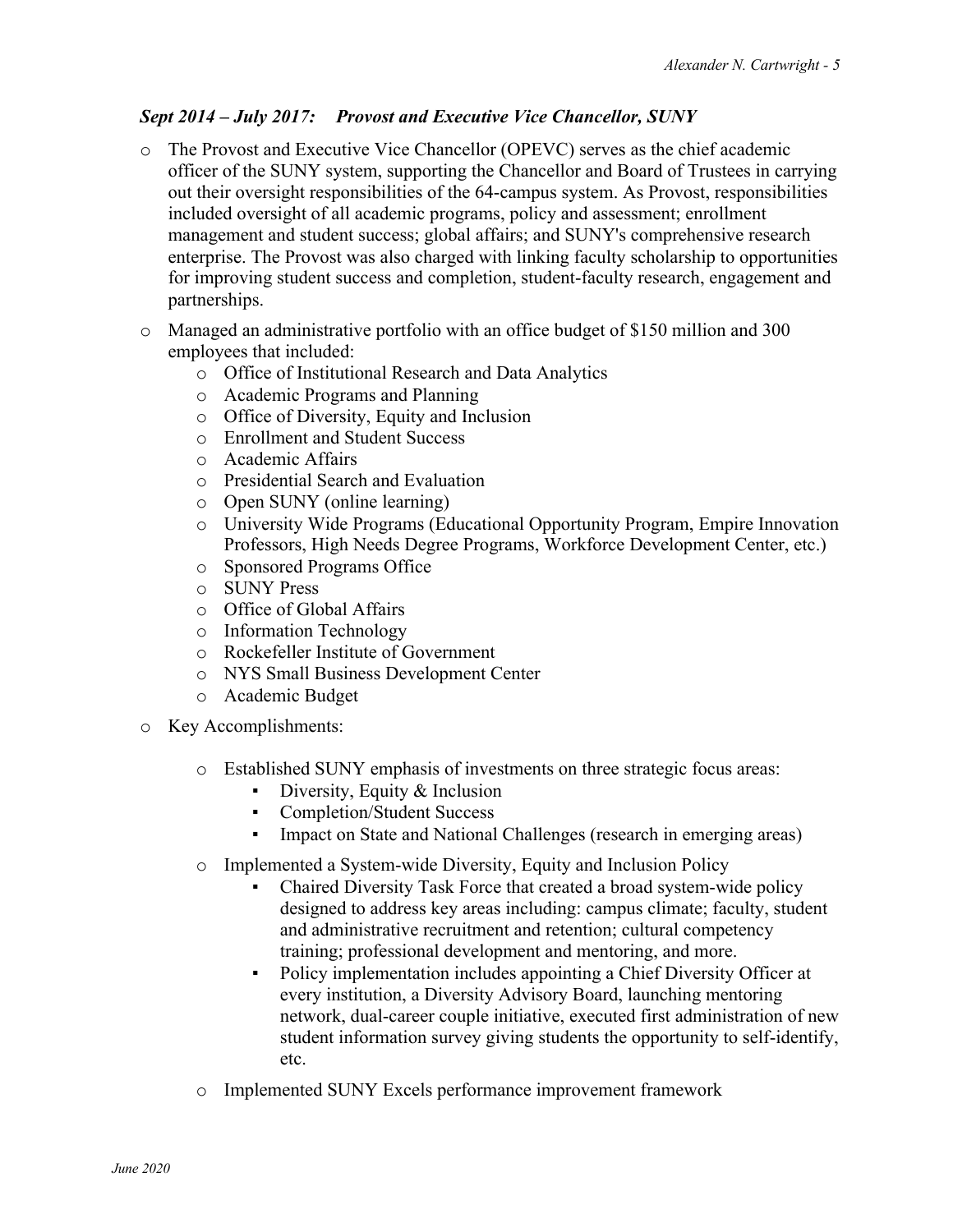- Developed process and reviewed campus Performance Improvement Plans
- Transitioned from a Performance Management System to SUNY Excels (a framework focused on access, completion, success, inquiry, engagement); facilitated campus/faculty support and campus participation on Systemwide data working group; System-wide steering committee empaneled featuring faculty governance and distinguished faculty; established framework for guiding continuous improvement; developed a Performance Improvement Plan template; worked with campuses to approve campus Performance Improvement Plans; and currently developing a System-wide Performance Improvement Plan.
- Co-lead the creation and distribution of a \$100M Investment fund (competitive investment to support completion) with final awards aligned with performance improvement plans
- o Developed the Completion Agenda strategy
	- Aligned with overarching strategies relevant to campus and System SUNY Excels goals.
	- **Implemented a system wide Educational Effectiveness and Strategic** Enrollment strategy for achieving increased completions from 93,000 to 150,000 per year by 2025
	- **•** Positioned to demonstrate impact on state and national needs
- o Expanded Research and Economic Development efforts to show direct impact on State and National Needs
	- Defined and affirmed priorities and goals (set new targets for sponsored research, redefined System administrative structure for research including appointment of a Vice Chancellor for Research and Economic Development, graduate education, workforce development, economic impact, and partnerships.)
- o Implemented Applied Learning as a System-wide requirement
	- Established a Provost's Advisory Committee on Applied Learning a group with representatives from every campus charged with leading a workgroup on their campus.
- o Implemented Seamless Transfer System-wide
	- Extensive effort expended on seamless transfer: instituted increased transparency and communication about the waiver review process, established a waiver appeals process, reconvened the Student Mobility Steering Committee, led by the Presidents of SUNY faculty governance, to advise on appeals; made final determination that credits caps would apply to AAS and AOS programs
	- Continued development of transfer pathways
	- Implemented DegreeWorks to advise students of transfer of courses
- o Created and Implemented a New SUNY Internationalization Strategy
	- Engaged external review of efforts
	- Elevated reporting status of office
	- Focused office on "Global Learning for All"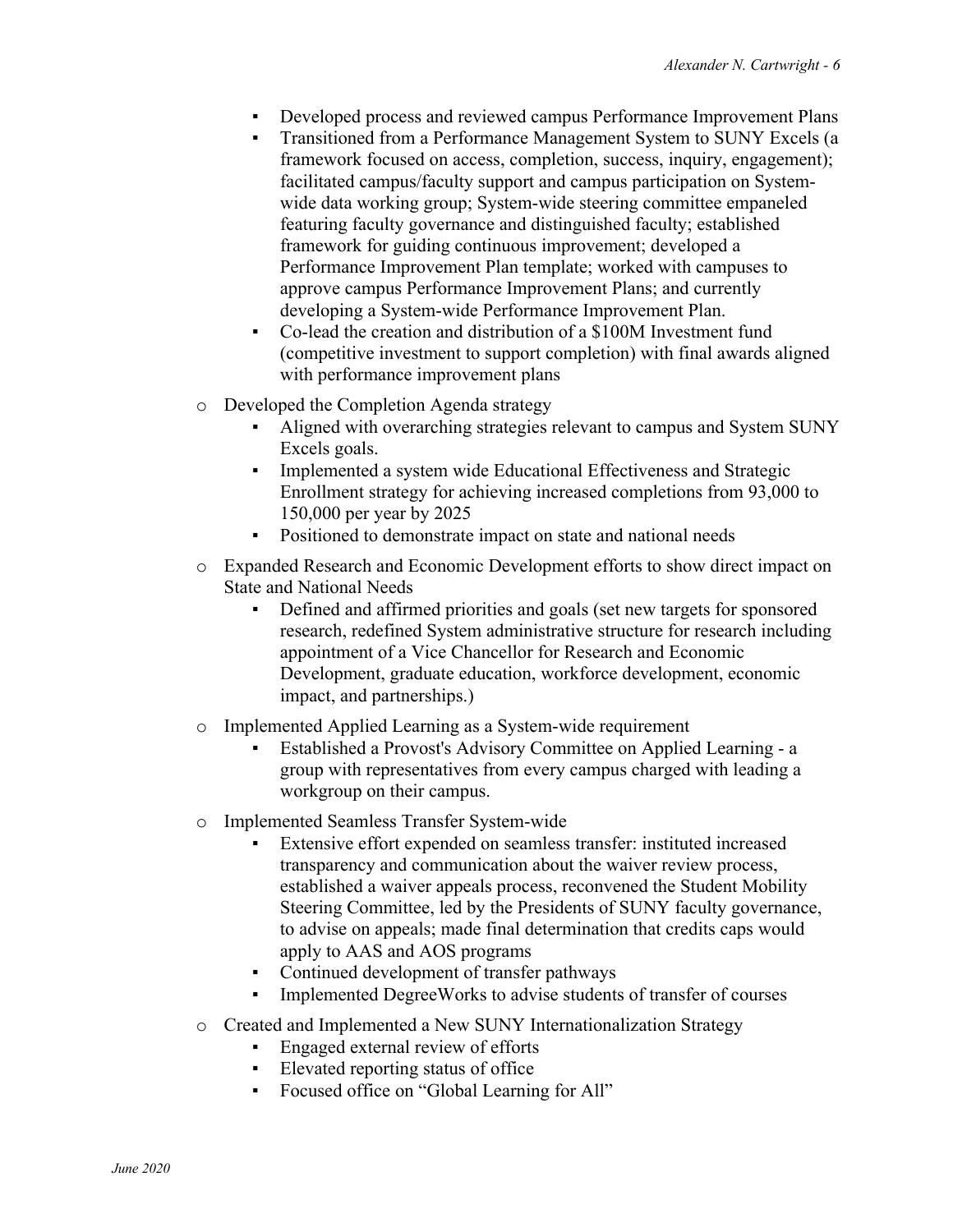- o Internal Engagement with SUNY Leadership:
	- Established a Provost's Advisory Group of eight Presidents to engage them on planning and implementation of new initiatives, evaluating existing initiatives, informing the agenda for regular meetings of all Presidents, and refining System goals
	- Organized Presidents' Meetings beginning with the September 2015 meeting
	- Participated in presidential evaluations with Chancellor
	- Planned several presidential transitions
	- Lead presidential search process
	- Established an advisory group of Campus Chief Academic Officers to ensure that they are informed, brainstorm solutions to key challenges, and encourage collaboration
- o External Engagement
	- Represented SUNY at numerous national conferences, initial meetings with external contacts: AASCU, APLU, USU, University Research Foundations, NASH, UUP, SOMOS, state legislators, congressional representatives
	- Represented SUNY at Congressional and White House meetings on key academic and research issues
- o Continued to Assess and Oversee:
	- University-wide Honorary Degree Program
	- **•** Distinguished Faculty Appointments

### *Jan 2015 – June 2016: Interim President, Research Foundation for SUNY (RF)*

- o Transitioned RF leadership; appointed as RF Interim President; conducted a broad review; initiated discussion about refocusing priorities on core responsibilities; removed research and economic development from Presidential role; extensive board relations with both the RF Board of Directors and the SUNY Board of Trustees.
- o Initiated and/or completed implementation of initiatives to reduce administrative burden on PIs and increase efficiency and effectiveness of RF operations around the system
- o Moved forward on supporting a culture of innovation across the SUNY system with updates to policies, practices and systems:
	- Updated patents and inventions policy
	- New industry sponsored research agreement models
	- **Continuation of Technology Accelerator Fund**
	- Technology Transfer Toolbox to provide tech transfer professionals at campuses and central office to make data-driven decisions about patenting, licensing, and
	- SUNY TURBO (Turning University Research into Business Opportunities) program to help launch and support start-up companies based on SUNY innovations and SUNY Innovation Showcase event to help SUNY start-ups pitch to venture capitalists
	- Academic Industry Roundtable event around clinical and translational research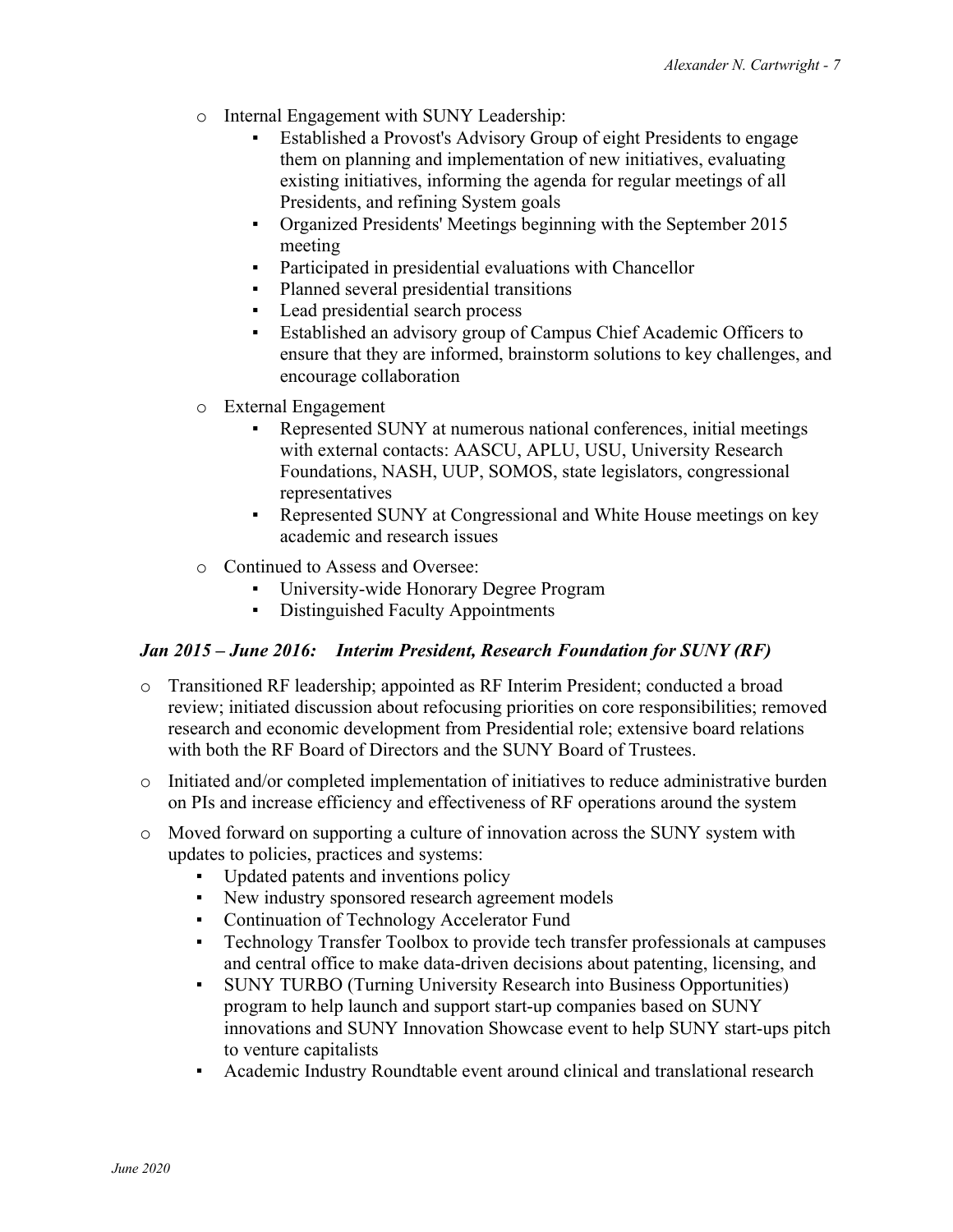- o Supported a focus on learning & development and diversity & inclusion for the people on sponsored projects and in research administration and technology transfer & commercialization at SUNY:
	- Symposium event for over 200 staff who work in research administration across the SUNY system geared toward improving knowledge in sponsored programs, compliance, HR, finance, audit, legal, innovation, and information technology.
	- Mentoring program
	- Leadership academy<br>• Svstem-wide wellnes
	- System-wide wellness program
	- Orientation to the RF
	- **•** Included RF in Diversity  $&$  Inclusion initiative at SUNY
- o Ensured that SUNY, through the RF, was in compliance with new or changed laws and regulations:
	- Federal OMB Uniform Guidance to replace Circulars A-21, A-110, A-133
	- Fair Labor Standards Act
- o Strengthened governance and relationships between RF Central, SUNY System, and campus leadership
	- Oversaw transition from one position (SUNY Vice Chancellor for Research/RF President) to two separate positions
	- Actively engaged with both SUNY Trustees and RF Board of Directors through this transition
	- **•** Helped to recruit new RF President
	- Maintained strong leadership and engagement with RF leadership team throughout interim period
	- Established campus RF operations manager (OM) monthly call-in sessions and created OM data dashboard
	- Oversaw development and Board approval for two RF annual operating plans
	- Oversaw development of Key Performance Indicators dashboard to provide leadership with interactive data on SUNY research and innovation
- o Provided RF support for programs to increase campus collaboration to grow activity
	- Networks of Excellence oversaw program review to reconfigure and right-size the program
	- Established workgroup to assess and propose mechanism for creating a Clinical Trials Alliance for all of SUNY
	- SUNY STEM undergraduate passport to provide research opportunities to undergraduate students
- o Helped maintained strong public perception of RF
- o Worked to strengthen RF financial position

### *University at Buffalo, The State University of New York*

*Jan 2012 – Sept. 2014: Vice President for Research and Economic Development Jan 2011 – Jan. 2012: Vice President for Research July 2010 – Jan. 2011: Interim Vice President for Research*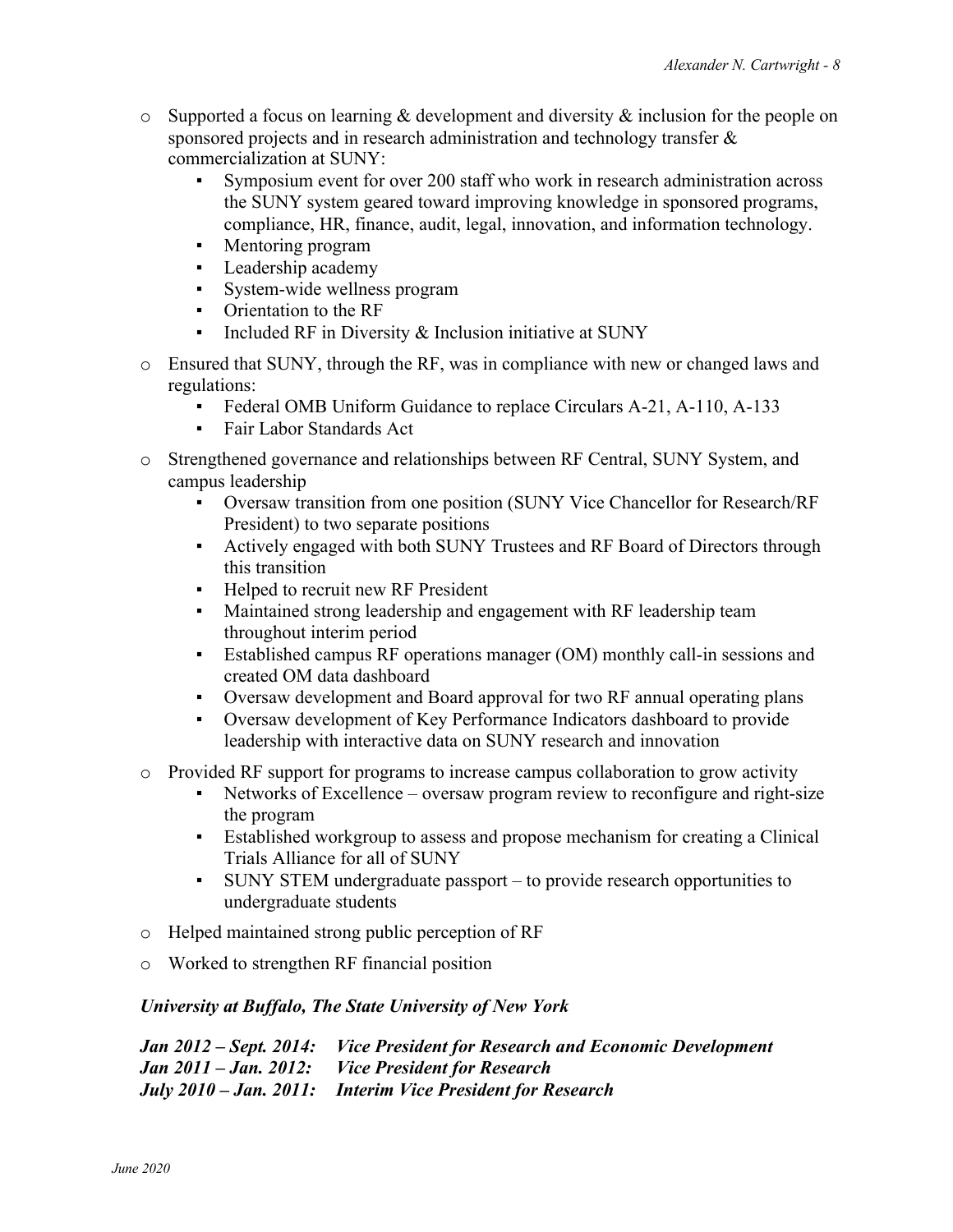- o The Office of the Vice President for Research and Economic Development (OVPRED) worked with other senior leaders in supporting the university's vision as an AAU public research institution. The Vice President developed effective and innovative strategies to best achieve UB's research goals, ensuring resources that are aligned with the university's education and service missions. The Vice President manages UB's research enterprise, including research funding, policy and compliance, research communications, research support, technology transfer and industry/university relations.
- o Managed an administrative portfolio that included:
	- o Office of Research Advancement (ORA).
	- o Office of Sponsored Projects Services (SPS) provided complete pre- and postaward services for UB Principal Investigators and the UB research community.
	- o Division of Comparative Medicine/Laboratory Animal Facility (DCM/LAF).
	- o Office of Economic Development (OED).
	- o UB Office of Science, Technology Transfer and Economic Outreach (STOR).
	- o Office of Research Compliance.
	- o VPR Information Systems.
- o Lead the University's research and economic development operations with
	- o Eight campus research centers and institutes.
- o More than 100 staff members reported through the OVPRED.
- o The OVPRED partnered with university leaders, faculty and industry in launching several successful major initiatives, including:
	- o 2014: New York State Buffalo Genomic Medicine Center \$47.5M over 5 years recommended by Governor Cuomo in the 2014 State of the State Address. A consortium of the University at Buffalo, New York Genome Center and associated industrial partners.
	- o 2013: National Science Foundation Science and Technology Center (NSF STC) on Biology with X-Ray Free Electron Lasers (BioXFEL) awarded October 2013, \$25M award for 5 years.
	- o 2013: Led the establishment of the University at Buffalo's Institute for Research and Education in eNergy, Environment and Water (RENEW) – a \$15M, 5 year investment in upwards of 20 new faculty positions to build on existing strengths within the university and to establish UB as a world leader in energy, water and environment. Engaged a faculty advisory group and facilitated the leading deans to develop a strategic vision for the institute.
	- o 2012: Secured a second New York State Center of Excellence designation, in Materials Informatics.
	- o 2013: Established the Office of Research Advancement in conjunction with the Vice Provost for Strategic Initiatives.
	- o 2012-2014: Active participant in the planning team for the "Realizing UB2020" strategic planning process led by the Provost and President.
	- o 2013-2014: Led the "Research and Innovation" Task Force to implement strategic initiatives in "Realizing UB2020."
	- o 2011-2014: Member of the Regional Economic Development Council Advanced Manufacturing Implementation Team that focuses on the establishment of Buffalo Manufacturing Works.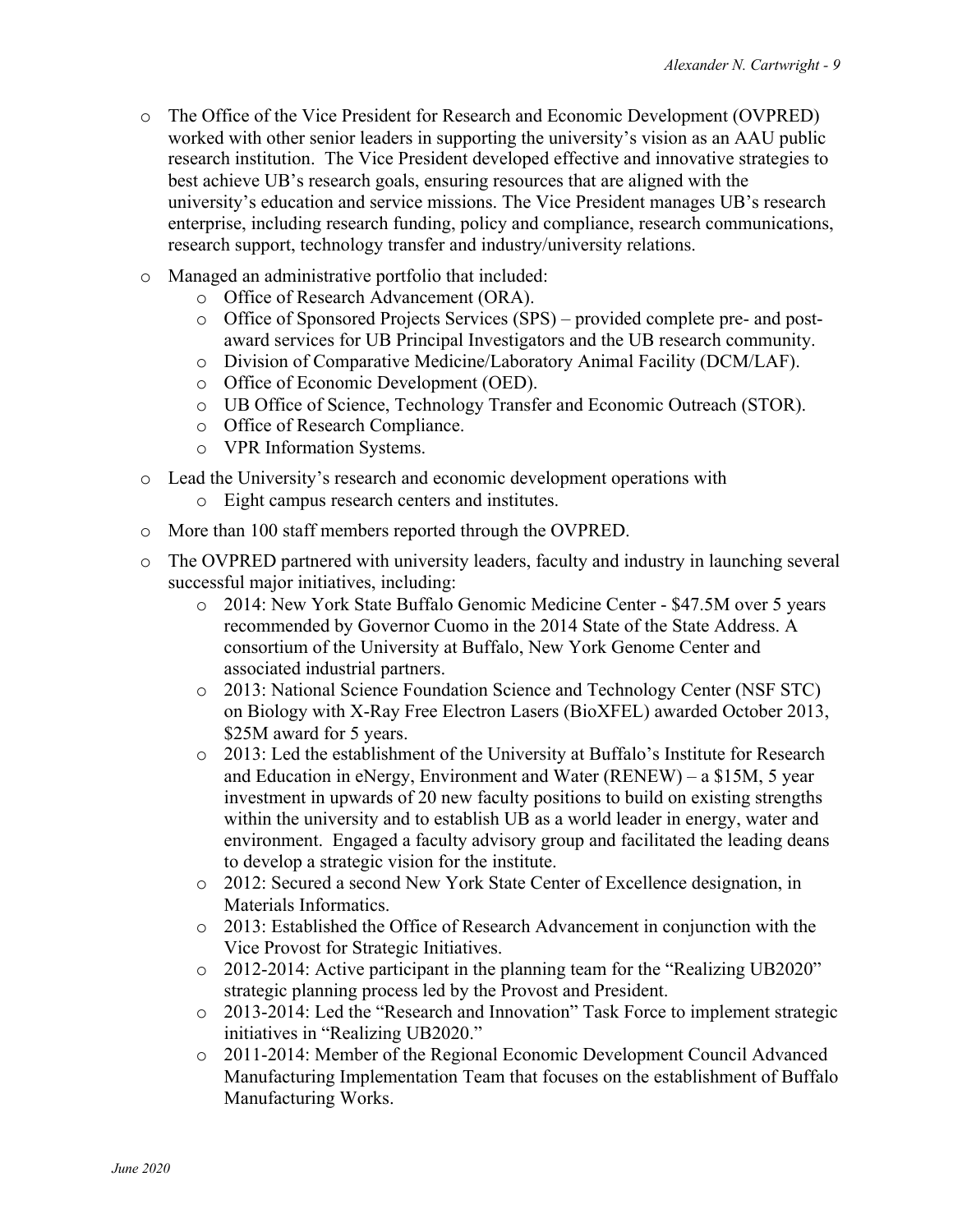- o 2012-2014: Active participant in AAU Research Officers and APLU Council on Research Policy and Graduate Education (Executive Committee).
- o Active participant in Congressional visits to Senators and Representatives.
- o 2013: Partnered with local business leaders to recruit Sentient Sciences, LLC to Western New York.

#### *Oct. 2010 – Sept. 2014: Acting Executive Director of the New York State Center of Excellence in Bioinformatics and Life Sciences, UB*

o As Acting Executive Director, provided strategic leadership for UB's New York State Center of Excellence in Bioinformatics and Life Sciences, which housed faculty from the Schools of Medicine and Biological Sciences, Engineering and Applied Sciences, Public Health and Health Professions, Pharmacy and Pharmaceutical Sciences, and the College of Arts and Sciences. In addition, the Center of Excellence was home to the New York State Center of Advanced Technology in Biomedical Sciences and the Center for Computational Research. This unique Center also housed business partners (9).

The Executive Director oversaw all research, education and outreach activities of the Center, in addition to managing the Center's space and core facilities.

- o Major Accomplishments include:
	- o Establishment of a management team to oversee facilities, space and personnel needs.
	- o Established an Internal Advisory Committee of Deans that provides guidance on the program for the Center of Excellence.

### *April 2011 – Sept. 2014: Operations Officer, The Research Foundation for SUNY*

- The VPRED also served as the Research Foundation Operations Officer. Reporting to the President of The Research Foundation for SUNY (RF), the RF Operations Officer served as the top-level RF executive on campus, responsible for supporting SUNY's research mission and successfully implementing the RF's strategic plan. The Operations Officer supervised all Research Foundation operations on campus, including:
	- o Sponsored program administration services to the SUNY community (faculty, students, and staff) and stewardship to our sponsors;
	- o Creating an environment that supports and increases funding for sponsored programs;
	- o Supporting increased technology transfer and commercialization activities on behalf of SUNY efforts to revitalize New York's economy;
	- o Supporting business offices that process RF transactions.

### *July 2009 – June 2010: Chair, Department of Electrical Engineering*

- Assumed administrative leadership and was responsible for:
	- o Teaching assignments.
	- o Space assignments.
	- o Discretionary salary increases.
	- o Hiring of new faculty:
		- Hired two new Assistant Professors (Gesualdo Scutari & Qiaoqiang Gan).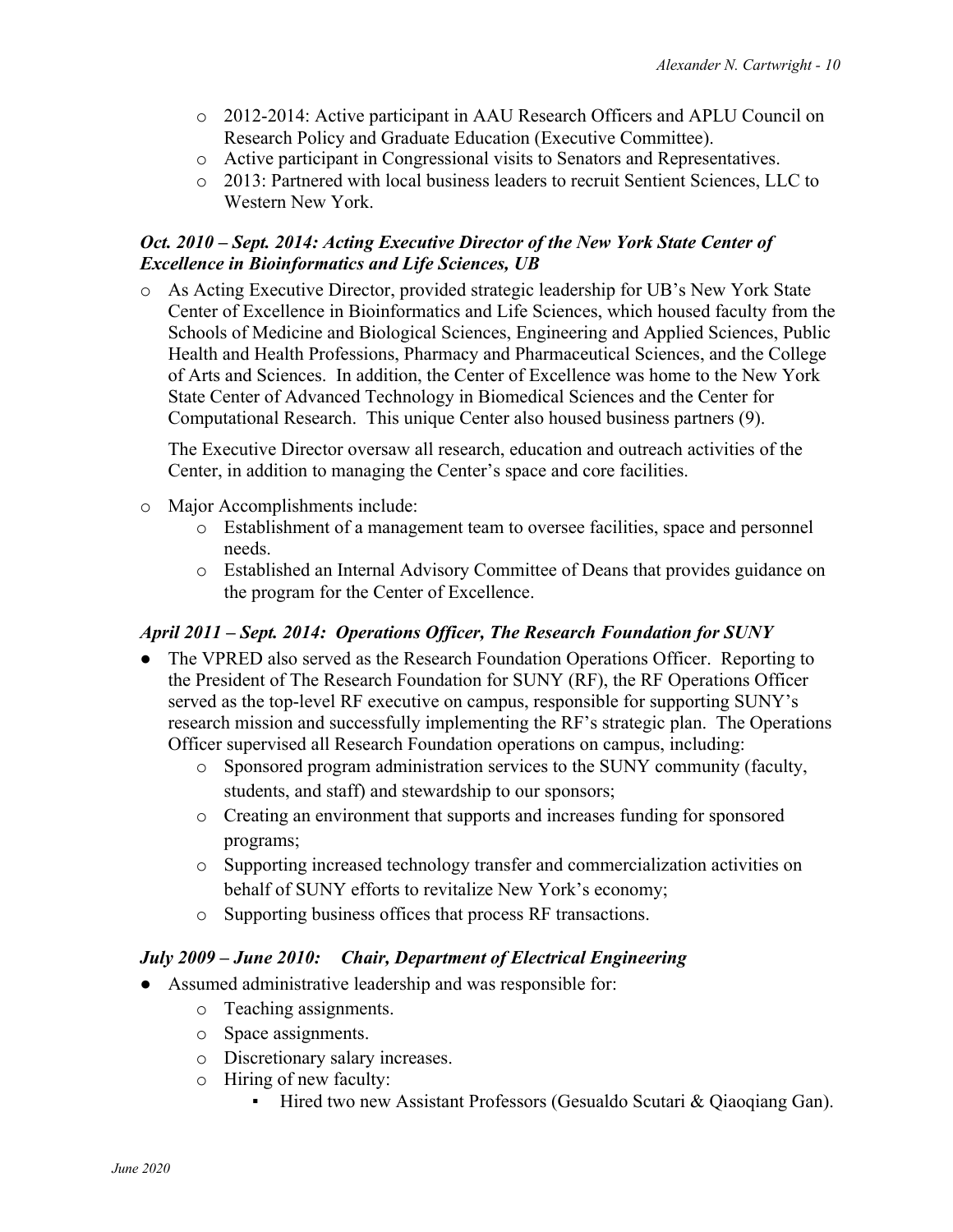- Hired a new Associate Professor in collaboration with Physics department (Steven Durbin).
- o Reviewed and redistributed workload for all staff in department (one technician, one administrative assistant, and three secretaries).
- o Supervised five staff members.

#### *July 2009 – June 2010: Inaugural Chair, Department of Biomedical Engineering*

- Collaborated in designing a new interdisciplinary department and implemented the plan
	- o Hired three new department faculty members (Julian Lippmann, Debanjan Sarkar, Chulhung Kim).
	- o Worked with Dean of the School of Medicine and Biomedical Sciences and Dean of School of Engineering and Applied Sciences to identify and appoint initial list of twelve faculty from across the University.
	- o Hired the Assistant to the Chair of the department.
	- o Identified affiliated faculty who would help with the proper delivery of the BME undergraduate curriculum.

### *July 2007 – June 2009: Vice Provost for Strategic Initiatives*

- Implemented administrative structure for eight strategic strengths at UB. Strength administrative structure included i) a Dean's advisory committee, and ii) a faculty advisory committee. Identified UB2020 strategic strengths included:
	- o Artistic Expression and Performing Arts
	- o Civic Engagement and Public Policy
	- o Cultures and Texts
	- o Extreme Events: Mitigation and Response
	- o Health and Wellness Across the Lifespan
	- o Information and Computing Technology
	- o Integrated Nanostructured Systems
	- o Molecular Recognition in Biological Systems and Bioinformatics
- Coordinated management of strategic strengths through a committee that included eight strategic strength faculty advisory committee chairs (one per strategic strength).
- Developed review process for assessing progress of the eight diverse strategic strengths. This included procedures to track investments in UB2020 Strategic Strengths.
- Chaired committee responsible for providing a strategic plan for a newly purchased UB Downtown Gateway building located at the developing downtown campus.
- Established the UB2020 strategic strengths resource center.
- Organized the planning process for implementation of several strategic strengths.
- Developed a model university process for inter-disciplinary hiring. This included processes for multi-department and multi-school hires.
- Facilitated implementation of Strategic Strengths in collaboration with upper administration (Deans, VPs, Provost and President) and faculty leaders (including negotiations of strategic plan, hiring plans and infrastructure investments).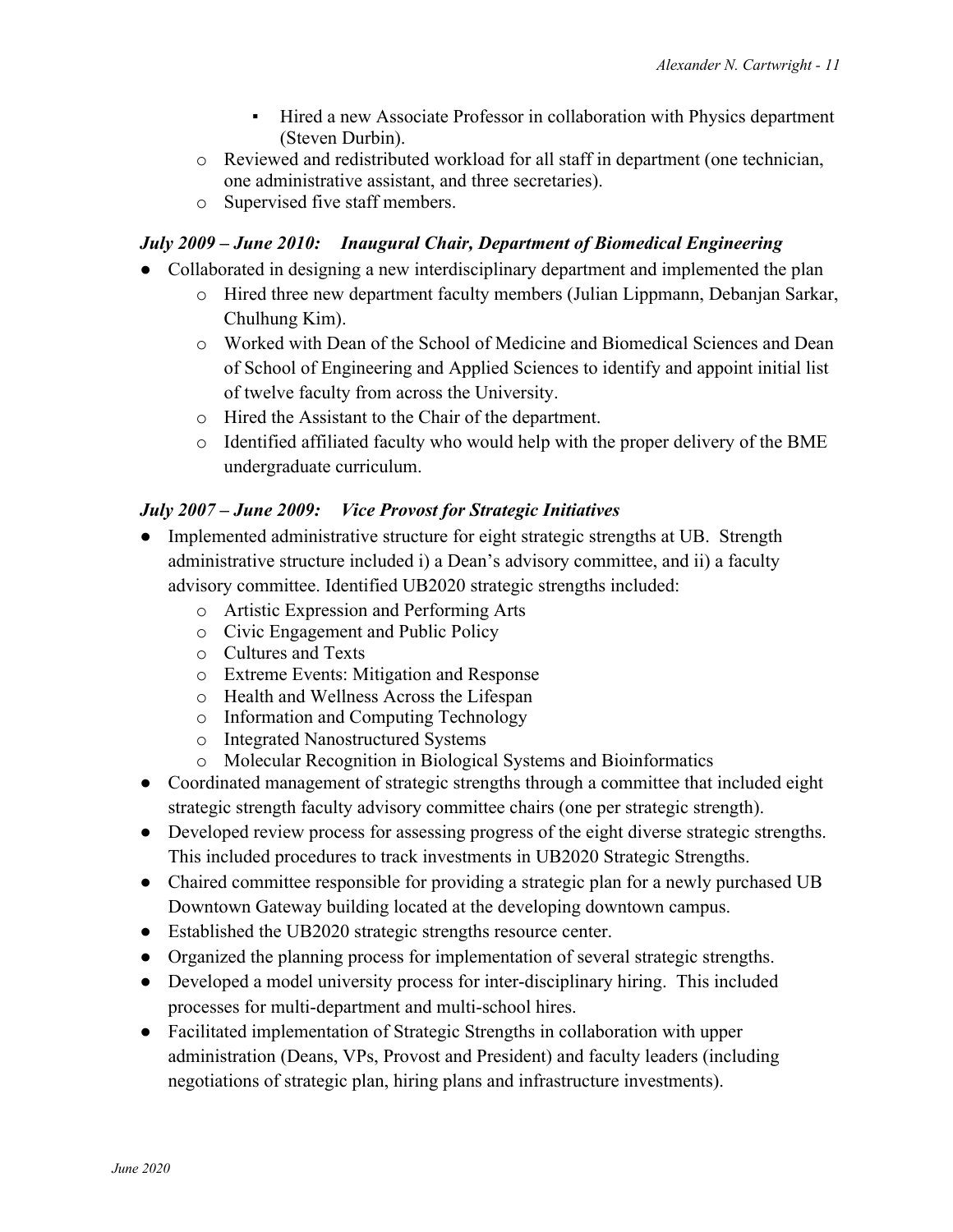# *August 2006 – June 2007: Faculty Leadership Program*

- Faculty Leadership Fellow reporting to Provost.
- Developed a plan for organization of strategic strengths (as part of UB2020 strategic planning process).
- Proposed administrative structure for strategic strengths.

### *July 2006 – June 2007: Faculty Advisory Committee Chair, Integrated Nanostructured Systems (A UB2020 Strategic Strength)*

- Responsible for organizing effort of the University at Buffalo's Strategic Strength in Integrated Nanostructured Systems.
- Developed the budget model for the strength.
- Organized the planning of research themes and associated faculty hires. The hiring plan included 29 distinct hires across five academic units at the University at Buffalo (the schools of Engineering and Applied Sciences, Pharmacy and Pharmaceutical Sciences, Medicine and Biological Sciences, Dental Medicine and the College of Arts and Sciences).
- Worked with the five Academic Deans and the Vice President for Research to implement the research initiatives and faculty hires.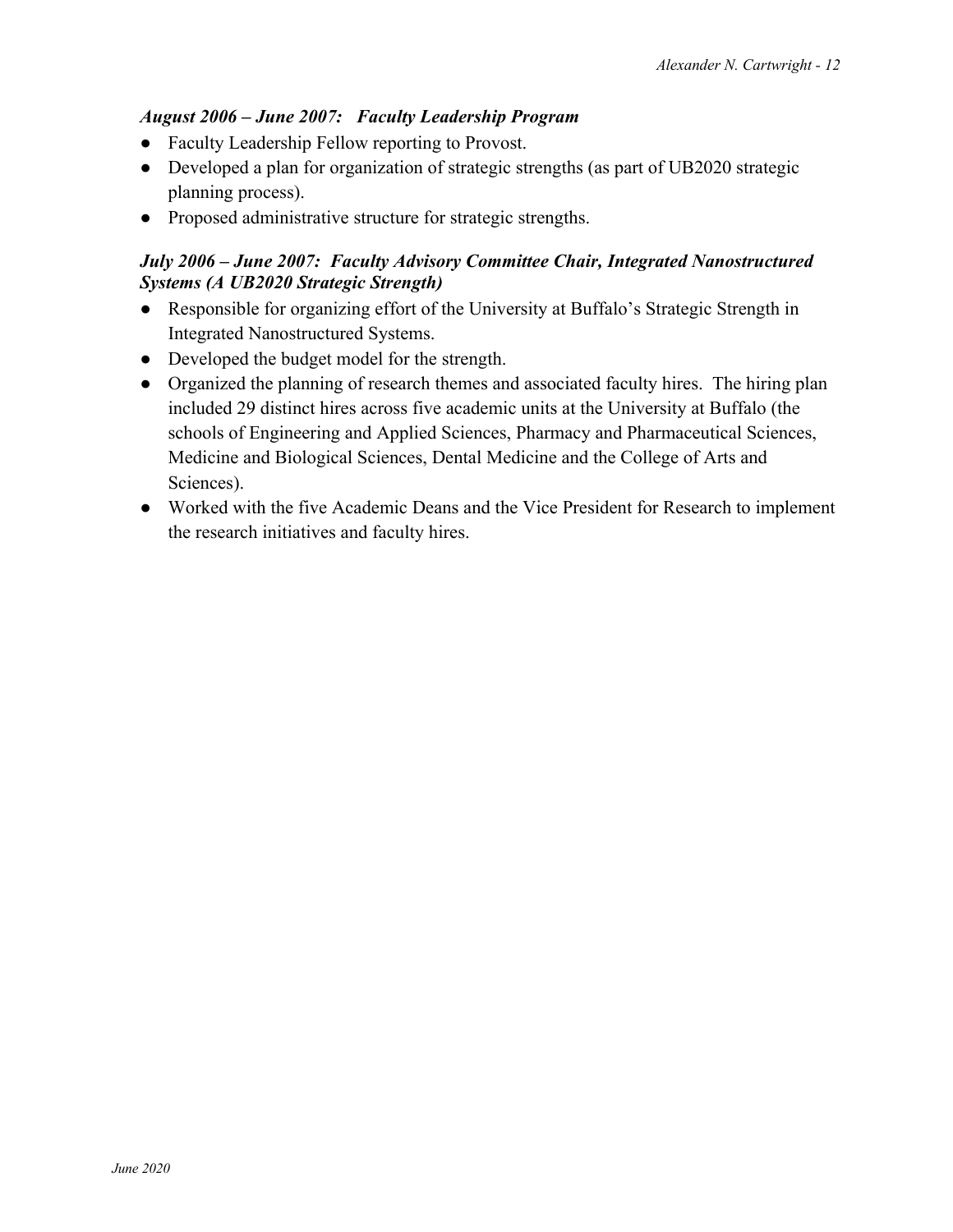# **Board Memberships**

| June $2018$ – present:            | Member of the Campus Compact Board of Directors                                          |
|-----------------------------------|------------------------------------------------------------------------------------------|
| Aug. $2017 - April 2020$ :        | Member of the Donald Danforth Plant Science Center                                       |
|                                   | <b>Board of Directors</b>                                                                |
| <i>Aug.</i> $2017 - April 2020$ : | Member of the Hawthorn Foundation Board of Directors                                     |
|                                   | <i>Executive Committee: 2018-present</i>                                                 |
| Sept. 2018 – April 2020:          | Member of the Missouri Energy Initiative Board of Directors                              |
| Feb. $2016 - July 2017$ :         | Member of the Carnegie Pathways Advisory Board                                           |
| <i>Oct.</i> $2015 - July 2017$ :  | Member of the New York State Photonics Board                                             |
| Jan. 2012 – Sept. 2014:           | Member of the Buffalo Niagara Enterprise Board of Directors.                             |
| Oct. $2011 -$ Sept. $2014$ :      | Member of the CUBRC Board of Directors.                                                  |
| <i>Oct.</i> $2011 - Sept. 2014$ : | Member of the Buffalo 2020 Corporation Board of Directors.                               |
|                                   | Chair: December 2011 - present                                                           |
|                                   | Spring 2008 – Sept. 2014: Member of the New York Sea Grant Institute Board of Governors. |
|                                   | Executive Committee: 2012 - 2014                                                         |
|                                   | Chair: April 2012 - 2014                                                                 |
|                                   | Vice Chair: Jan. 2012 - April 2012                                                       |
| Jan. $2012 - Sept. 2014$ :        | Member of the Hauptman-Woodward Institute Board of Directors.                            |

# **Professional Memberships and Activities**

### *Society Memberships:*

 Fellow, American Association for the Advancement of Science American Society for Engineering Education (ASEE) Eta Kappa Nu Senior Member, Institute of Electrical and Electronics Engineers (IEEE) Materials Research Society (MRS) Fellow, National Academy of Inventors Optical Society of America (OSA) Full Member, Sigma Xi: The Scientific Research Honor Society Fellow, SPIE – The International Society for Optics and Photonics

### *Journal Editorships:*

Associate Editor, Journal of Nanophotonics Editor, Light: Science & Applications

#### *Journal Reviewer:*

Advanced Materials, Applied Physics Letters, IEEE Electron Devices, IEEE Journal of Quantum Electronics, IEEE Photonics Technology Letters, IEEE Transactions on Advanced Packaging, IEEE Transactions on Components and Advanced Packaging, IEEE Transactions on Education, Journal of Applied Physics, Journal of Crystal Growth, Optics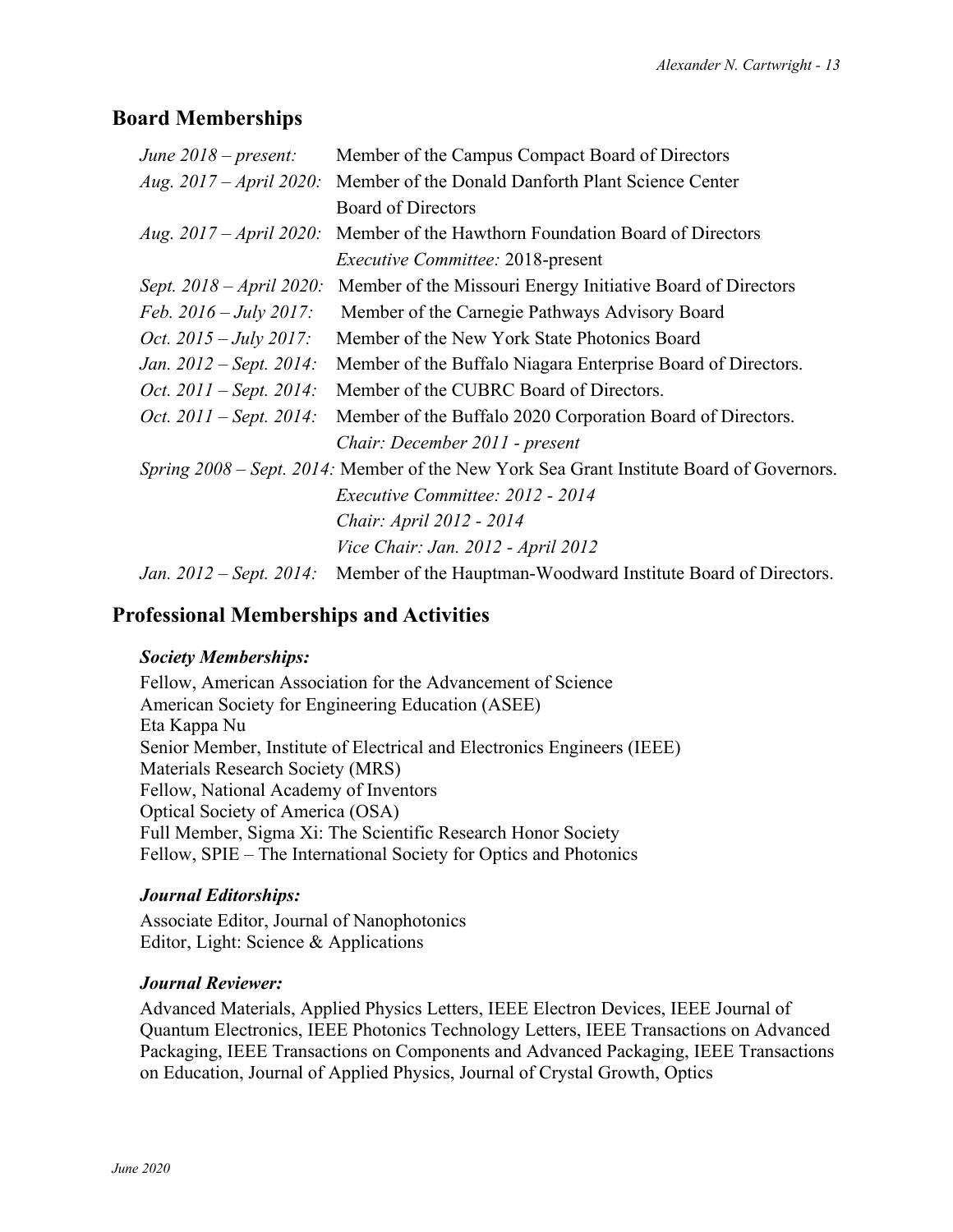Communications, Optics Letters, Optics Express, Physica E*-*Low-Dimensional Systems & Nanostructures, Solid State Communications and others.

#### *Conference Organization:*

*February 2017:* Co-Chair of "Nanoscale Imaging, Sensing, and Actuation for Biomedical Applications XIII," SPIE Photonics West, BiOS Annual Conference, San Francisco, CA, January 28 – February 2, 2017.

*February 2016:* Co-Chair of "Nanoscale Imaging, Sensing, and Actuation for Biomedical Applications XII," SPIE Photonics West, BiOS Annual Conference, San Francisco, CA, February 13-18, 2016.

*February 2015:* Co-Chair of "Nanoscale Imaging, Sensing, and Actuation for Biomedical Applications XI," SPIE Photonics West, BiOS Annual Conference, San Francisco, CA, February 7-12, 2015.

*February 2014:* Co-Chair of "Nanoscale Imaging, Sensing, and Actuation for Biomedical Applications X," SPIE Photonics West, BiOS Annual Conference, San Francisco, CA, February 1-6, 2014.

*February 2013:* Co-Chair of "Nanoscale Imaging, Sensing and Actuation for Biomedical Applications IX," SPIE Photonics West, BiOS Annual Conference, San Francisco, CA, February 2-7, 2013.

*January 2012:* Co-Chair of "Nanoscale Imaging, Sensing and Actuation for Biomedical Applications VIII," SPIE Photonics West, BiOS Annual Conference, San Francisco, CA, January 21-26, 2012.

*January 2011:* Co-Chair of "Nanoscale Imaging, Sensing and Actuation for Biomedical Applications VII," SPIE Photonics West, BiOS Annual Conference, San Francisco, CA, January 22-27, 2011.

*January 2010:* Co-Chair of "Nanoscale Imaging, Sensing and Actuation for Biomedical Applications VI," SPIE Photonics West, BiOS Annual Conference, San Francisco, CA, January 23-28, 2010.

*January 2009:* Co-Chair of "Nanoscale Imaging, Sensing and Actuation for Biomedical Applications V," SPIE Photonics West, BiOS Annual Conference, San Jose, CA, January 24- 29, 2009.

*March 2008:* Co-Chair of "Magnetic Excitations in Semiconductors – A Bridge to the Next Decade," MagEx 2008, Buffalo, NY, March 6-8, 2008.

*January 2008:* Co-Chair of "Nanoscale Imaging, Sensing and Actuation for Biomedical Applications IV," SPIE Photonics West, BiOS Annual Conference, San Jose, CA, January 19- 24, 2008.

*April 2007:* Co-Chair of "Symposium XX: Hybrid Functional Materials for Optical Applications," MRS Annual Meeting, San Francisco, CA, April 9-13, 2007.

*January 2007:* Co-Chair of "Nanoscale Imaging, Spectroscopy, Sensing and Actuation for Biomedical Applications IV," SPIE Photonics West, BiOS Annual Conference, San Jose, CA, January 20-25, 2007.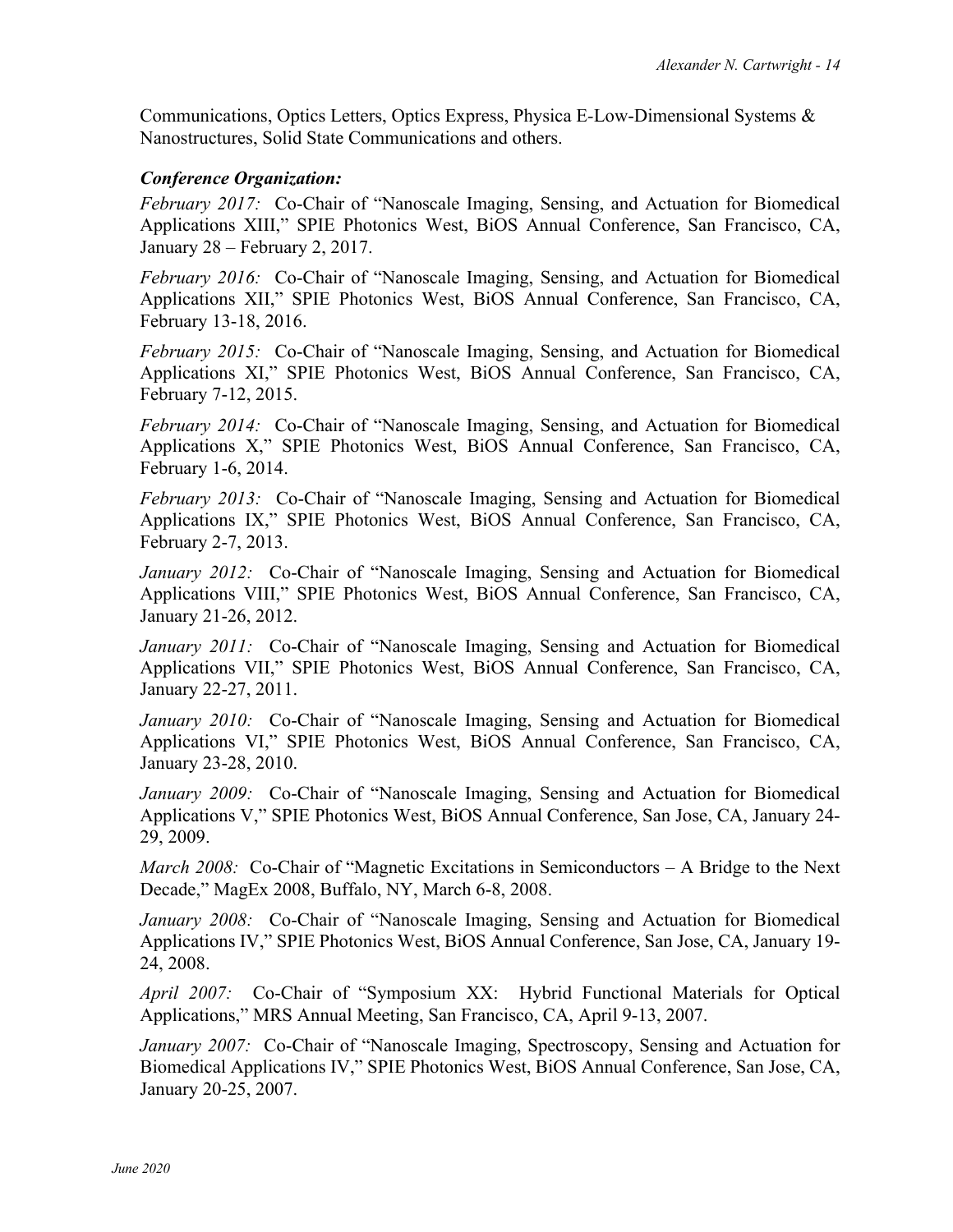*January 2006:* Co-Chair of "Nano/Biophotonics and Biomedical Applications," SPIE Photonics West, BiOS Annual Conference, San Jose, CA, January 21-26, 2006.

*January 2005:* Co-Chair of "Nano/Biophotonics and Biomedical Applications," SPIE Photonics West, BiOS Annual Conference, San Jose, CA, January 22-27, 2005.

*December 2004:* Chair of Symposium "Novel Materials for Nanophotonics," MRS Annual Meeting, Boston, MA, November 29-December 3, 2004.

*August 2004:* Co-Chair of "Nanophotonic Materials," SPIE – The International Society for Optical Engineering, Annual Meeting, Denver, CO, August 2-6, 2004.

*January 2004:* Chair of "Nano/Biophotonics and Biomedical Applications," SPIE Photonics West, BiOS Annual Conference, San Jose, CA, January 24-29, 2004.

*August 2003:* Program Committee, IEEE Nanotechnology Conference, IEEE-Nano 2003, San Diego, CA, August 12-14, 2003.

*August 2003:* Chair of "Organic and Hybrid Materials for Nanophotonics," SPIE The Annual Meeting, San Diego, CA, August 3-8, 2003.

*April 2001:* SPIE Opto-NorthEast and Imaging 2001, Conference Chair for Optoelectronic and Photonic Devices, Rochester, NY, April 10-11, 2001.

*Fall 1999 – Spring 2000:* Member of the American Society for Engineering Education (ASEE) technical committee for the St. Lawrence Sectional Meeting, Alfred, NY, March 30-April 1, 2000.

*Spring 1999 – January 2000:* Member of the international program committee (IPC) for the International Conference on Simulation and Multimedia in Engineering Education 2000, San Diego California, January 23-27, 2000.

# **Service**

# *Scientific Service:*

*January – February, 2014*: Reviewer for Department of Energy, Basic Energy Sciences, Early Career Research Program 2014.

*April 2013 and May 2014:* Member of the American Association for the Advancement of Science's Review Panel for the EPSCoR program of South Dakota. Interviews held in Sioux Falls, SD.

*January – March, 2013*: Reviewer for Department of Energy, Basic Energy Sciences, Early Career Research Program 2013.

*September24-25, 2012:* Member of the NSF IGERT review panel, Arlington, VA.

*January – March, 2012*: Reviewer for Department of Energy, Basic Energy Sciences, Early Career Research Program 2012.

*February 1-3, 2012:* Member of the NSF Division of Materials Research, Electronic and Photonic Materials Panel 4, Arlington, VA.

*January 17, 2010:* Member of the NSF STTR Review panel on "Photovoltaics," Arlington, VA.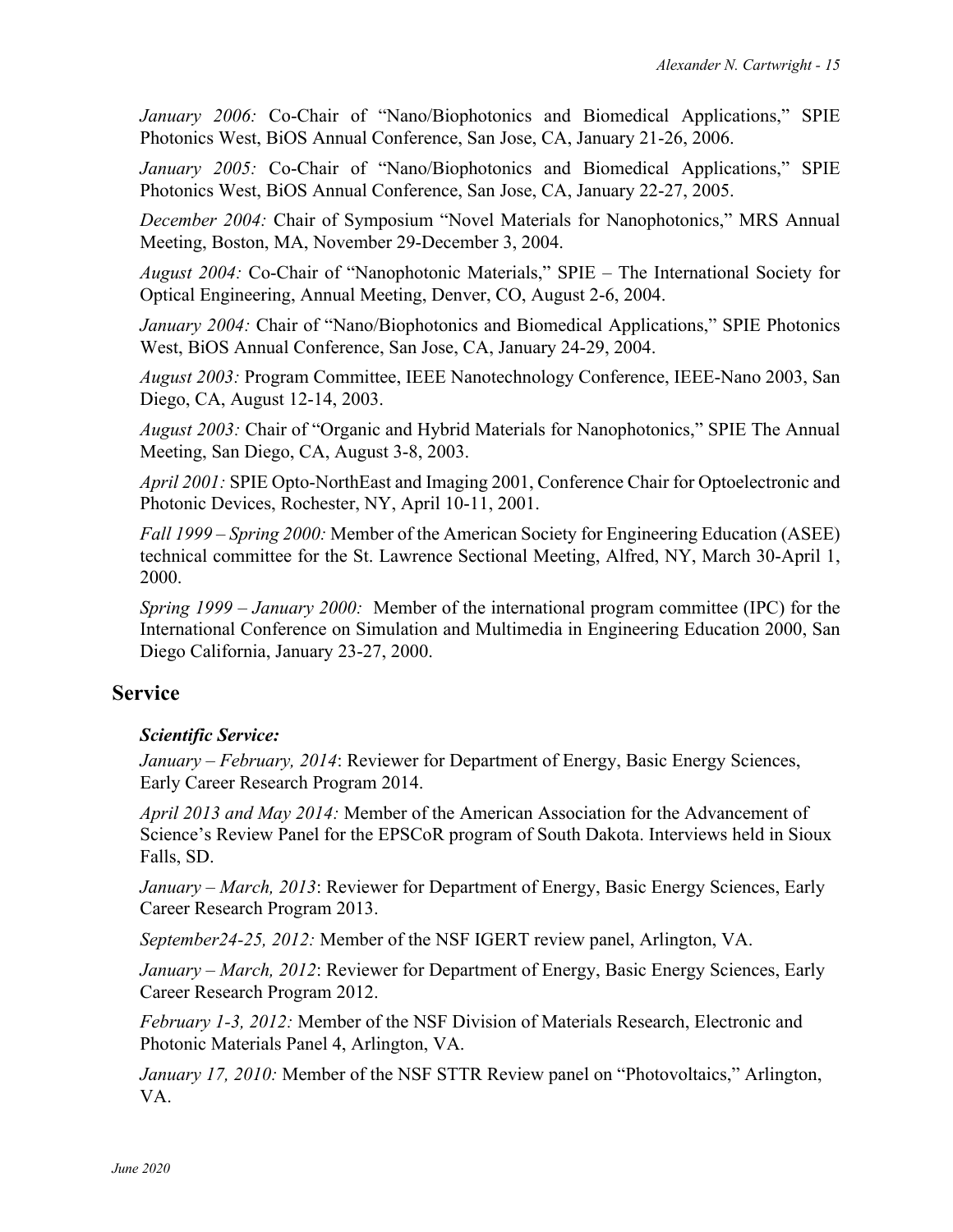*November 4-6 2009:* Member NIH review panel for P41 program reverse site visit for Duke University Photonics Center, Washington, DC.

*September 17, 2009:* Member of the NSF SBIR Review panel on "Magnetic and Sensor Materials," Arlington, VA.

*November 2008:* Member of the Natural Sciences and Engineering Research Council of Canada (NSERC) site review team for the Major Resource Support (MRS) Program. One of 5 team members to review The Laboratory of Micro and Nanofabrication (LMN), Institut National de la Recherche Scientifique (INRS).

*March 2008:* Member of the site review committee for the National Institutes of Health, National Institute of Biomedical Imaging and Bioengineering (NIBIB) Technology Resource Center in Biophotonics and Nanosensing at Duke University.

*February 2007:* Member of National Science Foundation's Review Panel for the Directorate for Engineering's Division of Electrical, Communications and Cyber Systems (ECCS) focused on Nanoscale Exploratory Research Teams for Active Nanostructures and Nanosystems, NSF, Arlington, VA.

*April 2004:* Member of National Science Foundation's CREST program Review Panel, NSF, Arlington, VA.

*April 2004:* Member of National Science Foundation's Spintronics Panel for Electrical and Communications Systems (ECS), unsolicited proposal, NSF, Arlington, VA.

*November 2003:* Member of National Science Foundation's Review Panel for Directorate for Engineering's Division of Electrical and Communications Systems, CAREER Panel, *Electronics, Photonics, and Device Technologies*, NSF, Arlington, VA.

*October 2003:* Member of National Science Foundation's Review Panel for Directorate for Engineering's Division of Electrical and Communications Systems, CAREER Panel, *Electronics, Photonics, and Device Technologies*, NSF, Arlington, VA.

*November 2002:* Member of National Science Foundation's Review Panel for Directorate for Engineering's Division of Electrical and Communications Systems, CAREER Panel, *Electronics, Photonics, and Device Technologies*, NSF, Arlington, VA.

*November 2001:* Member of National Science Foundation's Review Panel for Directorate for Engineering's Division of Electrical and Communications Systems, CAREER Panel, *Electronics, Photonics, and Device Technologies*, NSF, Arlington, VA.

*July 2001:* Member of National Science Foundation's Review Panel for Directorate for Undergraduate Education, *Course, Curriculum and Laboratory Innovation*, (NSF-CCLI #2), NSF, Arlington, VA.

*April 2000 – April 2001:* Secretary, St. Lawrence Section of the American Society for Engineering Education.

*December 2000:* National Science Foundation Workshop on "The Future Revolution in Optical Communications and Networking," Washington, D. C., (one of approximately 70 invited nationwide).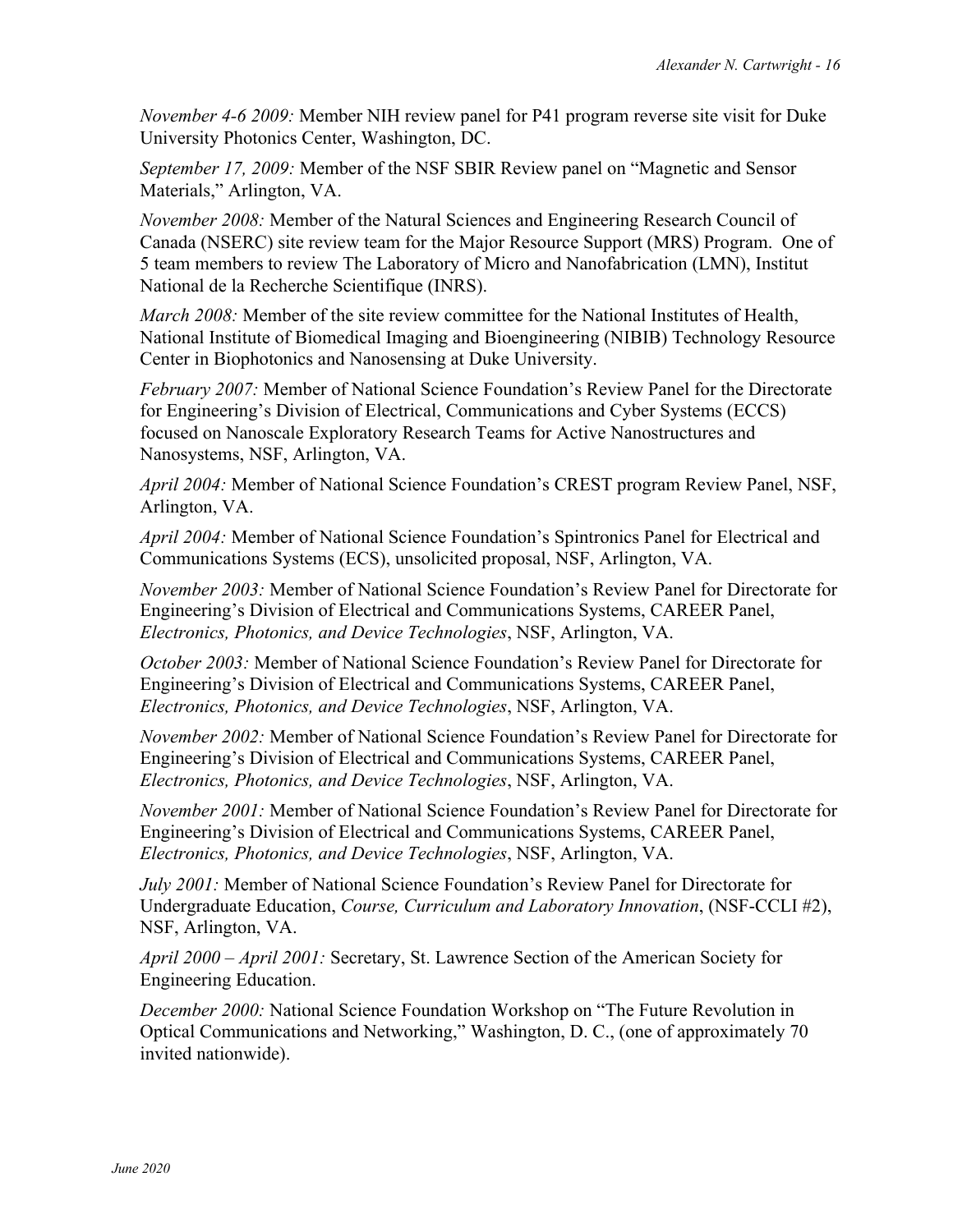*November 2000:* Reviewer of the National Science Foundation's Award #9752693, "Handson Laboratory Projects for Non-Engineers: Learning Scientific Principles in the Context of Everyday Technology," John Krupczak, Hope College, Holland, MI.

*May 2000:* Member of National Science Foundation's Review Panel for Directorate for Engineering's Division of Electrical and Communications Systems, *Electronics, Photonics, and Device Technologies*, (NSF-EPDT #4), NSF, Arlington, VA.

*August 1999:* Member of National Science Foundation's Review Panel for the Directorate for Education and Human Resources' Division of Undergraduate Education *Course Curriculum and Laboratory Improvement* Program, (ILI-27), Washington, DC.

*May 1999:* Member of National Science Foundation's Review Panel for Directorate for Engineering's Division of Electrical and Communications Systems, *Electronics, Photonics, and Device Technologies*, (NSF-EPDT #1), Washington, DC.

*March 1998:* Member of National Science Foundation's Review Panel for Directorate for Engineering's Division of Electrical and Communications Systems *Physical Foundations of Enabling Technologies* Program, (NSF-PFET #2), Washington, DC.

*January 1998:* Member of National Science Foundation's Review Panel for the Directorate for Education and Human Resources' Division of Undergraduate Education *Instrumentation and Laboratory Improvement* Program, (ILI-27), Washington, DC.

### *Community Service*

- *Summer 2010* Offer Summer Camp, "Innovation Station" for 8-11 year olds, July 26-30, 2010; Camp focused on Basic Physics and Engineering of Optical Sciences.
- *Spring 2010* 7<sup>th</sup> & 8<sup>th</sup> Grade Science Presentation, "Nanostructured Optical Devices," 2010.
- *Spring 2007 –* UB Engineer's Week Presentation, "Nanoengineering: Past and Future," 2007.
- *Spring 2007 –* Integrated Nanostructured Systems East Aurora High School campus visit.
- *Fall 1995-2014:* Fall Campus Visit Program, UB Open House, UB Preview Day, Take your Daughters to Work Day.
- *Spring 2006:* Third grade "Light Lab" Explore Lab, Country Parkway Elementary School, Williamsville, NY.
- *Spring 2006:* Mentor for the State University of New York Louis Stokes Alliance for Minority Participation Program.
- *Fall/Spring 2005-2006:* Mentor for three students in the State University of New York Collegiate Science & Technology Entry Program.
- *Fall 2005:* Third Grade Science Laboratory, Country Parkway Elementary School, Williamsville, NY.
- *Summer 2005:* Mentor for State University of New York Louis Stokes Alliance for Minority Participation Program.
- *Spring 2000:* Guest Lecturer, Orchard Park School Eighth Grade Science Assembly, "Lasers and Photonics."
- *Summer 1999:* Mentor for State University of New York Louis Stokes Alliance Louis Stokes for Minority Participation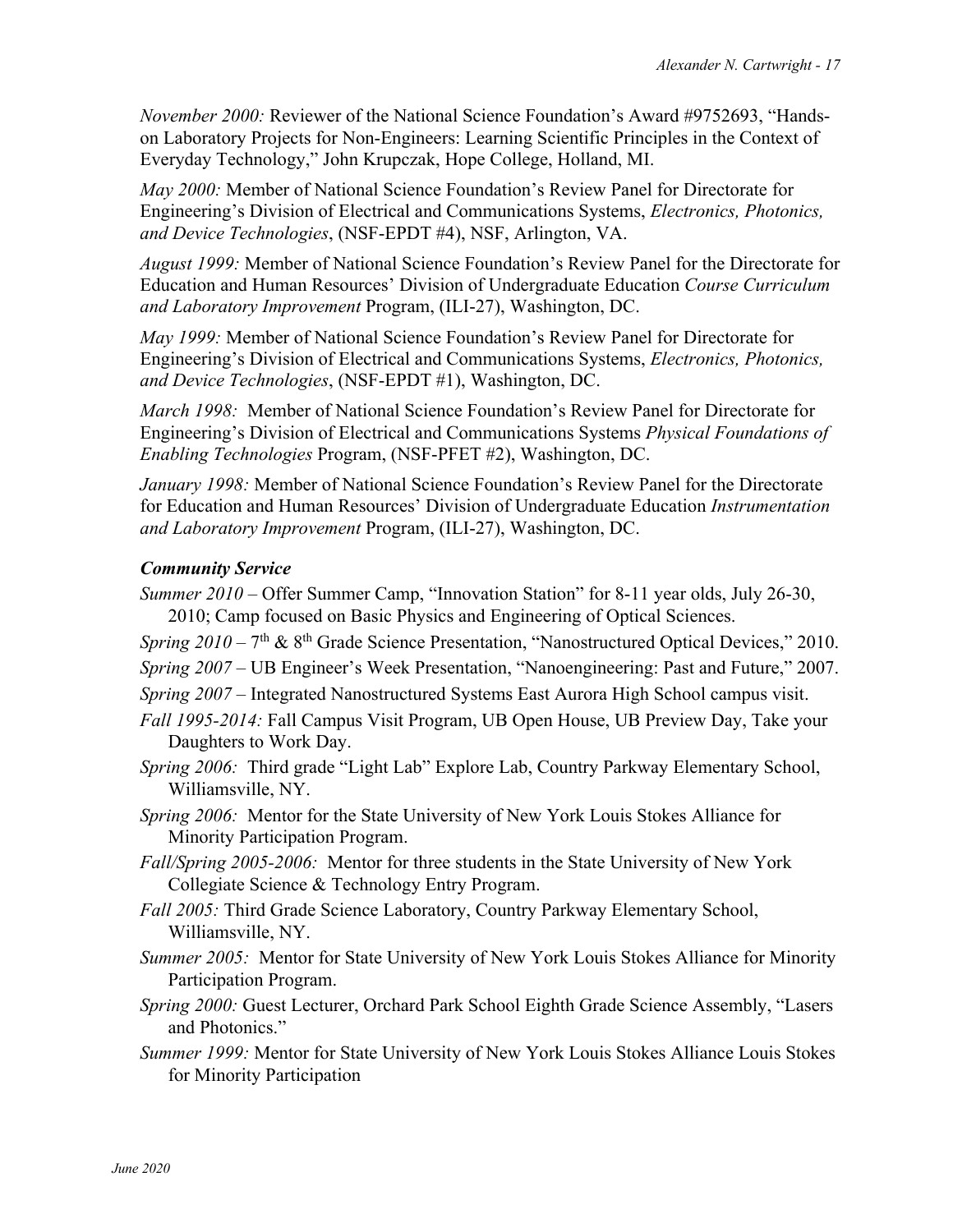- *Summer 1997:* Mentor for State University of New York Louis Stokes Alliance for Minority Participation.
- *Summer 1996:* Supervised SEAS Buffalo-Area Engineering Awareness for Minorities (BEAM) Honors Research Summer Program Student.

### *University Service*

- *November 2012 – September 2014:* Member, Council on Research Policy and Graduate Education (CRPGE) Executive Committee.
- *Fall 2011 – Spring 2012:* Member, University at Buffalo Provost and Executive Vice President for Academic Affairs Search Committee.
- *Fall 2011 – Spring 2012:* Member, President of the Research Foundation / SUNY Vice Chancellor for Research Search Committee.
- *Spring 2012 – Fall 2012:* Member, Dean of the School of Engineering and Applied Sciences Search Committee.
- *March 2011:* Participant in the 25th Annual Science Exploration Day.
- *Fall 2007 – Spring 2009:* Member, Provost's Vast Potential Working Group

A coterie of deans and faculty, at the behest of the provost, engaged in a discussion regarding the vast potential of the Buffalo Niagara Region. The conversation focused, in large measure, on the unique attributes of our region.

*Fall 2007 – June 2010:* Member, Committee on Environmental Stewardship.

Created in November 2007 to lead UB's work toward fulfilling UB's President's endorsement of the American College and University Presidents Climate Commitment (ACUPCC) and in pursuit of a broader agenda for sustainable development and design on our three campus centers.

- *Fall 2006 – Spring 2009:* Member, Development Program Advisory Council.
- *Fall 2002 – Spring 2007:* Chair of ILPB Executive Committee.
- *Spring 2002 – Spring 2014:* Director: Institute for Lasers, Photonics and Biophotonics.
- *Spring 2001 – Spring 2007:* Member of the University at Buffalo Faculty Senate's Budget Priorities Committee.

This committee advised the President in the development of the university budget, recommended criteria for the allocation of the university budget funds related to the development and implementation of programs related to the academic mission and recommended and reported regularly to the faculty senate.

*Fall 1999 – Spring 2001:* Serving as member of the Graduate School Fellowship Committee.

*Spring 1999 – Spring 2017:* Director: CAPEM/MRIF Ultrafast Laser Facility.

*Fall 2007 – July 2009:* Vice Provost for Strategic Initiatives.

- *Fall 2006 – July 2009:* Member, University at Buffalo's Strategic Strengths Advisory Committee, Advisory to the University at Buffalo Provost (Satish Tripathi).
- *Fall 2007 – May 2009:* Chair, UB Downtown Gateway Committee.
- *Fall 2006 – Spring 2008:* Member, University at Buffalo's Research Advisory Council (RAC), Advisory to the Vice President for Research (Jorge Jose).
- *Fall 2006 – Fall 2007:* Director, UB2020 Integrated Nanostructured Systems Initiative.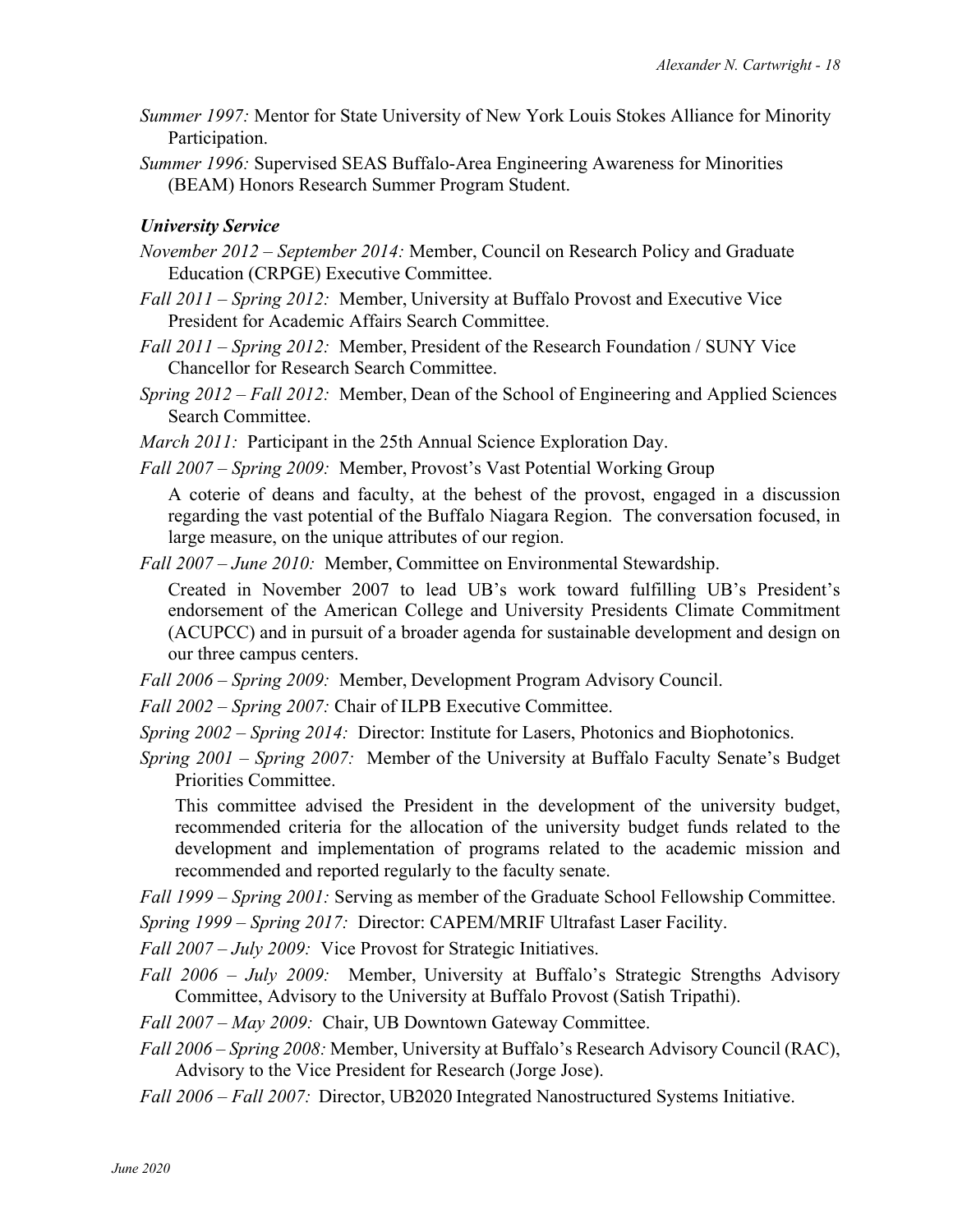Integrated Nanostructured Systems at UB aims to transform nanoscience discoveries into integrated technologies that advance information processing and storage, biomedical diagnostics and therapy, and renewable energy sources for the benefit of industry, human health, the environment, and society.

*Fall 2006 – Spring 2007:* Faculty in Leadership Program, Mentor: Provost Satish Tripathi.

- *Spring 2005:* Chair: White Paper Committee for UB2020 Foci of Excellence on Nanomaterials (Integrated Nanostructured Systems).
- *Fall 2004 – Spring 2005:* Member; University at Buffalo Task Force on Centers and Institutes.
- *Fall 2004 – Spring 2005:* Member; University at Buffalo Task Force on Research Incentives and Support.
- *May 1997 – January 2005:* Center for Advanced Photonics and Electronic Materials. Actively participated in center activities for the University at Buffalo center focusing on photonic and opto-electronic materials.
- *April 1997, 1998, 1999, 2000, 2001, 2002, 2003:* Judge for Sigma Xi Annual Student Research Competition. Sponsored by the Vice Provost for Graduate Education and Research.
- *Fall 2002:* Member; SUNY Sensor Planning Committee.
- *Fall 2001 – Fall 2002:* Member; SUNY Faculty Senate Graduate Research and Education Committee.
- *Fall 1999 – Spring 2002:* Member; Advisory Board of the Institute for Research and Education on Women and Gender.
- *Spring 1997 – Fall 2001:* Served as a SEAS representative to the Provost's Junior Faculty Advisory Council.
- *Fall 1999 – May 2000:* Serving as alternate for the School of Engineering and Applied Sciences representatives to the University Faculty Senate.
- *Fall 1999:* Served as faculty representative in the University at Buffalo Mission Review Process (one of only two faculty members invited to participate).
- *September 1995 – May 1997:* Center for Electronic and Electro-optic Materials, University at Buffalo; actively participated in center activities.

### *Faculty Service*

- *Fall 1998 – Spring 2014:* Serving as the Freshmen Mentor for declared Engineering Freshmen for the School of Engineering and Applied Science (SEAS) Computing Committee.
- *Fall 2007 – June 2009:* Member: EE Executive Committee

*Fall 2006 – Spring 2007:* Vice Chair, SEAS Faculty Personnel Committee

- *Fall 2005 – Fall 2006:* Member: SEAS Faculty Personnel Committee
- *Fall 2005 – Spring 2006:* Chair, SEAS Dean Search Committee.
- *Spring 1999 – Fall 2003:* Associate Director: Center for Active-learning of Microelectronics in Administration and Photonics.
- *Fall 1998 – Fall 2003:* Serving as the Faculty Advisor for the University at Buffalo American Society for Engineering Education Student Club (UB-ASEE).

*Fall 2002 – Spring 2003:* Member: SEAS Research Advisory Committee.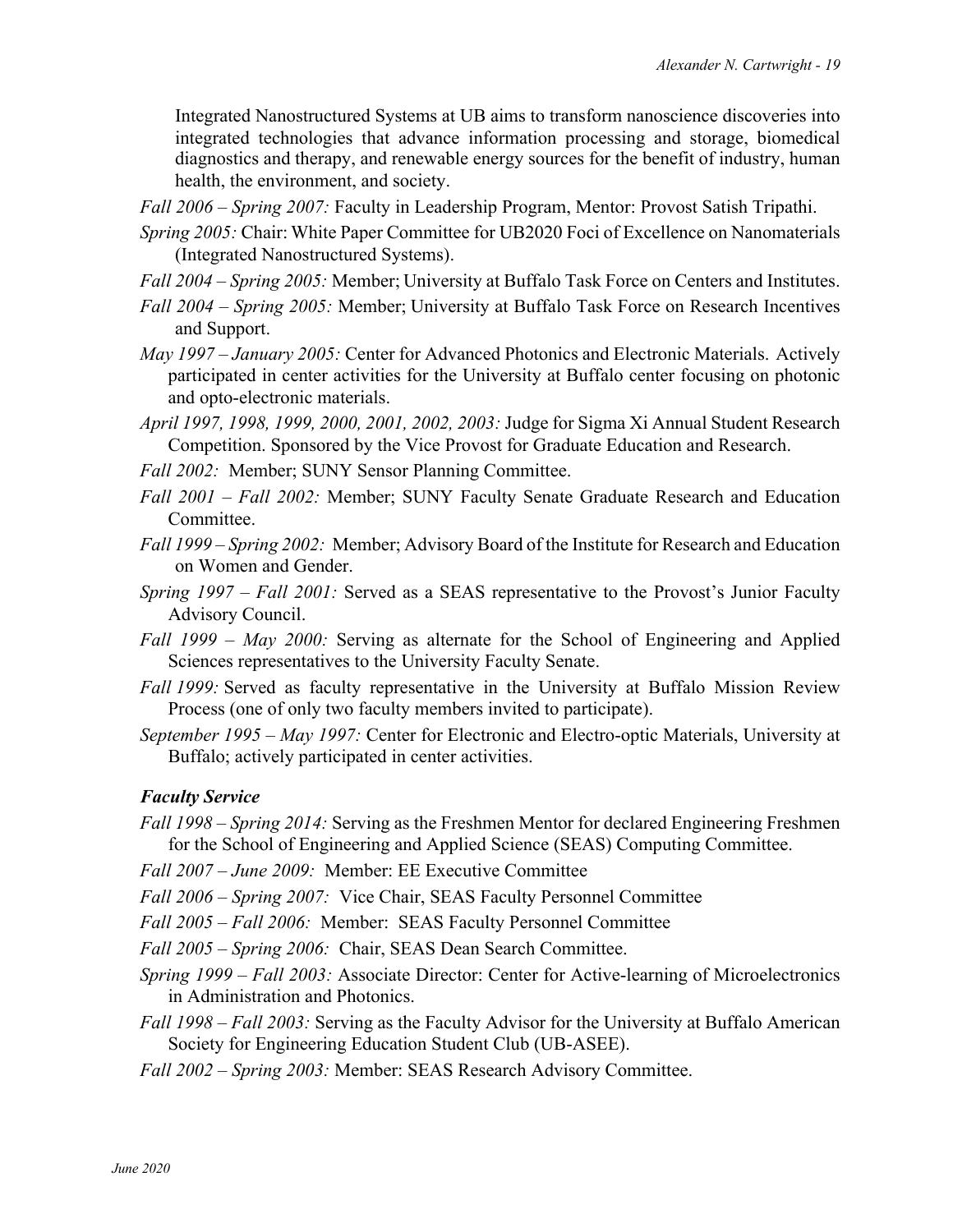*Summer 1998 – Spring 2000:* Serving as the Electrical Engineering Representative to the School of Engineering and Applied Science (SEAS) Computing Committee.

#### *Departmental Service*

*Spring 1996 – Spring 2017:* Director: Laboratory for Advanced Spectroscopic Evaluation. *Spring 2008 – June 2009:* Member: Electrical Engineering Research Space Group. *Fall 2007 – June 2009:* Member: New SEAS Building and Space Committee. *Fall 2005 – Spring 2007:* EE Course Scheduling. *Fall 2005 – Spring 2007:* Member: New SEAS Building, Department Committee.

*Fall 2003 – Spring 2007:* Member:Awards Committee.

*Spring 2006 – Summer 2006:* Chair: Electrical Engineering Faculty Search.

*Fall 2005 – Spring 2006:* Member: Faculty Recruitment Bio Committee.

*Fall 2004 – Spring 2006:* Chair:Electrical Engineering Graduate Curriculum Committee.

*Fall 2004 – Spring 2006:* Member: Graduate Admissions Committee.

*Fall 2003 – Spring 2006:* Member:Staff Duties & Evaluation Committee.

*Spring 2003 – Spring 2006:* Member: Undergraduate Curriculum Committee.

*Summer 1999 – Spring 2006:* Electrical Engineering Graduate Committee.

*Fall 2001 – Spring 2005:* Member: Electrical Engineering Space Committee.

*Fall 2004 – 2005:* Electrical Engineering Graduate Seminar Coordinator.

*Fall 2002 – Spring 2003:* Member: Accreditation Board for Engineering and Technology Committee.

*Fall 2000 – Fall 2002:* Director: Financial Aid and Teaching Assistants.

*Fall 2001 – Spring 2002:* Member: Electrical Engineering Search Committee.

*Fall 2001 – Spring 2002:* Member: Electrical Engineering Chair Search Committee.

*Summer 1998 – Spring 2000:* Electrical Engineering Webmaster.

*Fall 1999:* Electrical Engineering Course Revitalization Committee.

*Summer 1998 – Fall 1999:* Electrical Engineering Year 2000 Coordinator.

*Spring 1998:* Electrical Engineering Planning Committee.

*Spring 1998:* Electrical and Computer Engineering Curriculum Reform Committee.

*Spring 1995 – Spring 1997:* Graduate Seminar Coordinator.

*Fall 1996:* Head of ECE Strategic Planning Sponsored Research Subcommittee.

# **Education**

### *Courses Taught*

| <i>Fall</i> 2016: | EE 598 – Individual Problems: 1 student<br>EE 699 – Dissertation (PhD): 1 student         |
|-------------------|-------------------------------------------------------------------------------------------|
|                   | Spring 2016: EE 699 – Dissertation (PhD): 1 student                                       |
| <i>Fall</i> 2015: | EE $699$ – Dissertation (PhD): 2 students<br>PHY 600 – Graduate Research (PhD): 1 student |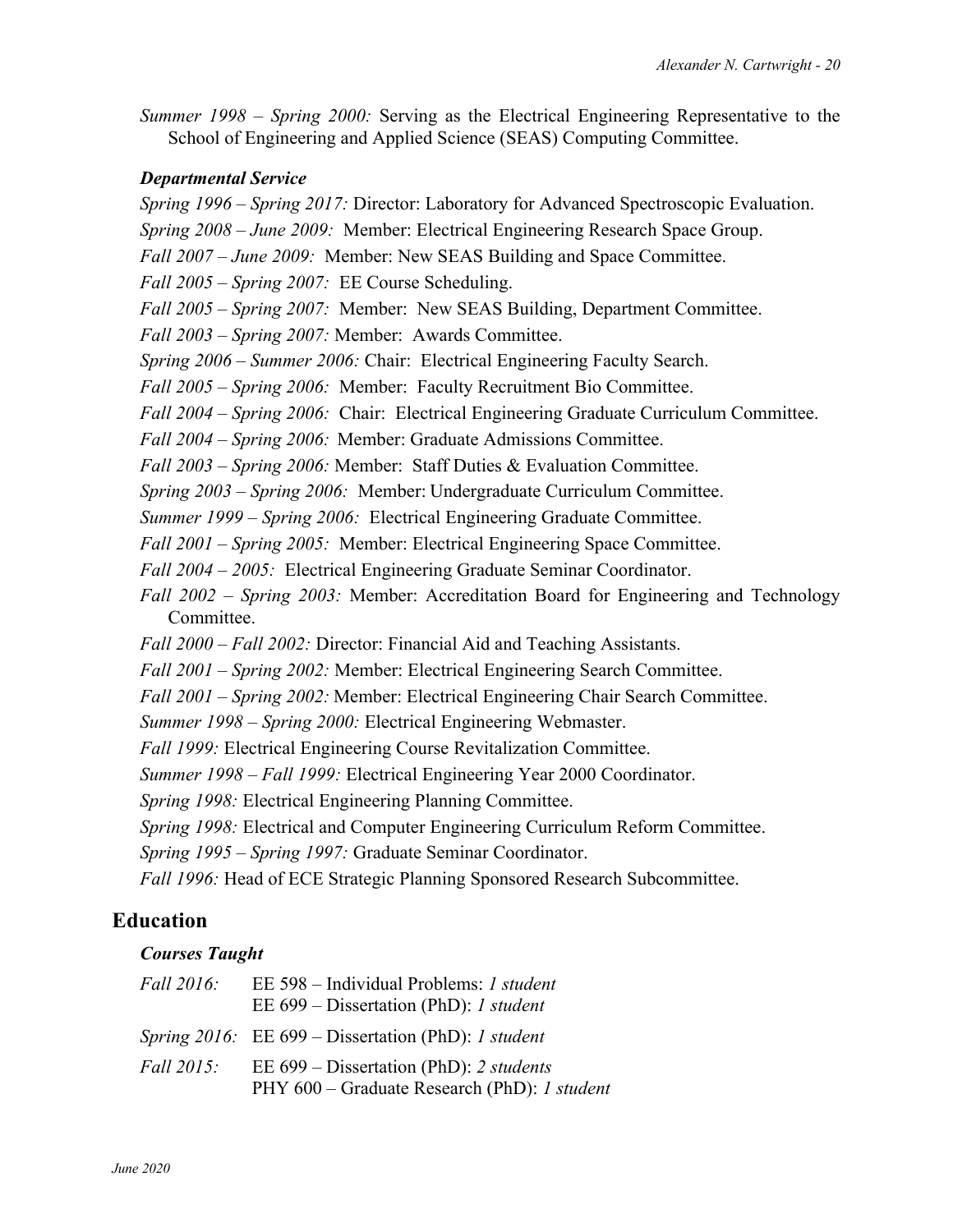|                   | Spring 2015: EE 499 – Independent Study: 1 student<br>EE $699$ – Dissertation (PhD): 2 students<br>PHY 600 - Graduate Research (PhD): 1 student                                                                                                |
|-------------------|------------------------------------------------------------------------------------------------------------------------------------------------------------------------------------------------------------------------------------------------|
| Fall 2014:        | EE 699 – Dissertation (PhD): 5 students<br>PHY 600 – Graduate Research (PhD): 1 student                                                                                                                                                        |
|                   | <i>Spring 2014:</i> EE 598 – Independent Study: <i>1 student</i><br>EE 699 - Dissertation (PhD): 3 students<br>PHY 600 - Graduate Research (PhD): 1 student                                                                                    |
| Fall 2013:        | EE 598 – Independent Study: 1 student<br>EE 699 – Dissertation (PhD): 5 students<br>PHY 600 - Graduate Research (PhD): 1 student                                                                                                               |
|                   | <i>Spring 2013:</i> EE 699 – Dissertation (PhD): 4 <i>students</i><br>PHY 600 - Graduate Research (PhD): 1 student                                                                                                                             |
| Fall 2012:        | EE $699$ – Dissertation (PhD): 4 students<br>PHY 600 – Graduate Research (PhD): 1 student                                                                                                                                                      |
|                   | Spring 2012: EE 499 – Independent Study: 2 students<br>EE 699 – Dissertation (PhD): 7 students<br>PHY 600 – Graduate Research (PhD): 1 student                                                                                                 |
| <i>Fall</i> 2011: | EE 699 – Dissertation (PhD): 7 students<br>PHY 600 – Graduate Research (PhD): 1 student                                                                                                                                                        |
| Spring $2011$ :   | EE $699$ – Dissertation (PhD): 9 students                                                                                                                                                                                                      |
| Fall 2010:        | EE 598 – Individual Problems: 4 students<br>EE $699$ – Dissertation (PhD): 9 students                                                                                                                                                          |
|                   | Spring 2010: EE 598 – Individual Problems (MS): 4 students (PhD) 1 student<br>EE 599 - Masters Research: 1 student<br>EE $699$ – Dissertation (PhD): 6 students<br>EE 701 – Special Topics: <i>1 student</i>                                   |
| Fall 2009:        | EE 202 – Circuit Analysis I: 161 students<br>EE 494 – Senior Capstone Project: 2 students<br>EE 598 - Individual Problems (MS): 4 students, (PhD) 1 student<br>EE 599 – Masters Research: 1 student<br>EE 699 – Dissertation (PhD): 4 students |
|                   | Spring 2009: EE 598 – Individual Problems (PhD): 2 students<br>EE 699 – Dissertation (PhD): 4 students                                                                                                                                         |
| Fall 2008:        | EE 202 – Circuit Analysis I: 159 students<br>EE 498 - Undergraduate Research: 1 student<br>EE 598 – Individual Problems (MS): 1 student, (PhD) 2 students<br>EE $699$ – Dissertation (PhD): 3 students                                         |
|                   | Spring 2008: EE 598 – Individual Problems (MS): 1 student, (PhD) 2 students<br>EE 599 – Masters Research: 1 student<br>EE 699 – Dissertation (PhD): 3 students                                                                                 |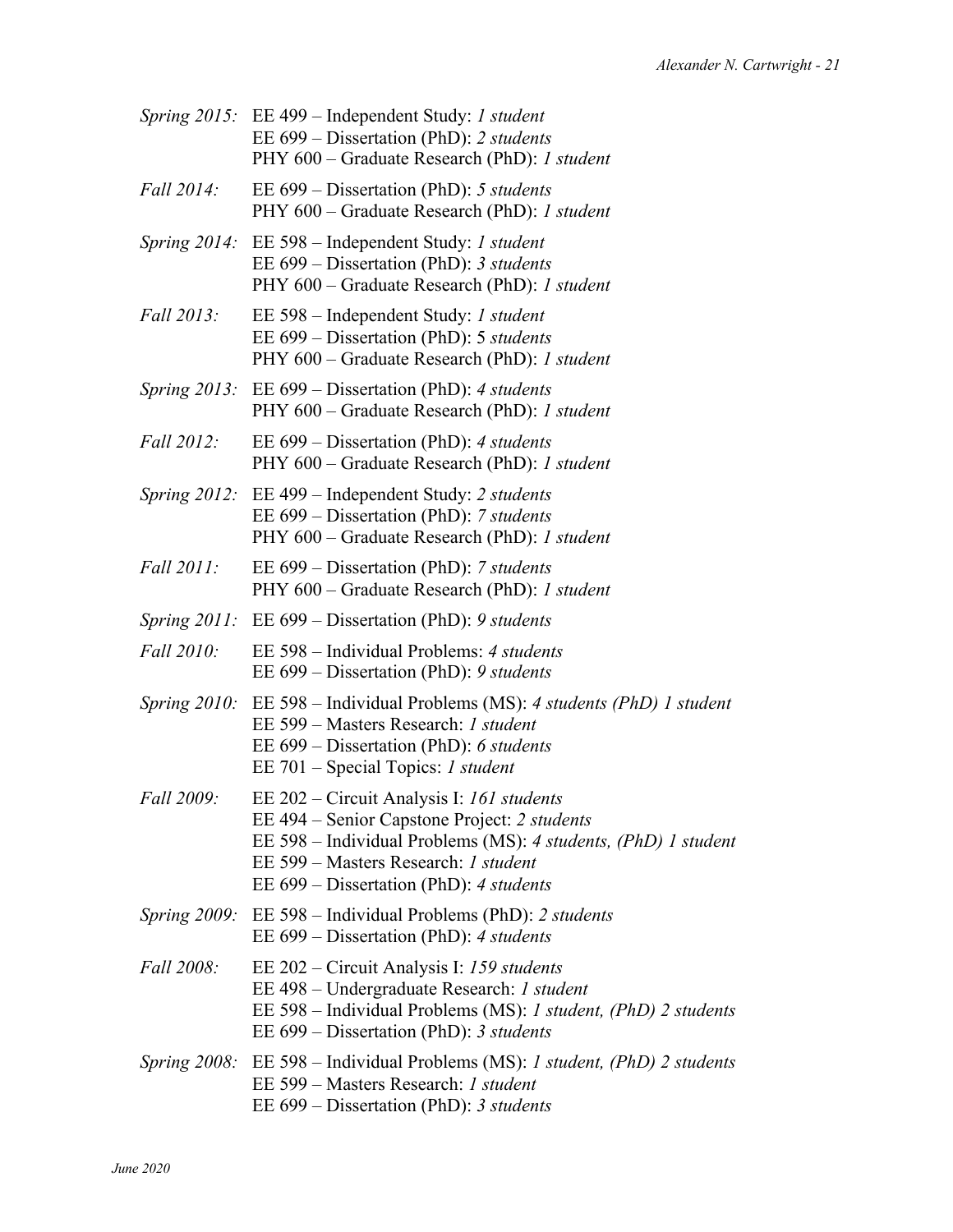| Fall 2007:        | EE 202 – Circuit Analysis I: 158 students<br>EE 598 – Individual Problems (MS): 1 student, (PhD): 1 student<br>EE 699 – Dissertation (PhD): 2 students<br>PHY 600 – Graduate Research (PhD): 1 student                                                                                                                                                                   |
|-------------------|--------------------------------------------------------------------------------------------------------------------------------------------------------------------------------------------------------------------------------------------------------------------------------------------------------------------------------------------------------------------------|
|                   | Spring 2007: EE 490/590 – Consumer Optoelectronics: 8 students/16 students<br>EE 598 - Individual Problems (MS): 2 students, (PhD): 2 students<br>EE 599 – Masters Research: 1 student<br>EE $699$ – Dissertation (PhD): 5 students<br>PHY 600 – Graduate Research (PhD): 1 student<br>UE 141 - Integrated Nanostructured Systems Freshman Seminar Series: 7<br>students |
| <i>Fall</i> 2006: | EE 489/589 – Lasers & Photonics: 10 students/11 students<br>EE 598 – Individual Problems (MS): 1 student<br>EE 599 - Masters Research: 6 students<br>EE 699 – Dissertation (PhD): 5 students<br>PHY 600 – Graduate Research (PhD): 1 student<br>UE 141 - Integrated Nanostructured Systems Freshman Seminar Series: 9<br>students                                        |
|                   | Spring 2006: EE 494/594 – Consumer Optoelectronics: 12 students/6students<br>EE 499 – Independent Study: 1 student<br>EE 598 – Individual Problems (PhD): 1 student<br>EE 599 – Masters Research: 2 students<br>EE $699$ – Dissertation (PhD): 8 students<br>PHY 600 - Graduate Research (PhD): 1 student                                                                |
|                   | Fall 2005: EE 492 – Lasers and Photonics: 18 students<br>EE 598 – Individual Problems (PhD): 5 students<br>EE 599 – Masters Research: 2 students<br>EE 699 – Dissertation (PhD): 7 students<br>PHY 600 – Graduate Research (PhD): 1 student                                                                                                                              |
|                   | Spring 2005: EE 494/594 – Consumer Optoelectronics: 14 students/17 students<br>EE 499 – Independent Study: 2 students<br>EE 586 – EE Graduate Seminar: 73 students<br>EE $720$ – Thesis (PhD): 2 students<br>EE 730 – Individual Problems: 3 students<br>EE 740 – Dissertation (PhD): 7 students                                                                         |
| Fall 2004:        | EE 492 – Lasers and Photonics: 27 students<br>EE 499 – Independent Study: 3 students<br>EE 585 – EE Graduate Seminar: 88 students<br>EE $720$ – Thesis (PhD): 4 students<br>EE 730 – Individual Problems: 2 students<br>EE $740$ – Dissertation (PhD): 8 students                                                                                                        |
|                   | Spring 2004: EE 494/594 – Consumer Optoelectronics: 16 students/9 students                                                                                                                                                                                                                                                                                               |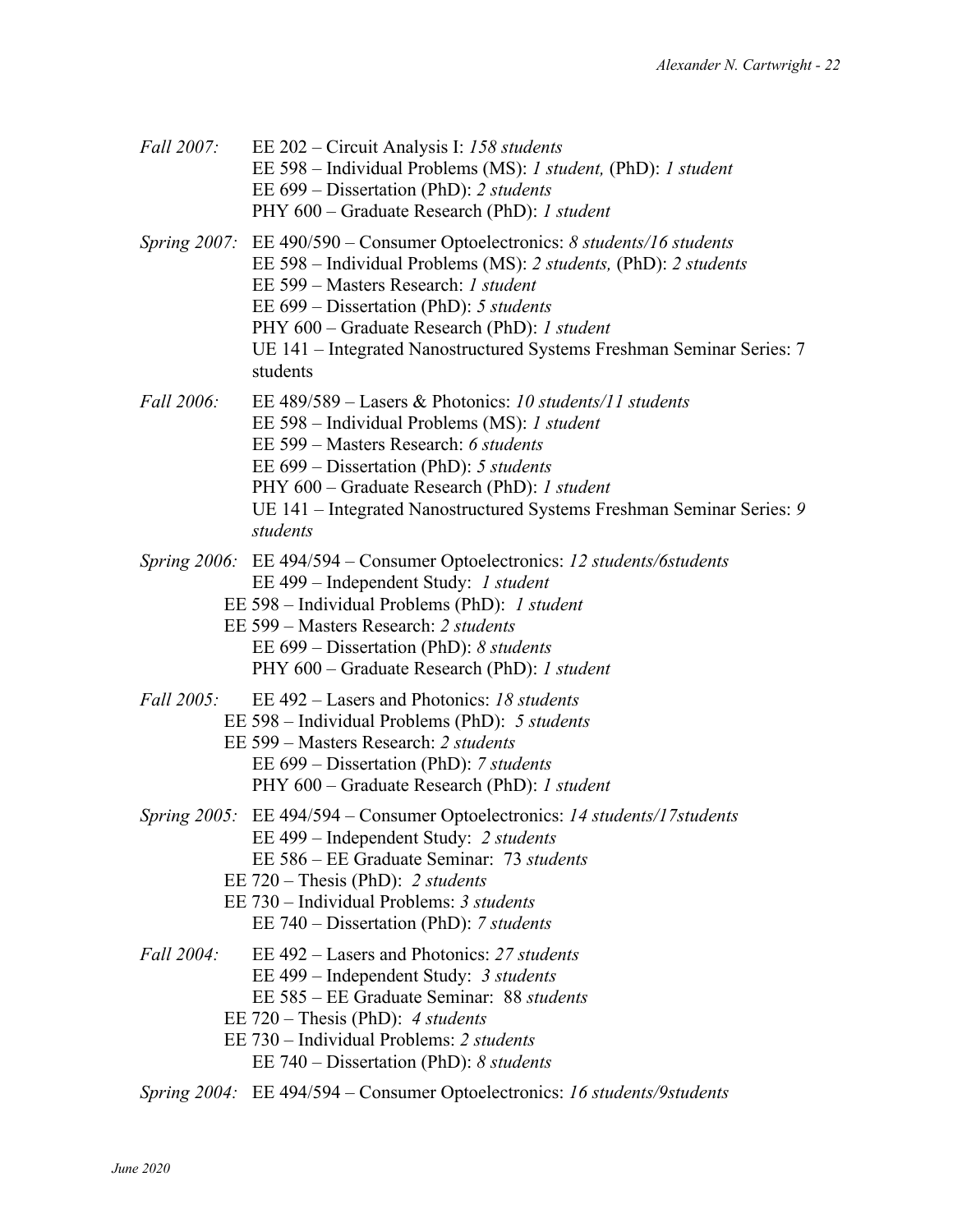EE 499 – Independent Study: *2 students* EE 511 – Problems in Biomedical Engineering: *12 students* EE 710 – Engineering Project: *1 student* EE 720 – Thesis (MS): *3 students* EE 730 – Individual Problems: *4 students* EE 740 – Dissertation (PhD): *9 students Fall 2003:* EE 202 – Circuit Analysis I: *175 students* EE 492 – Lasers and Photonics: *21 students* EE 710 – Engineering Project: *2 students* EE 720 – Thesis (MS): *2 students* EE 730 – Individual Problems: *4 students* EE 740 – Dissertation (PhD): *7 students Spring 2003:* EE 511 – Problems in Biomedical Engineering: *21 students* EE 710 – Engineering Project: *1 student* EE 720 – Thesis (MS): *2 students* EE 730 – Individual Problems: *1 student* EE 740 – Dissertation (PhD): *11 students Fall 2002:* Sabbatical EE 499 – Independent Study: *1 student* EE 710 – Engineering Project: *1 student* EE 720 – Thesis (MS): *2 students* EE 730 – Individual Problems: *7 students* EE 740 – Dissertation (PhD): *8 students Spring 2002:* EE 494/594 – Consumer Optoelectronics: *5 students/12 students* EE 499 – Independent Study: *2 students* EE 710 – Engineering Project: *3 students* EE 720 – Thesis (MS): *2 students* EE 730 – Individual Problems: *6 students* EE 740 – Dissertation (PhD): *7 students Fall 2001:* EE 492 – Lasers and Photonics: *12 students* EE 499 – Independent Study: *1 student* EE 566 – Optical Communications: *21 students* EE 710 – Engineering Project: *1 student* EE 730 – Individual Problems: *2 students* EE 740 – Dissertation (PhD): *5 students Spring 2001:* EE 494/594 – Consumer Optoelectronics: *10 students/5 students* EE 710 – Engineering Project: *4 students* EE 720 – Thesis (MS): *1 student* EE 730 – Individual Problems: *4 students* EE 740 – Dissertation (PhD): *4 students Fall 2000:* EE 492 – Lasers and Photonics: *17 students* EE 499 – Independent Study: *1 student*

EE 720 – Thesis (MS): *3 students*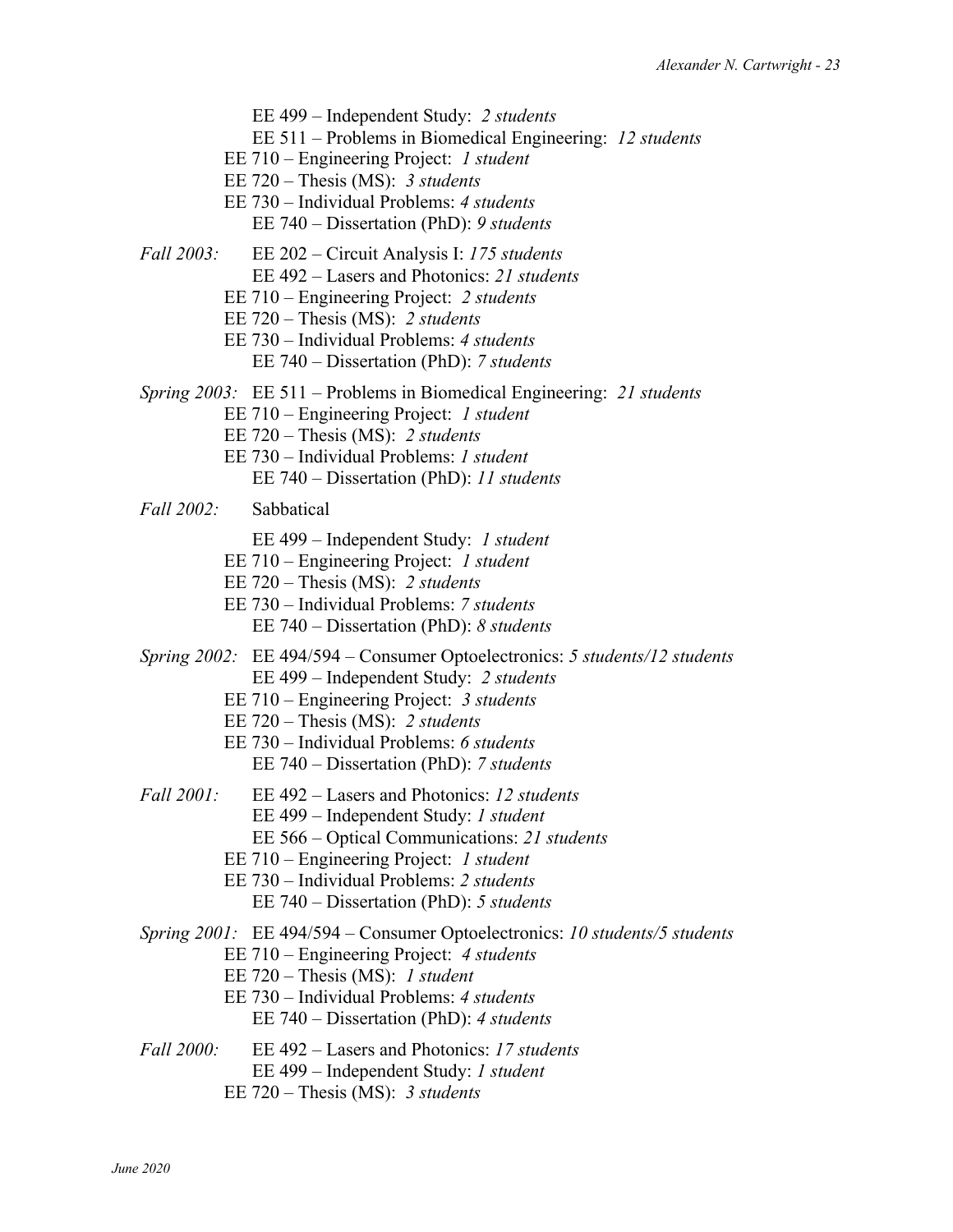|            | EE 730 – Individual Problems: 5 students<br>EE 740 – Dissertation (PhD): 2 students<br>UE 151 – Honors Seminar on Consumer Electronics: 27 students                                                                                                                                                                       |
|------------|---------------------------------------------------------------------------------------------------------------------------------------------------------------------------------------------------------------------------------------------------------------------------------------------------------------------------|
|            | Spring 2000: EE 494/594 – Consumer Optoelectronics: 10 students/6 students<br>EE 499 - Independent Study: 1 student<br>EE 502 – Individual Problems (MS): 1 student<br>EE $560$ – Thesis (MS): 3 students<br>EE 660 – Dissertation (PhD): 2 students                                                                      |
| Fall 1999: | EE 492 – Lasers and Photonics: 27 students<br>EE 499 - Independent Study: 1 student<br>EE 501 - Individual Problems (MS): 3 students<br>EE 545 – Engineering Project (MS): 1 student<br>EE $559$ – Thesis (MS): 5 students<br>EE 659 – Dissertation (PhD): 1 student                                                      |
|            | Spring 1999: EAS $230$ – Higher Level Language (C++): 69 students<br>EE 494/594 - Consumer Optoelectronics: 16 students/3 students<br>EE 499 – Independent Study: 1 student<br>EE 502 - Individual Problems (MS): 1 student<br>EE $560$ – Thesis (MS): 3 students<br>EE 660 - Dissertation (PhD): 1 student               |
| Fall 1998: | ECE $492/592 -$ Lasers and Photonics: 8 students/5 students<br>ECE 499 - Independent Study: 3 students<br>ECE 501 - Individual Problems (MS): 2 students<br>ECE $559$ – Thesis (MS): 1 student<br>ECE 659 – Dissertation (PhD): 1 student                                                                                 |
|            | Spring $1998$ : EAS $230$ – Higher Level Language (C++): 56 students<br>ECE 494/594 – Laser Electronics 2: 5 students/2 students<br>ECE 499 - Independent Study: 1 student<br>ECE 502 – Individual Problems (MS): 2 students<br>ECE 602 – Individual Problems (PhD): 1 student<br>ECE 660 – Dissertation (PhD): 1 student |
| Fall 1997: | ECE 492/592 – Laser Electronics: 5 students/9 students<br>ECE 499 - Independent Study: 4 students<br>ECE 501 - Individual Problems (MS): 1 student<br>ECE $559$ – Thesis (MS): 1 student<br>ECE 601 – Individual Problems (PhD): 1 student<br>ECE 659 – Dissertation (PhD): 1 student                                     |
|            | Spring 1997: EAS $230$ – Higher Level Language (C++): 69 students<br>ECE 499 - Independent Study: 6 students<br>ECE 502 - Individual Problems (MS): 1 student<br>ECE 504 – Supervised Research (MS): 1 student<br>ECE 560 - Thesis: 1 student<br>ECE 586 - ECE Graduate Seminar: 39 students                              |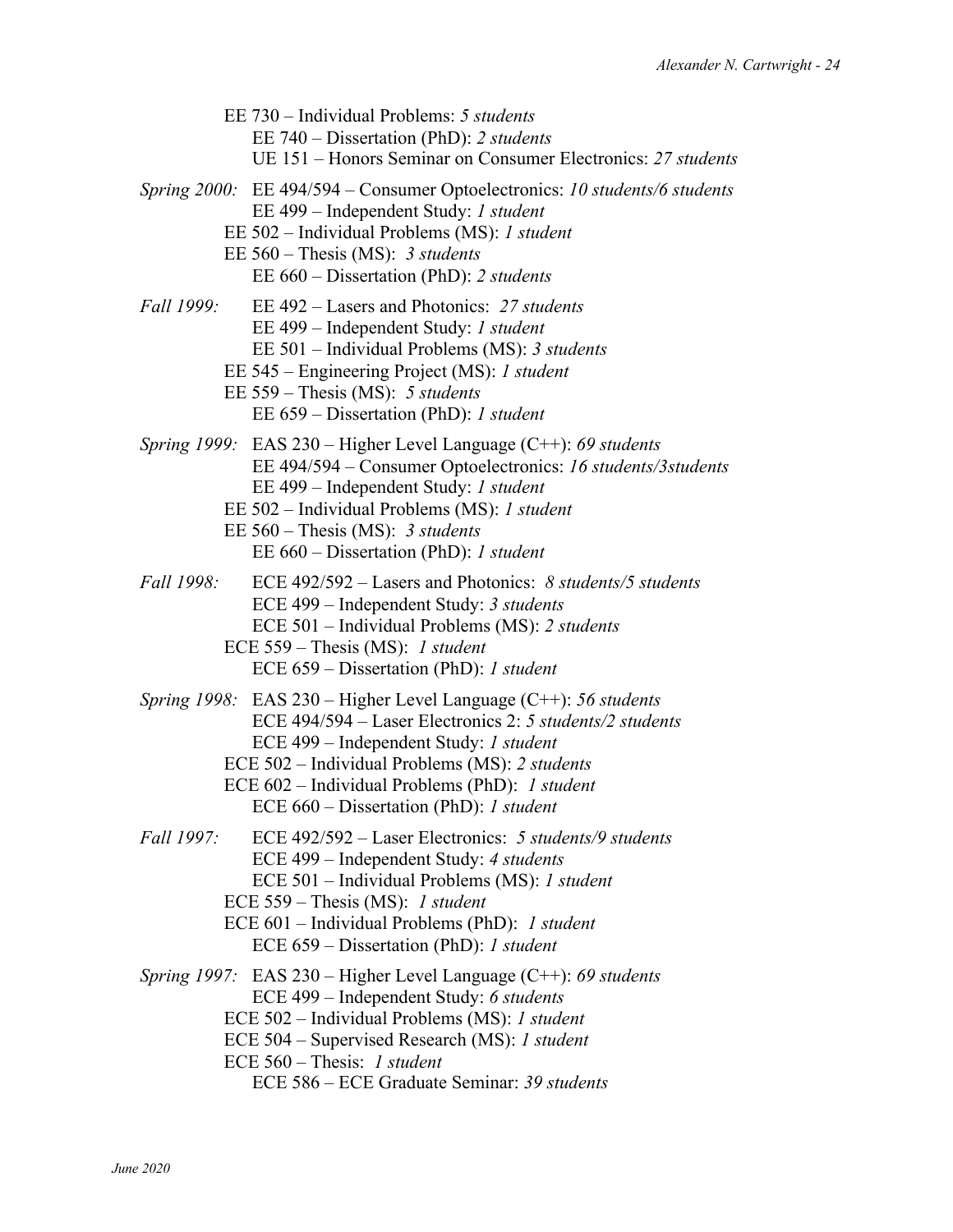| Fall 1996:        | ECE $494/594$ – Laser Electronics 2: 4 students/2 students<br>ECE 499 – Independent Study: 6 students<br>ECE 501 - Individual Problems (MS): 1 student<br>ECE 585 – ECE Graduate Seminar: 44 students                                |
|-------------------|--------------------------------------------------------------------------------------------------------------------------------------------------------------------------------------------------------------------------------------|
|                   | Spring 1996: ECE 492/592 – Laser Electronics: 10 students/6 students<br>ECE 499 - Independent Study: 2 students<br>ECE 502 - Individual Problems (MS): 1 student<br>ECE 602 – Individual Problems (PhD): <i>I student</i>            |
| <i>Fall 1995:</i> | ECE 202 – Circuit Analysis I: 41 students<br>ECE 499/EE499: Undergraduate independent Study: These projects range<br>from programming applications for the laboratory to the design and<br>implementation of experimental apparatus. |

#### *Research Supervision:*

#### **Previous Postdoctoral Researchers**

Tim Thomay: Main contact in the Cartwright lab and is responsible for all aspects of research in the Laboratory for Applied Spectroscopic Evaluation.

Sung Jin Kim: Responsible for Ultrafast Spectroscopy, and Solar Cell Fabrication and Characterization.

Maurice Cheung: Optical Properties of Wide Bandgap III-nitrides, Zinc Oxide and III-N/Zinc Oxide Heterostructures.

Fei Chen, Primary Responsibility: Ultrafast Spectroscopy of III-N Materials and Devices.

Hans Andreas Nickel, Primary Responsibility: CAPEM/MRIF Ultrafast Laser Facility.

#### **Current PhD Students (expected graduation date listed)**

None at this time.

#### **Graduated PhD Students**

- May 2019 Alec Cheney, *"Dynamics and Applications of Plasmonically Induced Resistance in Metal Nanogratings"*
- May 2019 Borui Chen, *"Metallic Nanostructures for Opto-Plasmonic and Electro-Plasmonic Applications"*
- February 2016 Joe Murphy, *"Time-Resolved Spectroscopy of Low-Dimension Semiconductor Structures"*
- February 2016 Tianmu Zhang, *"Energy Harvesting Applications and Spectroscopy of Nanocrystals"*
- May 2015 Tania Moein, *"Metamaterials: Enhancing Efficiency of Photovoltaics"*
- May 2014 Xi Wang, *"Metamaterials on Fibers: Nanofabrication for Optical Applications"*
- September 2013 Bin Zhou, *"Optical Properties of DNA Biomaterial and Application to UV-Photoconductors"*
- September 2012 Huina Xu, *"Optically Selective Nanostructures and Optical Sensing Applications"*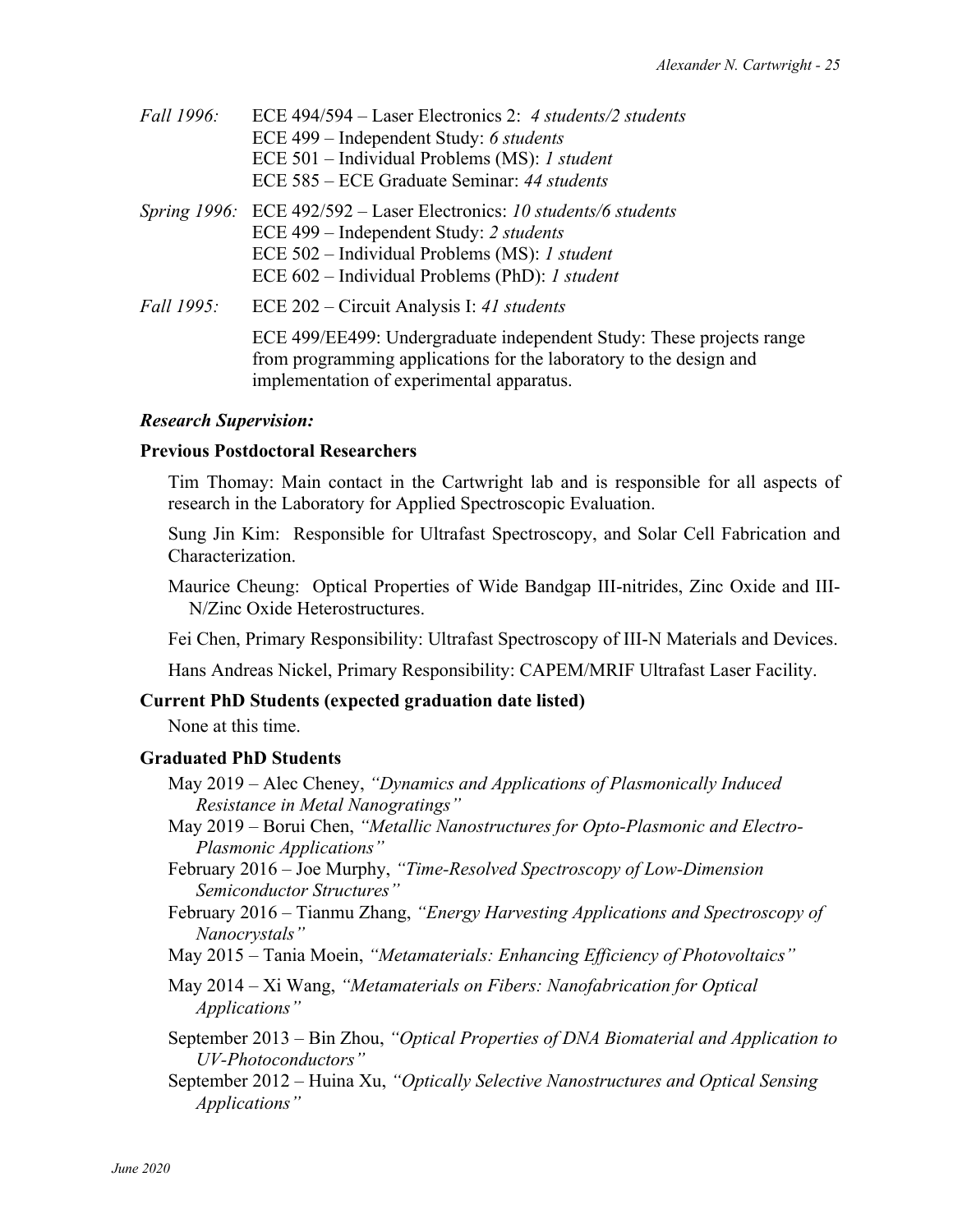- September 2012 Ke Liu, *"Graded Photonic Bandgap Structures and Applications"*
- September 2012 Prateek Sharma, *"EMCCD Based X-Ray Imaging System"*
- September 2011 Bin Qu, *"EMCCD Based X-Ray Imaging System"*
- May 2011 DongHo Lee, *"Low Cost Solution Based Solar Cells"*
- September 2008 Sung Jin Kim, "*Nanostructured Devices for Next Generation Photovoltaics"*
- December 2007 Ram Thapa, *"Hybrid Inorganic: Organic Light-emitting Diodes: Fabrication and Characterization"*
- September 2007 Zhou Lu, *"E-Beam Lithography of Nanoscale Structures for Sensors"*
- September 2007 Daniel Kaputa, *"Optical Trapping, Delivery, and Imaging of Nanoparticles in Cells"*
- February 2007 Maurice Cheung, "*Development of Visible and UV Devices Using Alternative Substrates*"
- September 2006 Vamsy Chodavarapu, *"Integrated CMOS Photonic Sensor Systems for In-Vivo Monitoring of Biomarkers"*
- September 2005 Paul Sweeney "*Piezoelectricity and Indium Segregation in III-Nitride Heterostructure Devices*"
- September 2005 Vincent Hsiao, "*Composite Nanostructured Liquid Crystals for Optical Switching*"
- September 2004 Fei Chen*,* "*Ultrafast spectroscopy of InN epilayers and InGaN/GaN Heterostructures*"
- February 2004 Madalina Furis*, "Time-Resolved Photoluminescence Spectroscopy of Nitride Emitters"*
- September 2003 Heng Liu, *"Phase Reconstruction of Phase Shifted Moiré Interferograms Using Continuous Wavelet Transforms"*
- February 2001 Ying Zhao*, "Thermomechanical Behavior of Ball Grid Array Solder Joints under Thermal and Vibration Loading: Testing and Modeling"*

#### **Current Masters Students**

None at this time.

#### **Graduated Masters Students**

- February 2008 Elizabeth Nio, non-thesis option, researched on holographic polymeric photonic bandgap structures.
- June 2007 Dae Yu Kim, *"Design of CCD and EMCCD Sensors Readout Circuitry for Digital X-ray Imaging"*
- September 2006 Jason Bowker, *"The Fabrication of a Linear Polarizer and an Angle Dependant Reflection Grating by means of Holographic Lithography"*
- September 2006 Nihal Shastry, *"Sigma Delta A/D Modulator Design for SOC Implementation of a Glucose Biosensor"*
- September 2005 Rana Bhowmick, *"An Integrated CMOS Optical Detector for Chemical and Biological Sensors"*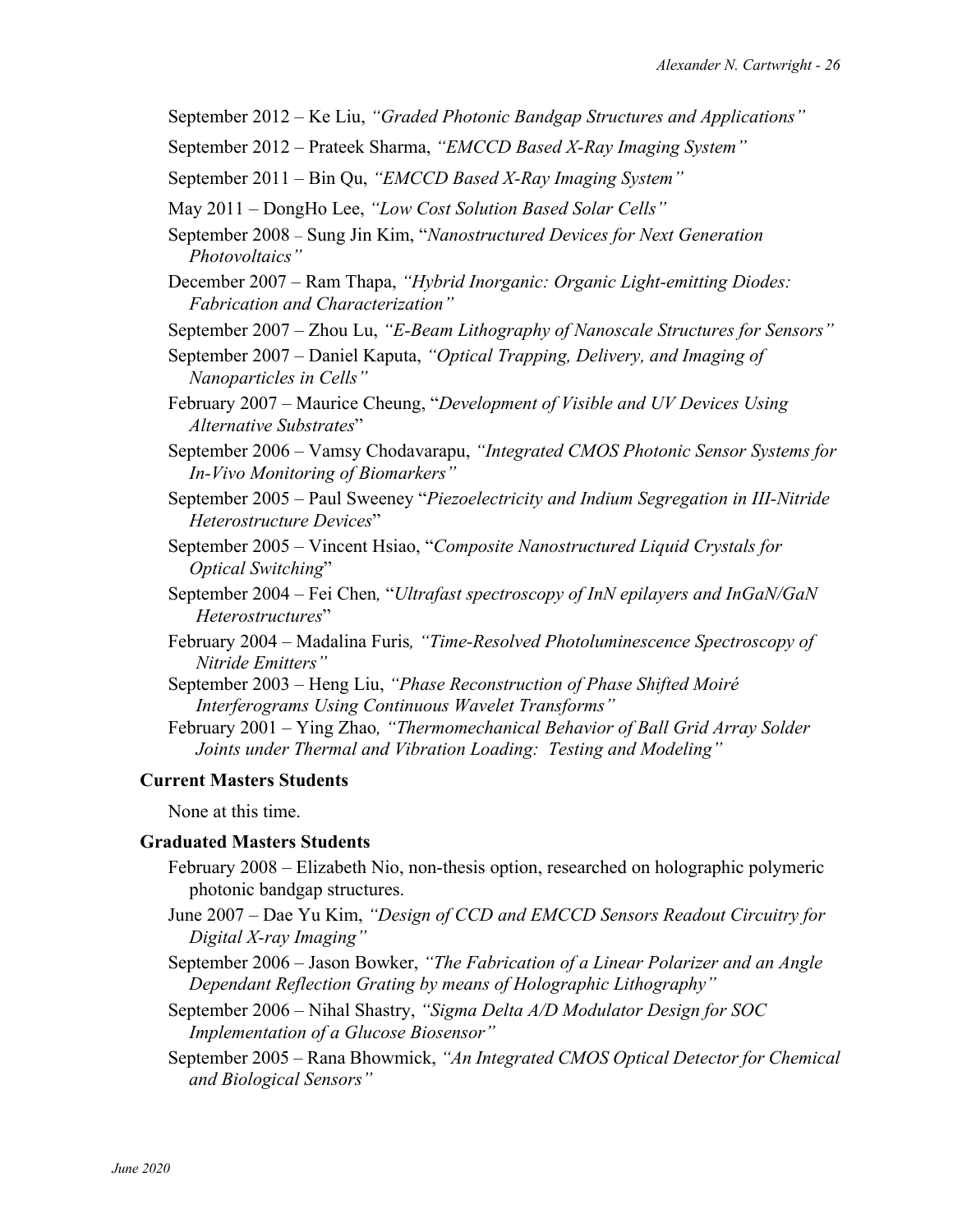- August 2005 Sarojini Ramakrishnan, *"Reflectance Spectroscopy of Skin and application in Skin Biometry"*
- August 2005 Preeti Gupta, *"Photonic Crystal Based Optical Circuitry"*
- June 2005 Gurinder Singh, *"Ultrafast Spectroscopy Core-shell and Hybrid Quantum Well-quantum Dot Heterostructures"*
- June 2005 Sharat Chikkerur, *"Online Fingerprint Verification System"*
- February 2005 Preeti Joshi, *"A Wireless Sensor Network using Multiple Protocols"*
- September 2004 Bhanu S. Nandamuri, *"Data Acquisition and Processing using MPLAB"*
- April 2004 Emmanuel T. Nishanth, *"Detection of Proteins Using an Evanescent Wave Fiber Optic Sensor: Application to signal Transducers and Activators of Transcription 3 (STAT3)"*
- September 2003 Sreeja Raghanuth, *"Real-Time Adaptive Alignment of Free-Space Optical Interconnects for Integrated Circuits"*
- February 2003 Vamsy Chodavarapu, *"Photonics Simulations using Java"*
- February 2003 Christian Körner, *"Intraband Lasers for Communications"*
- September 2002 Michael Pan, *"Organic Light Emitting Diodes"*
- February 2002 Menq Pan, Project, *"Reflection and Differential Reflection Measurements of III-N Heterostructures"*
- September 2001 Pratibha Gopalam, *"Frameworks for Java™ Simulation Tools and E-Laboratories"*
- June 2001 Heng Liu, Project, "*Phase Shifting Moiré Interferometry for Electronic Packaging"*
- June 2001 Matthew Blasczak, Master's Thesis, *"An Experimental Whole Field Ultrafast Interferometric Technique for Nondestructive Evaluation and Material Characterization"*
- June 2001 Tatsuya Saito, Project, *"CW Photoluminescence of III-N Materials"*
- December 2000 Maurice Cheung, *"Numerical Monte Carlo Simulations of III-N Heterostructures"*
- June 2000 David Vu, *"Image Processing to Enhance and Automate Determination of Strain in Electronic Packaging*"

December 1999 – Paul Sweeney, Non-thesis option to continue for PhD

August 1997 – Christian H. Wengerter, *"Differential Reflection Measurements of Quantum Well Structures for Optical Modulators"*

#### **Current Supported Research Assistants**

None at this time.

## **Graduate Committees**

February 2016 – Dengxin Ji (Electrical Engineering, PhD) August 2014 – Jinwei Zeng (Electrical Engineering, PhD) December 2013 – Swetadri Vasan Setlur Nagesh, (Electrical Engineering, PhD) May 2013 – Apra Pandey, (Electrical Engineering, PhD)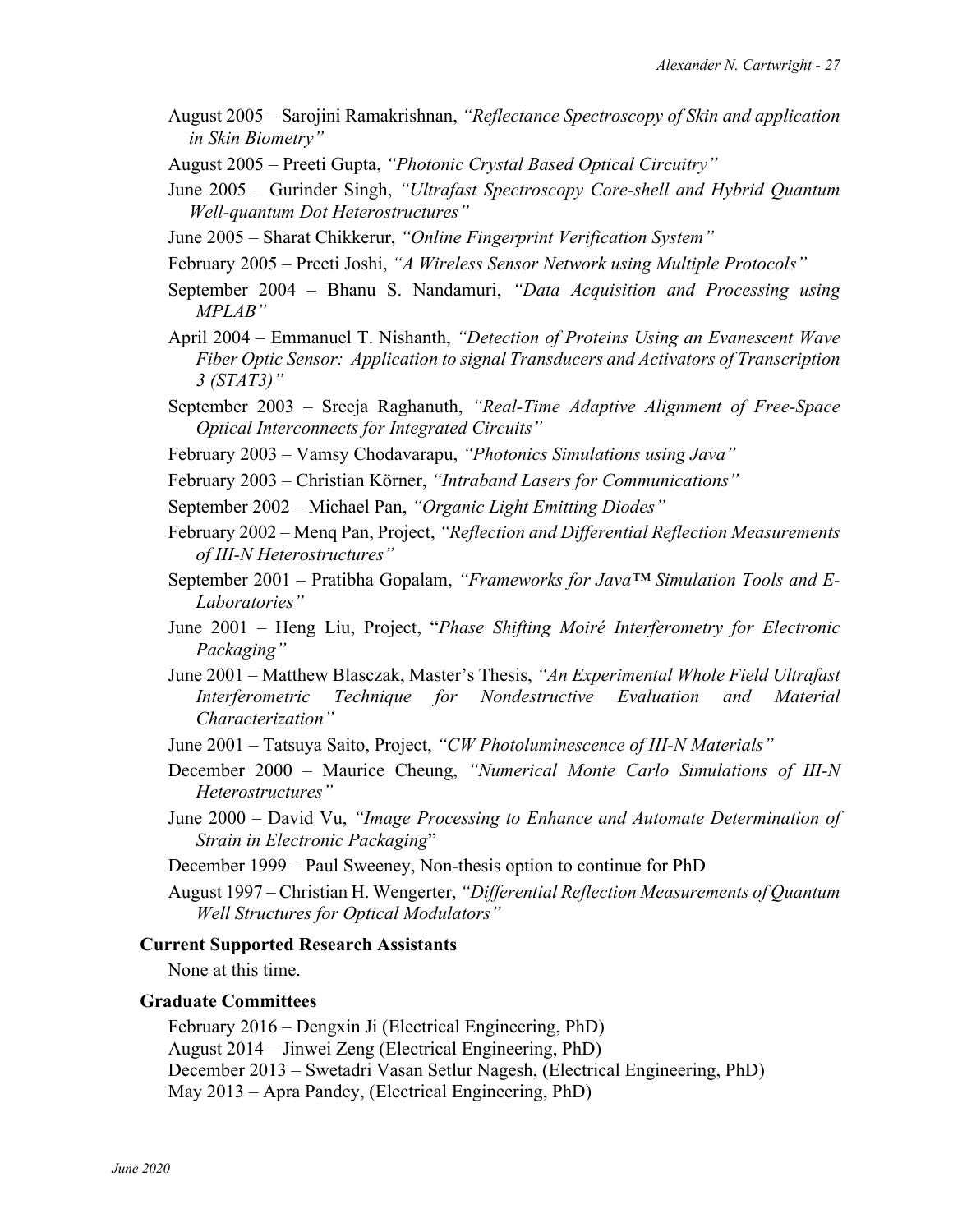May 2013 – Fatema Alali, (Electrical Engineering, PhD) May 2012 – Ethan Gibson, (Electrical Engineering, PhD) August 2011 – Vincent Whiteside, (Physics, PhD) August 2011 – Kangsun Lee, (Electrical Engineering, PhD) August 2011 – Ying Huang, (Electrical Engineering, PhD) May 2011 – Bicheng Chen, (Civil, Structural and Environmental Engineering, PhD) September 2010 – Wing Cheung Law, (Electrical Engineering, MS) September 2008 – Chinmay Joshi, (Electrical Engineering, MS) September 2008 – Yili Quan, (Electrical Engineering, PhD) June 2007 – Jong-Uk Bae, (Electrical Engineering, MS) September 2006 – Bhanu Jaiswal, (Electrical Engineering PhD) September 2006 – Sirisha Karri, (Electrical Engineering PhD) September 2005 – Cibu Jose, (Electrical Engineering, MS) September 2005 – Gaurav Puri, (Electrical Engineering, MS) September 2005 – Harishankar Jayakumar, (Electrical Engineering, MS) June 2005 – Kiriti Bhagavathula, (Electrical Engineering, MS) February 2005 – Arunkumar Vedavyasan, (Electrical Engineering, MS) February 2005 – Michael Davenport, (Electrical Engineering, PhD) February 2005 – Massoud Momeni, (Electrical Engineering, MS) February 2005 – Shwetha Shekar, (Electrical Engineering, MS) September 2004 – Pavan Kumar Rudravaram, (Computer Science & Engineering, MS) September 2004 – Shubhrangshu Sengupta, (Electrical Engineering, MS) June 2004 – Hua Ye, (Civil, Structural and Environmental Engineering, PhD) September 2003 – Supriya P. Khanolkar, (Electrical Engineering, MS) September 2003 – Lihong Teng (Electrical Engineering, PhD) February 2003 – Hong Tang, (Civil, Structural and Environmental Engineering, PhD) February 2003 – Ye Pu (Mechanical Engineering, PhD) September 2002 – Jin-Hyuk Jeung (Electrical Engineering, MS) August 2001 – Shu-Zee Lo (Electrical Engineering, MS) February 2001 – Tao Tang (Electrical Engineering, MS) December 2000 – Zhiyong Yuan, (Electrical Engineering, MS) December 2000 – Bryan Mihalick (Chemical Engineering, MS) August 2000 – MiRan Park (Electrical Engineering, PhD) June 2000 – Elena Guliants (Electrical Engineering, PhD) August 1997 – Boguslaw Swedek (Chemistry PhD) July 1997 – Gary Edgar Ruland (Chemistry PhD) February 1997 – Jens Christoph Egerer (Electrical and Computer Engineering, MS) May 1996 – Seong-Ryong Ryu (Physics PhD)

### **Undergraduate Students**

Supervised undergraduate students that included eight NASA scholarships winners, one NSF Graduate Research Fellowship winner, two Department of Defense Graduate Fellowship winners, and three Presidential Fellowship winners, and ten Senior Scholars. Topics have included and will include (listed as: **student name**, title of work, funding source, and research period, associated fellowship either for the work or due to the work):

1) **Tara Feuerstein**, "*Development of Nanophotonic Demonstration Modules,*" NSF, Summer Research Program, Summer 2010.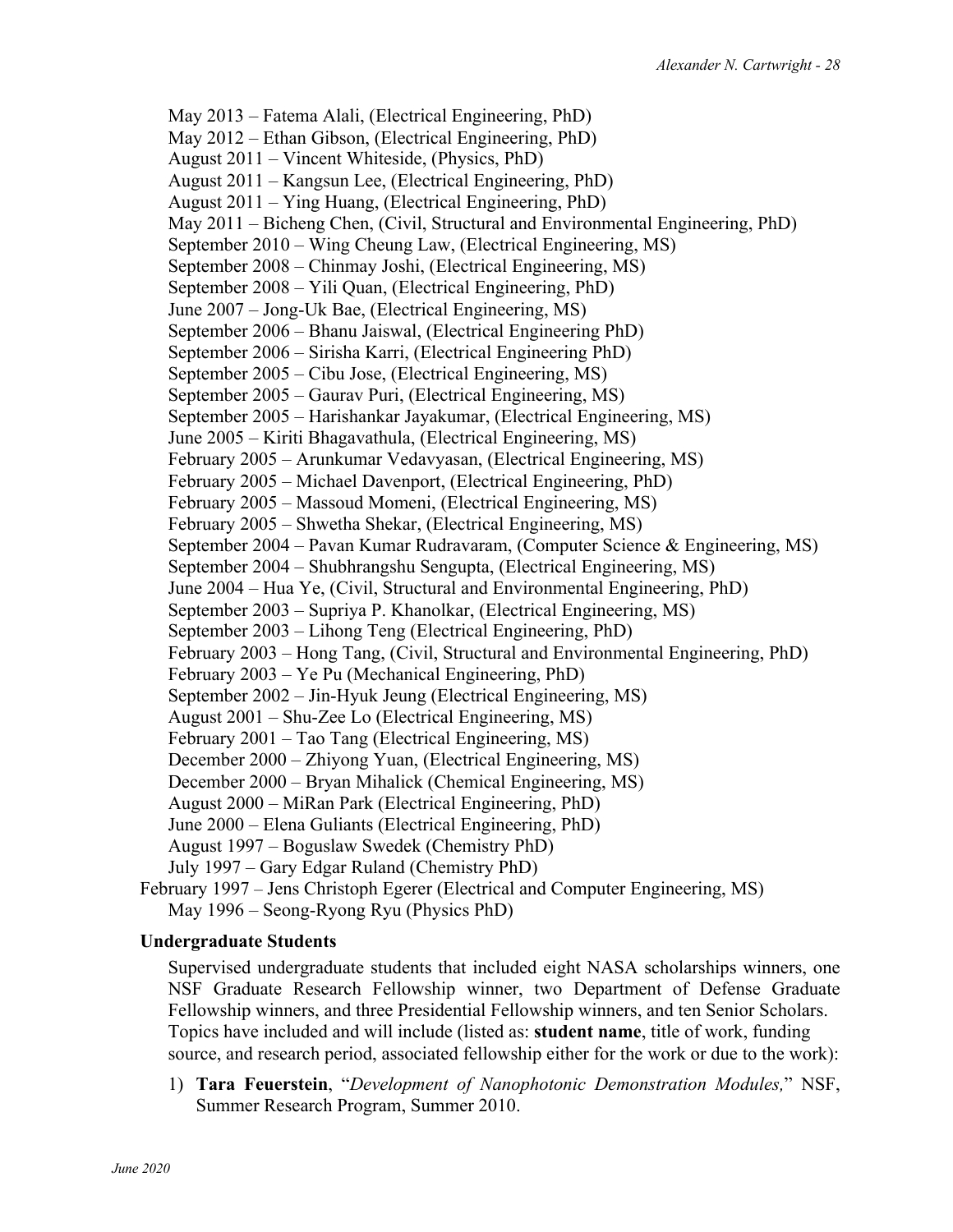- 2) **Cecilia Simon**, "*Development of Nanophotonic Demonstration Modules,*" NSF, Summer Research Program, Summer 2010.
- 3) **Erin Jacklin**, *"Flexible Photonic Bandgap Structures for Sensing Applications,"* NIH Summer Research Program, Summer 2009.
- 4) **Claire Lochner**, *"Flexible Solar Cells,"* Honors Program, Fall 2008.
- 5) **Rene Van Ee**, SUNY Louis Stokes Alliance for Minority Participation, Summer 2007.
- 6) **Jamar Drue**, SUNY Louis Stokes Alliance for Minority Participation, Summer 2007.
- 7) **Aggery Jacobs**, "*Development and Testing of Data Acquisition and Analysis Software*," SUNY Louis Stokes Alliance for Minority Participation, Fall 2006, Spring 2007.
- 8) **Akinbode Oluwaseyi**, "*Photoluminescence of Zinc Oxide,*" SUNY Louis Stokes Alliance for Minority Participation, Summer 2006.
- 9) **Hanan Basat**, *"Quantum Efficiency and Quantum Yield Measurements of Nanoparticles,"* SUNY Collegiate Science and Technology Entry Program, Spring 2006.
- 10) **Lai Cheung**, *"Quantum Efficiency and Quantum Yield Measurements of Nanoparticle,"* SUNY Collegiate Science and Technology Entry Program, Spring 2006.
- 11) **Ebow Cobbina**, *"Readout Interfaces for Integrated Sensors Systems,"* SUNY Collegiate Science and Technology Entry Program, Spring 2006.
- 12) **Jose Caraballo**, "*Readout Interfaces for Integrated Sensors Systems*," SUNY Louis Stokes Alliance for Minority Participation, Fall 2005.
- 13) **Erin Hopkins**, *"Tailoring Polymeric Photonic Bandgap Devices for Biosensing Applications,"* NASA Undergraduate Research Scholarship, Fall 2005.
- 14) **Mark Cianchetti**, *"E-Beam Lithography,"* NSF Sponsored Summer Research Experience for Undergraduates, Summer 2005.
- 15) **Zachary Lochner,** *"Electron Beam Nanolithography,"* NSF Sponsored Summer Research Experience for Undergraduates, Summer 2005.
- 16) **Nicholas Robinson**, *"Readout Interfaces for Integrated Sensor Systems,"* NSF Sponsored Summer Research Experience for Undergraduates, Summer 2005.
- 17) **Bizzy Abis ola Abdullai,** *"Optical Sensor for Oxygen Detection,"* SUNY Louis Stokes Alliance for Minority Participation, Summer 2005.
- 18) **Evan Haas**, *"Biologically Inspired Smart Sensor System (BIS3 ) for Health Monitoring*," NASA Undergraduate Fellowship, Fall 2003 - Summer 2004.
- 19) **Aaron Vallet**, *"Nanoparticle-polymer light emitting diodes,"* NSF Sponsored Summer Research Experience for Undergraduates, Summer 2004.
- 20) **Matthew Watkins**, *"Creating hybrid organic-inorganic InP quantum dot LED devices*," NSF Sponsored Summer Research Experience for Undergraduates and NASA Undergraduate Scholarship, Summer 2003.
- 21) **Paul Couchman**, *"Hybrid Materials and Devices,"* NASA Undergraduate Scholarship, Fall 2002 – Spring 2003.
- 22) **Helen Shibru**, *"Measuring the bandgap energy of III-N Heterostructures using Reflectance Spectroscopy,"* NSF Sponsored Summer Research Experience for Undergraduates, Summer 2003
- 23) **Anthony Guetta,** *"Simulation of Carrier Dynamics in III-N Materials*,*"* NASA Undergraduate Scholarship, Fall 2001 – Spring 2002 (NSF Graduate Fellowship).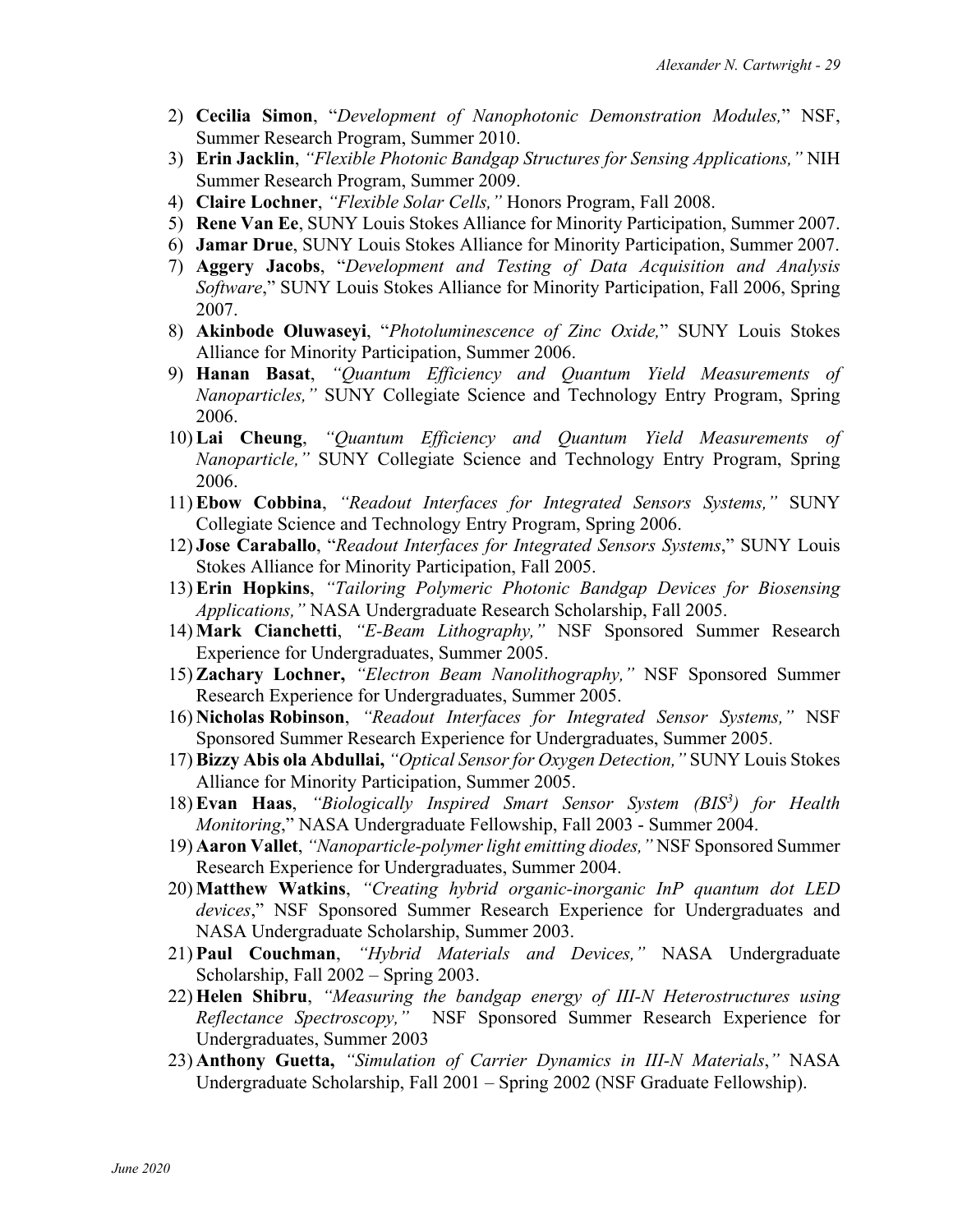- 24) **Kerry Courtright**, *"Java Applet Development,"* NSF Research Experience for Undergraduates, Spring 2002.
- 25) **Xin Hu**, *"Molecular Dynamics Simulation of Growth of III-N Materials*,*"* NASA Undergraduate Scholarship, Spring 2001 (NSF Graduate Fellowship).
- 26) **Mark Andrews**, *"Development of Laser System for Photoluminescence of III-N Heterostructures*," NASA Undergraduate Scholarship and NSF Research Experience for Undergraduates, Fall 2000 – Spring 2001 (NSF Graduate Fellowship).
- 27) **Xin Hu**, *"Control and Data Acquisition using Labview,"* NSF Research Experience for Undergraduates, Fall 2000.
- 28) **Stanley Bileschi**, *"Microphotoluminescence of III-N Heterostructures*," School of Engineering and Applied Sciences Senior Scholarship, Fall 1999 – Spring 2000.
- 29) **Daniel Grasso**, *"Monte Carlo Simulations of III-N Heterostructure Devices,"* School of Engineering and Applied Sciences Senior Scholarship, Fall 1999 – Spring 2000.
- 30) **Carrie Harder**, *"Reflection and Transmission of III-N Materials,"* NASA Undergraduate Scholarship and School of Engineering and Applied Sciences Senior Scholarship, 2000 (NSF Graduate Fellowship).
- 31) **Filipe Mora**, *"Optical Properties of GaN Based Materials,"* State University of New York Louis Stokes Alliance for Minority Participation, Summer 1999.
- 32) **John Choi**, *"GaN based Spatial Light Modulators,"* NASA Undergraduate Scholarship and School of Engineering and Applied Sciences Senior Scholarship, Fall 1998 – Spring 1999 (National Defense Science and Engineering Graduate Fellowship).
- 33) **Carrie Harder**, *"Microcontrolled Beam Profiler*,*"* NSF Research Experience for Undergraduates, Carrie Harder, Fall 1999 – Summer 2000.
- 34) **Nathan Merkel**, *"Ultrafast Imaging of Bonding Interfaces,"* NASA Undergraduate Scholarship and School of Engineering and Applied Sciences Senior Scholarship, Fall 1997 – Spring 1998.
- 35) **Dai Vu**, *"Laser Applications in Microelectronic Fabrication,"* School of Engineering and Applied Sciences Senior Scholarship, Spring 1998.
- 36) **Christopher Striemer,** *"Time-resolved Frequency Upconversion,"* NASA Undergraduate Scholarship and NSF Research Experience for Undergraduates, Fall 1996 – Spring 1997 (National Defense Science and Engineering Graduate Fellowship).
- 37) **Matthew Blasczak**, *"Fourier Optics and Imaging,"* School of Engineering and Applied Sciences Senior Scholarship, Fall 1996 – Spring 1997 (University at Buffalo Presidential Fellowship).
- 38) **Michael Albright**, *"Data Acquisition and System Control Software*, NASA Undergraduate Scholarship and School of Engineering and Applied Sciences Senior Scholarship, Fall 1996 – Spring 1997 (University at Buffalo Presidential Fellowship).
- 39) **Menq Pan**, *"Java Educational Applet Programming*,*"* NASA Undergraduate Scholarship, Fall 1996 – Spring 1997.
- 40) **Ross Padak,** *"C++ and Java Programming*,*"* Fall 1997.
- 41) **Jon Drury,** *"C++ and Java Programming*,*"* Fall 1997.
- 42) **Keith Nowicki,** *"C++ and Java Programming*,*"* Fall 1997.
- 43) **Matthew Matteo,** *"C++ and Java Programming*,*"* Fall 1996.

*Current Undergraduate Students*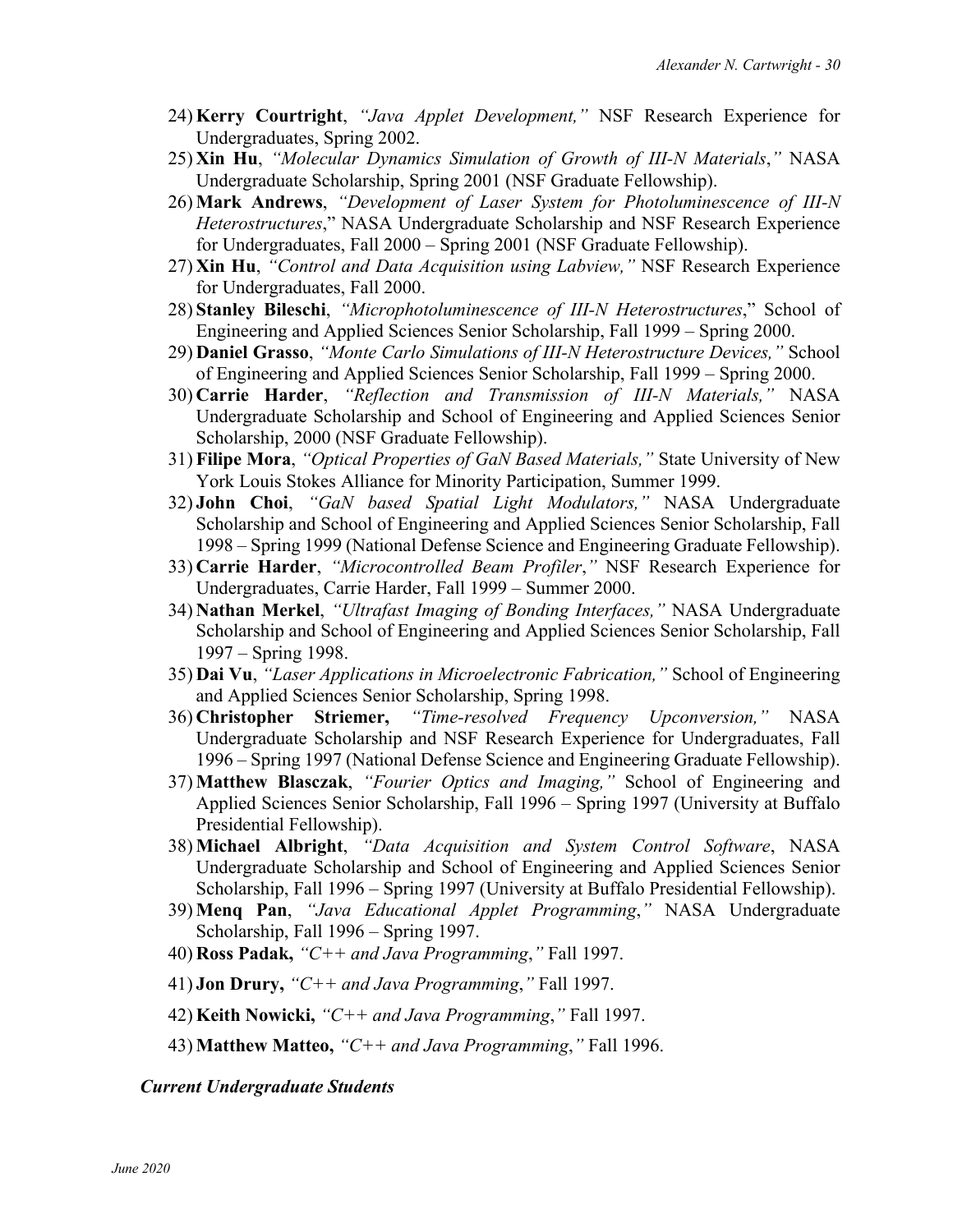None at this time.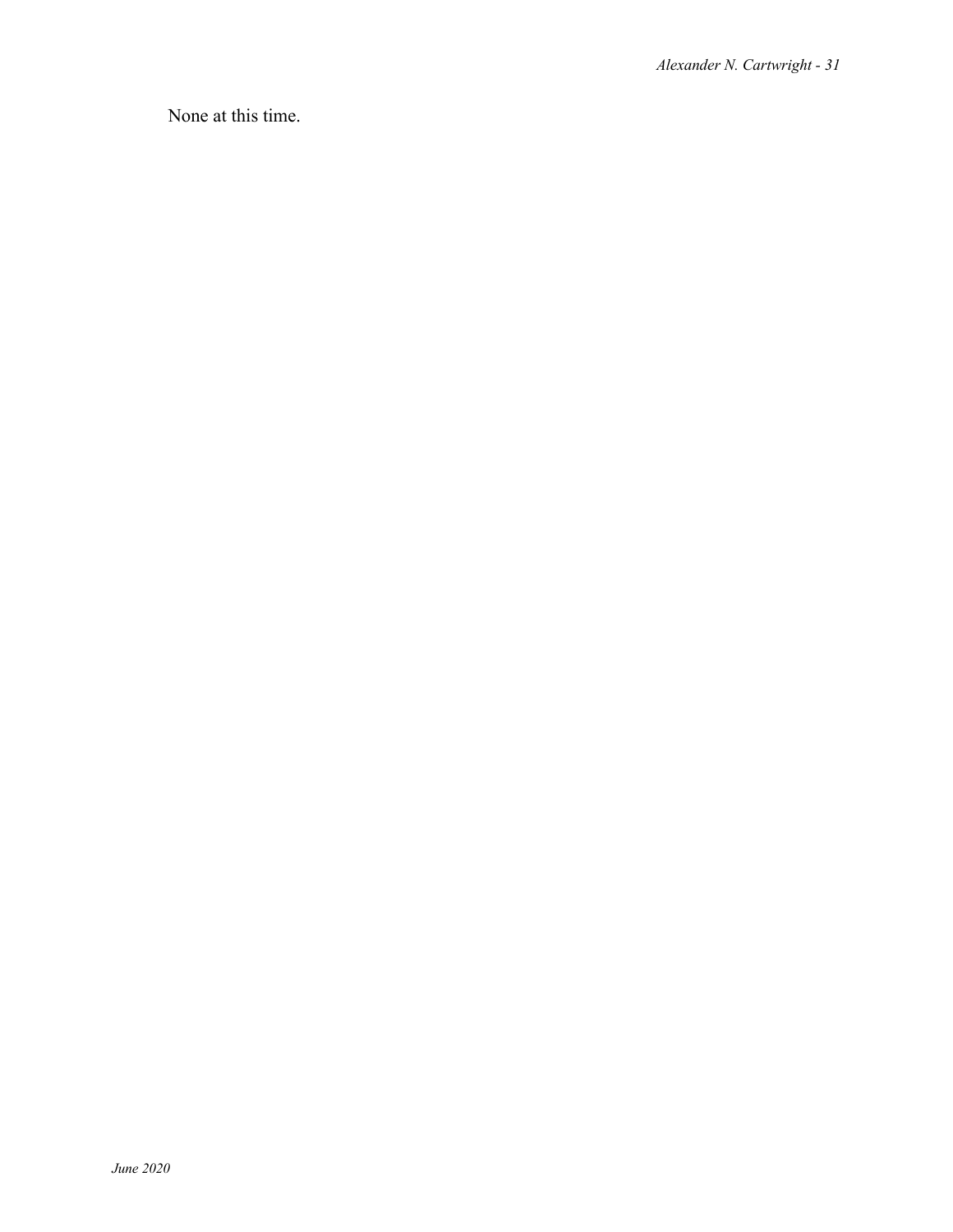#### *Placement of Students*

#### *Graduate Students*

Alec Cheney, Field Service Engineer, TOPTICA Photonics, Inc Borui Chen, Nanofabrication Engineer, Microsoft Josephy Murphy, Postdoctoral Research Fellow, University of Wyoming Tianmu Zhang, Postdoctoral Research Fellow, University at Buffalo Tania Moein, Postdoctoral Research Fellow, Swinburne University of Technology, Australia Xi Wang, Postdoctoral Fellow, University of California Berkeley, Berkeley, CA Prateek Sharma, Design Engineer, Itron Incorporated, West Union, SC Huina Xu, Application Development Engineer, KLA-Tencor, Milpitas, CA Ke Liu, RF System Application Engineer, Litepoint, Sunnyvale, CA Dong Ho Lee, Samsung Electronics, Seoul, South Korea Bin Qu, Animage LLC, Pleasanton, CA Sung Jin Kim, Assistant Professor, University of Miami, Miami, FL Maurice Cheung – Post-doc, McGill University, Montreal, Canada Ram Thapa, Post-doc, The University of Texas – Pan American, Edinburg, TX Elizabeth Nio, Solar Cell Test Engineer, Stion Corporation, San Jose, CA Zhou Lu, Engineer, Panasonic, Boston, MA Daniel Kaputa, Signal Analyst, Moog, Buffalo, NY Nihal Shastry, PDK Development Engineer, Simucad, Santa Clara, California Vamsy Chodavarapu, Assistant Professor, McGill University, Montreal, Canada Vincent Hsiao, Associate Professor, Department of Applied Materials and Optoelectronic Engineering, National Chi Nan University, Taiwan Sarojini Ramakrishnan, Qualcomm Incorporated, San Diego, California. Fei Chen, Optical Engineer, Lexmark, Lexington, KY Michael Pan, Army Research Laboratory, Space and Missile Defense Command, Huntsville, Alabama. Madalina Furis, Assistant Professor, Dept. of Physics, University of Vermont Sreeja Raghanuth, Southern California Institute of Technology at Anaheim, California Heng Liu, KLA-Tencor, San Jose, California Priyadarsini Krishnan, MBA Candidate - Class of 2008, Kellogg School of Management Northwestern University Sundari Nagarathnam, Cypress Systems, Minneapolis, Minnesota Christian Wengerter, Panasonic R&D Center, Germany Matthew Blasczak, Symbol Technologies, Long Island, NY Pratibha Gopalam, Philips Research India, India Dai Vu, Anderson Consulting Menq Pan, self-employed Ying Zhao, Sr. Reliability Engineer, Analog Devices, Norwood, MA

### **Undergraduate researchers currently pursuing PhDs at other Institutions:**

Claire Lochner, 2011 Graduate, UC Berkeley, NSF Fellowship Erin Jacklin, 2011 Graduate, Columbia, SMART Fellowship Both PhD Candidates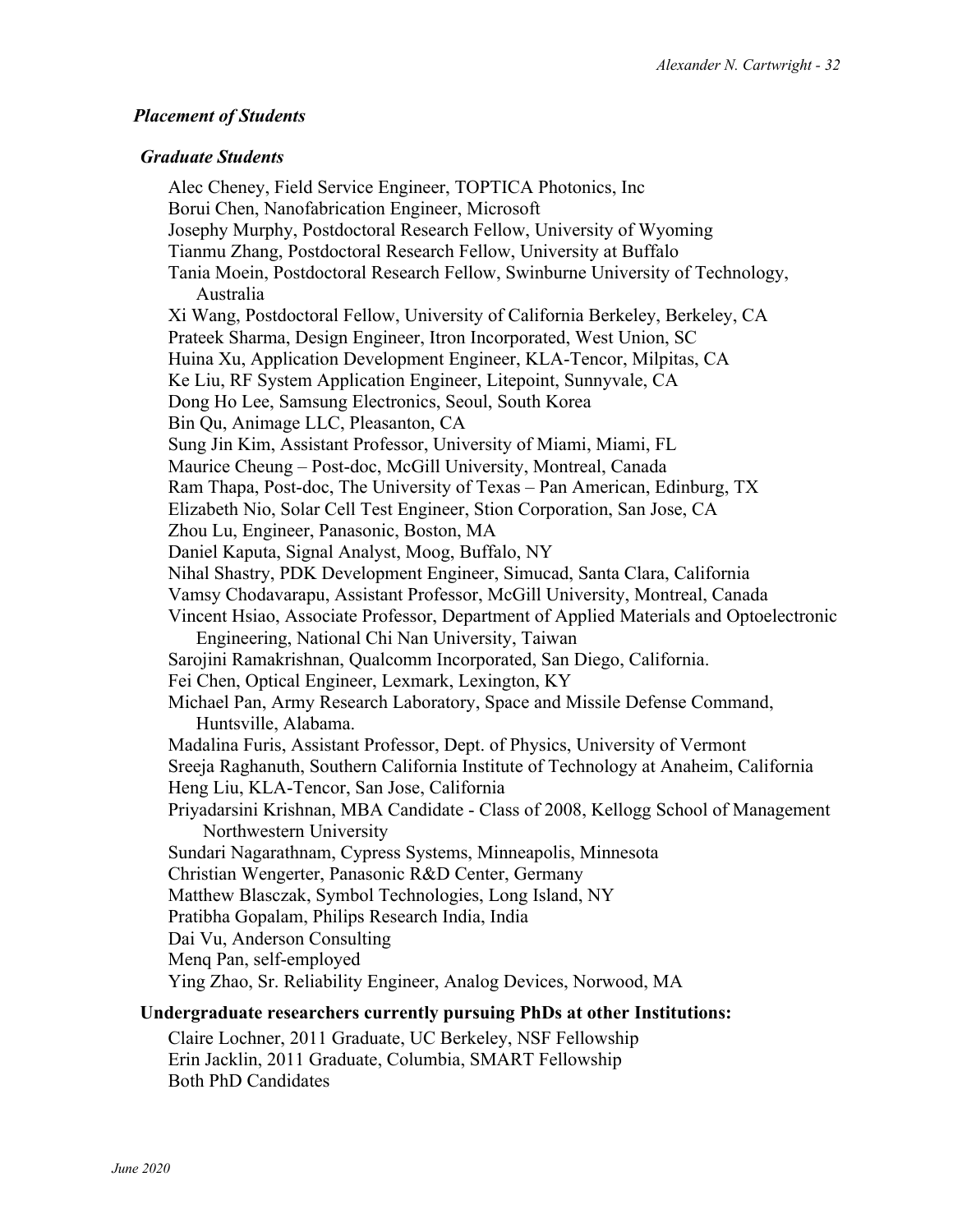#### **Undergraduate researchers who were awarded PhDs at other Institutions:**

- Amy Turner, 2009, NSF Graduate Research Fellowship Award, Senior Scholar Award, and Presidential Fellowship, PhD Candidate, Cornell University, Advisor: Michal Lipson.
- Stanley Bileshi, 2000 National Science Foundation Graduate Fellow, PhD 2006, Massachusetts Institute of Technology.
- John Choi, 1999 DOD Graduate Research Fellow, PhD 2007, CalTech University, Advisor: Amnon Yariv.
- Carrie Harder, 2001 National Science Foundation Graduate Fellow, PhD 2007, University of Dayton.

Daniel Grasso, PhD 2005, University of Illinois, Advisor: Kent Choquette.

Xin Hu, 2001 NSF Graduate Fellowship, PhD 2006, Massachusetts Institute of Technology.

Thomas Prunty, PhD 2006, Cornell University, Advisor: Prof. J. R. Shealy.

Christopher Striemer, 1998 DOD Graduate Research Fellow, PhD, University of Rochester, Advisor: Philippe Fauchet.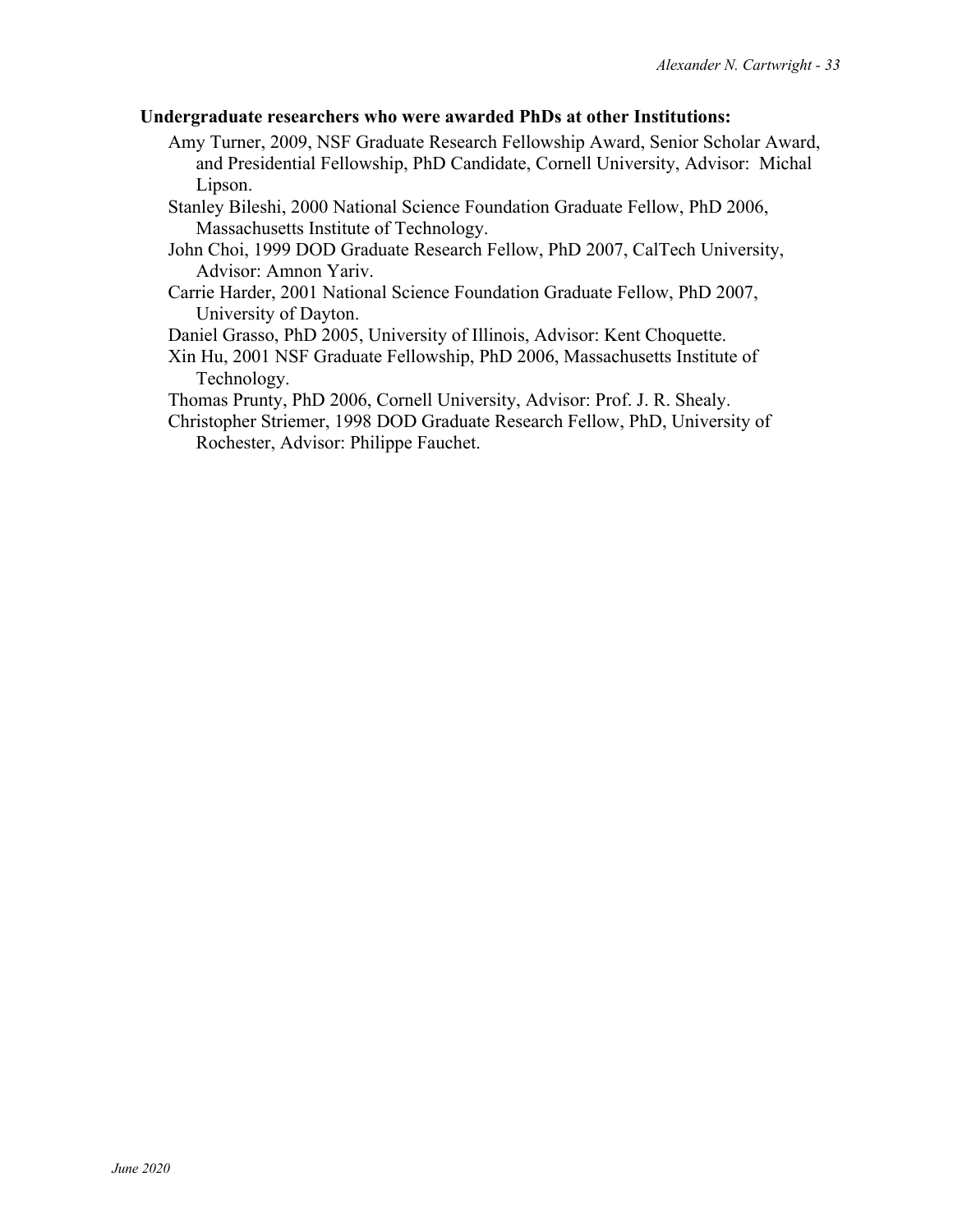# **Research Grant Support**

(*Abbreviations: AFOSR – Air Force Office of Scientific Research; ARO – Army Research Office; NIH - National Institutes of Health; NSF - National Science Foundation; ONR – Office of Naval Research*)

### *Previous Research Grant Support*

- 1. "Atomic Layer Deposition for Large-Area Sub-10 Nanometer Patterning for Super Absorbing Optical Devices," NSF, PIs: Qiaoqiang Gan, CoPI: A. N. Cartwright, 4/1/16-3/31/18, NSF Award CMMI156057, \$299,999 (Co-PI, 40%).
- 2. "Targeted MSP: The University at Buffalo/Buffalo Public School (UB/BPS) Interdisciplinary Science and Engineering Partnership," NSF, PIs: J. Gardella, CoPI's: A. N. Cartwright, D. Maclsaac, D. Sykes, X. Liu, 9/1/2011-8/30/2016, NSF Award DUE1102998, \$9,800,000 (Co-PI, 15%).
- 3. "Optical Physics and Imaging Science: Spin-Optics in Metamaterials," ARO, PI: N.M. Litchinitser, CoPI: A.N. Cartwright, 8/15/2011-8/14/2016, ARO W911NF1110333, \$1,400,000 (Co-PI, 40%).
- 4. "Submicron Remote Imaging using Specialty Fiber Coupled Hyperlens," NSF, PI: N.M. Litchinitser, Co-PI: A.N. Cartwright, 8/01/2012-10/31/2015, NSF Award ECCS1231852, \$426,207 (Co-PI, 50%).
- 5. "Laser Materials Lifetime Tests," BerrieHill Research Corporation, PI: A.N. Cartwright, 4/30/2012-12/31/2014, \$45,000 (PI, 100%).
- 6. "Solid State X-ray Image Intensifier Development," NIH, PI: S. Rudin, Co-PIs: D. Bednarek, A.N. Cartwright, D. Dashkoff, A. DelBalso, K. Hoffmann, L.N. Hopkins, C. Ionita, E. Levy, A. Siddiqui, A.H. Titus, 1/01/2008-12/31/2013, NIH Award 5R01EB008425, \$2,659,346, (Co-PI, 10%).
- 7. "Technology Accelerator Fund Class of 2012: Graded Polymeric Photonic Bandgap Gratings for Compact Multispectral Analyzer," Research Foundation for SUNY, PI: A.N. Cartwright, 11/01/12-08/31/13, \$35,000.
- 8. "Realtime Sensing of Wound Microenvironment," NIH, PI: A.N. Cartwright, Co-PIs: F.V. Bright, R. Hard, W. Hicks, Jr., 04/01/2009-03/31/2013, NIH Award 5R21EB00950602, \$462,484 (PI, 25%).
- 9. "Biopolymer Based Optoelectronic Devices," BerrieHill Research Corporation, PI: A.N. Cartwright, 6/01/2010–05/31/2012, \$132,000 (PI, 100%).
- 10. "Energy and Sensor Informatics," AFOSR, PI: A.N. Cartwright, Co-PI: N.M. Litchinitser, 5/01/2010–04/30/2012, AFOSR Award FA95501010216, \$782,000 (PI, 60%).
- 11. "NUE: Nanophotonics Modules for Diverse Curricular Incorporation," NSF, PI: A.H. Titus, CoPIs: A.N. Cartwright, V. Mitin, 10/01/2009-9/30/2011, NSF Award EEC-0939281, \$199,036, (Co-PI, 30%).
- 12. "Novel Flexible Plastic-Based Solar Cells Continuation," AFOSR, PI: P.N. Prasad, Co-PI: A.N. Cartwright, 8/15/2009–8/14/2012, AFORS Award FA95500910361, \$304,000 (CO-PI, 50%).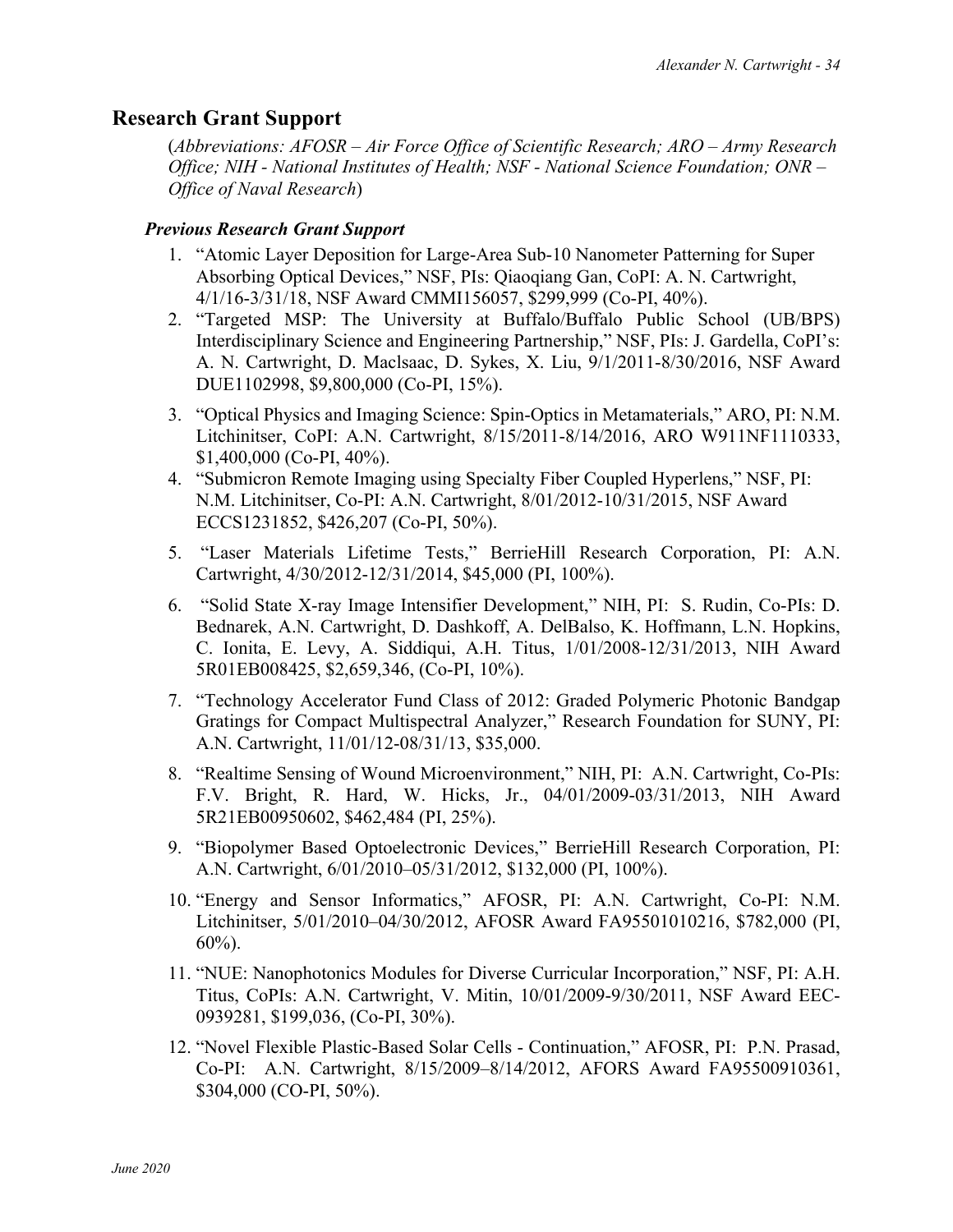- 13. "MRI: Acquisition of a Dual Beam/Focused Ion Beam System for Research and Education," NSF, PI: G. Strasser, Co-PIs: J.A. Gardella, Jr., M.T. Swihart, Y.K. Yoon, 08/01/2009–07/31/2010, NSF Award CBET-0922992, \$1,096,411 (Senior Personnel).
- 14. "Burn Fluid Analysis as a Prognosticator of Aberrant Wound Repair and Keloid Formation," DoD, PI: J.A. Gardella, Jr., Co-PIs: Frank V. Bright, Bahattin Koc, A.N. Cartwright, 09/01/2008–10/31/2011, DoD Award 57-1132-01, \$296,056 (Co-PI, 20%).
- 15. "UB CAT: Synthesis and Evaluation of Graphene Films for Medical Device Applications," UB CAT, PI: S. Banerjee, Co-PI: A.N. Cartwright, 07/01/2009– 06/30/2010, \$30,000 (Co-PI, 50%).
- 16. "Interdisciplinary Science Research-Based Curricular Innovations for Middle and High School Science and Teacher Professional Development," John H. Oishei Foundation, PI: J.A. Gardella, Co-PIs: A.N. Cartwright, C.K. Josef, X. Liu, H. Luo, S. Singh, 11/01/2006–10/31/2009, \$480,000 (Co-PI, 5%).
- 17. "MRI: Acquisition of an Imaging Time of Flight Secondary Ion Mass Spectrometer (ToF-SIMS)," NSF, PI: J.A. Gardella, Co-PIs: F.V. Bright, A.N. Cartwright, H. Luo, M.T. Swihart, 9/01/2006–8/31/2009, NSF Award CHE-0619728, \$905,195 (Co-PI,  $10\%$ ).
- 18. "Novel Flexible Plastic-Based Solar Cells," AFOSR, PI: P.N. Prasad, Co-PIs: A.N. Cartwright, with R. Raffaelle, RIT, 6/01/2006–6/29/2009, AFOSR Award FA95500610398, \$450,000 (Co-PI, 30%).
- 19. "Program in Odor-Based Screening," John R. Oishei Foundation, PI: F.V. Bright, Co-PIs: A.N. Cartwright, V. Govindaraju, W.L. Hicks, Jr., A.H. Titus, 3/01/2006– 3/31/2009, \$400,000 (Co-PI, 25%).
- 20. "IGERT: Biophotonics -Materials and Applications," NSF, PI: A.N. Cartwright, Co-PIs: E.J. Bergey, D.A. Kofke, B.D. McCombe, P.N. Prasad, 9/01/2001–08/31/2008, NSF Award DGE-0114330, \$3,077,334 (Co-PI, 20%).
- 21. "SENSORS: Solid State Imprinted Xerogel Arrays Integrated with Smart CMOS Detectors for Biological Agents," NSF, PI: A.H. Titus, Co-PIs: A.N. Cartwright, F.V. Bright, 09/15/2003–8/31/2008, NSF Award CBET-0330240, \$300,000 (Co-PI, 33%).
- 22. "Porous Polymer Gratings for Sensing Applications," Sterbutzel Fund, University at Buffalo, A.N. Cartwright, M.T. Swihart, 6/01/2005–12/31/2007, \$80,000, (PI, 50%).
- 23. "Nanomedicine," John R. Oishei Foundation, P.N. Prasad, 7/01/2004–6/30/2007, \$925,000 (Participant in program).
- 24. "A Biologically Inspired Smart Sensor System (BIS<sup>3</sup>) for Health Monitoring," Johnson & Johnson, PI: A.H. Titus, Co-PI: A.N. Cartwright, 4/01/2004–11/1/2007, \$180,000  $(Co-PI, 50\%).$
- 25. "The IT Collaboratory," New York State Office of Science, Technology, and Academic Research (NYSTAR), joint project between Rochester Institute of Technology, Alfred University, and University at Buffalo, University at Buffalo PIs: Paras N. Prasad, A.N. Cartwright, H. Luo, B.D. McCombe, P.L. Liu, C. Basaran, 6/01/01–5/31/2006, \$14,000,000 (Co-PI, 20%)
- 26. "New Generation Materials and Structures for Nanophotonics and Nanoelectronics," AFOSR Defense University Research Initiative on Nanotechnology, P.N. Prasad, A.N.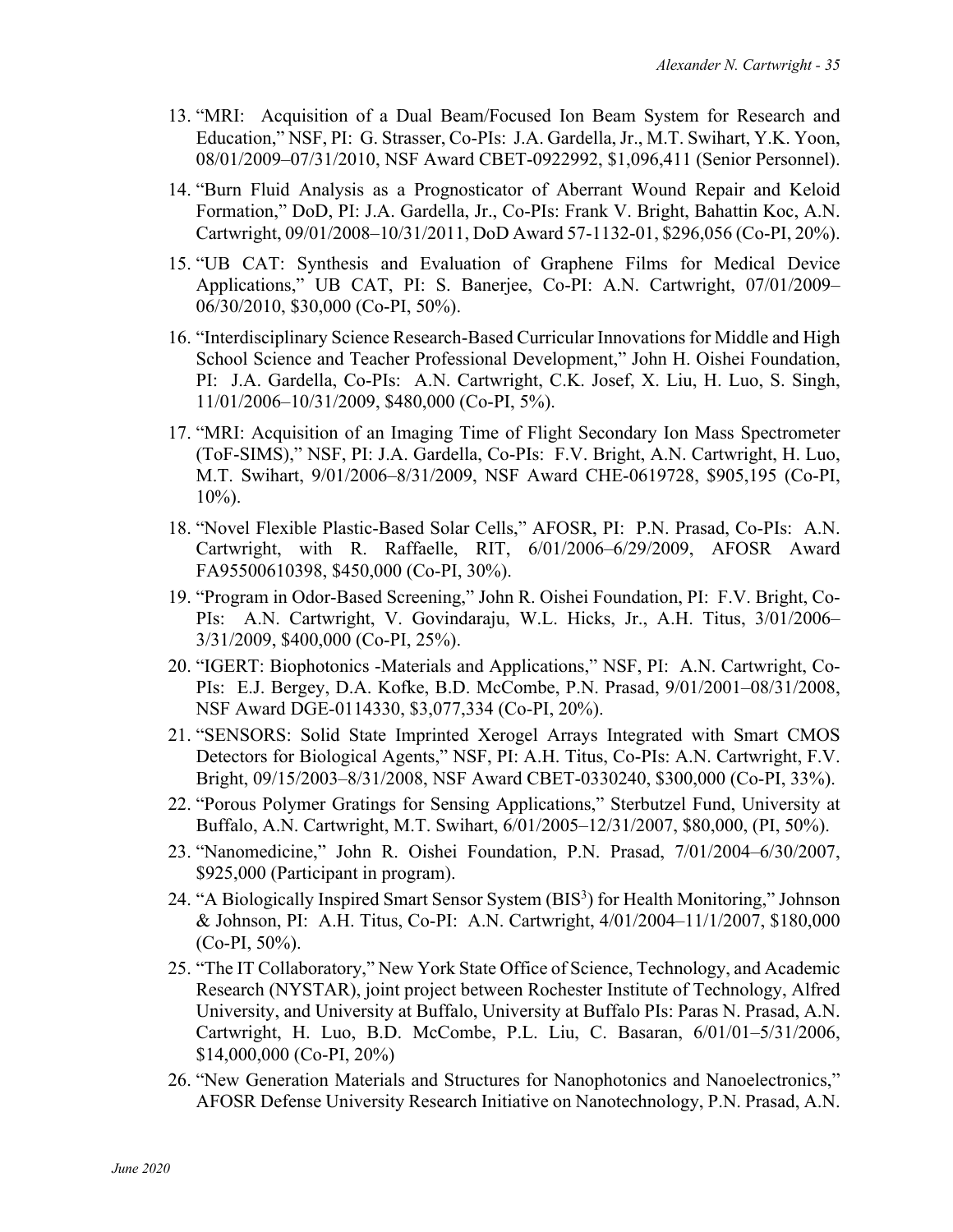Cartwright, B.D. McCombe, H. Luo and H. Suga, 5/01/2001–4/30/2006, AFOSR Award F496200110358, \$4,972,152 (Co-PI, 15%)

- 27. "REU Site: Transdisciplinary Undergraduate Research Initiative On Nanostructured Semiconductors (TURIONS)," NSF, PI: M.T. Swihart, Co-PI: A.N. Cartwright, 4/01/03–3/31/2006, NSF Award DMR-0243833, \$306,000 (Co-PI, 50%).
- 28. "Highly Selective Solid State Multianalyte Biosensors," UB IRCAF, T. Connell, A.H. Titus, F.V. Bright, A.N. Cartwright, 11/01/2004–10/31/2005, \$28,000, (Co-PI, 25%).
- 29. "Spin Electronics: III-V/Mn Ferromagnetic Semiconductors for Device Applications," NSF, H. Luo, A.N. Cartwright, B.D. McCombe, 3/15/2002, 11/01/2002–10/31/2005, NSF Award ECS-0224206, \$300,000 (Co-PI, 33%).
- 30. "Fuel Cell Inspection System," ENgR Systems through The Center for Industrial Effectiveness (TCIE), A.N. Cartwright, D. Hopkins, V. Govindaraju, 2/01/2005– 12/31/2005, \$75,000, (PI 50%).
- 31. "MRI: Acquisition of a Nanostructure Fabrication and Characterization System for Research and Education," NSF, B. D. McCombe, H. Luo, A.N. Cartwright, P.N. Prasad, A.H. Titus, 7/01/2002–10/31/2005, DMR-0216136, \$342,048, (University match of \$146,592 for a total cost of \$488,640) (Co-PI, 20%).
- 32. "Spintronics and Spin-Photonics in Ferromagnetic InAs/GaSb-based Heterostructures," DARPA, B.D. McCombe, PI; Co-PI; H. Luo, J.K. Furdyna, N. Tolk, L. Molenkamp, J.A. Meyer, 10/01/2000–9/31/2005, \$5,883,610 (Participant in program)
- 33. "Toxic Industrial Chemicals," CUBRC, A.N. Cartwright, F.V. Bright, 6/01/2004– 11/30/2004, \$16,724, (PI, 50%).
- 34. "Advanced Nanoparticle Technologies for Novel Photodetectors and Emitters," IRCAF, V. Mitin, F.V. Bright, M.T. Swihart, A.N. Cartwright, 10/1/2003–9/30/2004, \$40,000 (Co-PI, 25%).
- 35. "Continuation of the Routing/Packaging Study," Intel Corp., A.H. Titus, A.N. Cartwright, 6/01/2003–5/31/2004, \$51,869 (co-PI, 25%).
- 36. "Development of an Imprinted Xerogel with Integrated Emission Sites for Sensing in Aqueous Environments," CUBRC, A.N. Cartwright, A.H. Titus, F.V. Bright, 9/01/2003–7/31/2004, \$85,000 (PI, 33%).
- 37. "Unobtrusive Biometric Sense, Transmit, Assess, and Respond Systems (UB-STARS)," UB Center for Advanced Technologies, A.H. Titus, V. Govindaraju, F.V. Bright, A.N. Cartwright, 9/01/2003–7/31/2004, \$125,000 (Co-PI, 25%).
- 38. "MRI: Acquisition of Equipment for an Enhanced Multiuser Ultrafast Laser Facility for Research and Education," NSF, A.N. Cartwright, F.V. Bright, B.D. McCombe, 1/14/2003, 8/01/2003–7/31/2004, NSF Award DMR-0315539, \$162,332 (NSF \$100,000, UB \$62,332) (PI, 50%).
- 39. "Charge Transfer Dyes for Polymeric and Sensing Applications," Infotonics, P.N. Prasad, A.N. Cartwright, E. Bergey, F.V. Bright, A. Raisenan, 4/3/2002, 6/01/2002– 12/31/2003, \$400,000 (Co-PI, 20%).
- 40. "Market Analysis, Laser Spectrum Analyzer," Imaging and Sensing Technologies, N. Randell, A.N. Cartwright, 2/14/2003–5/14/2003, \$7,062 (Co-PI, 100%).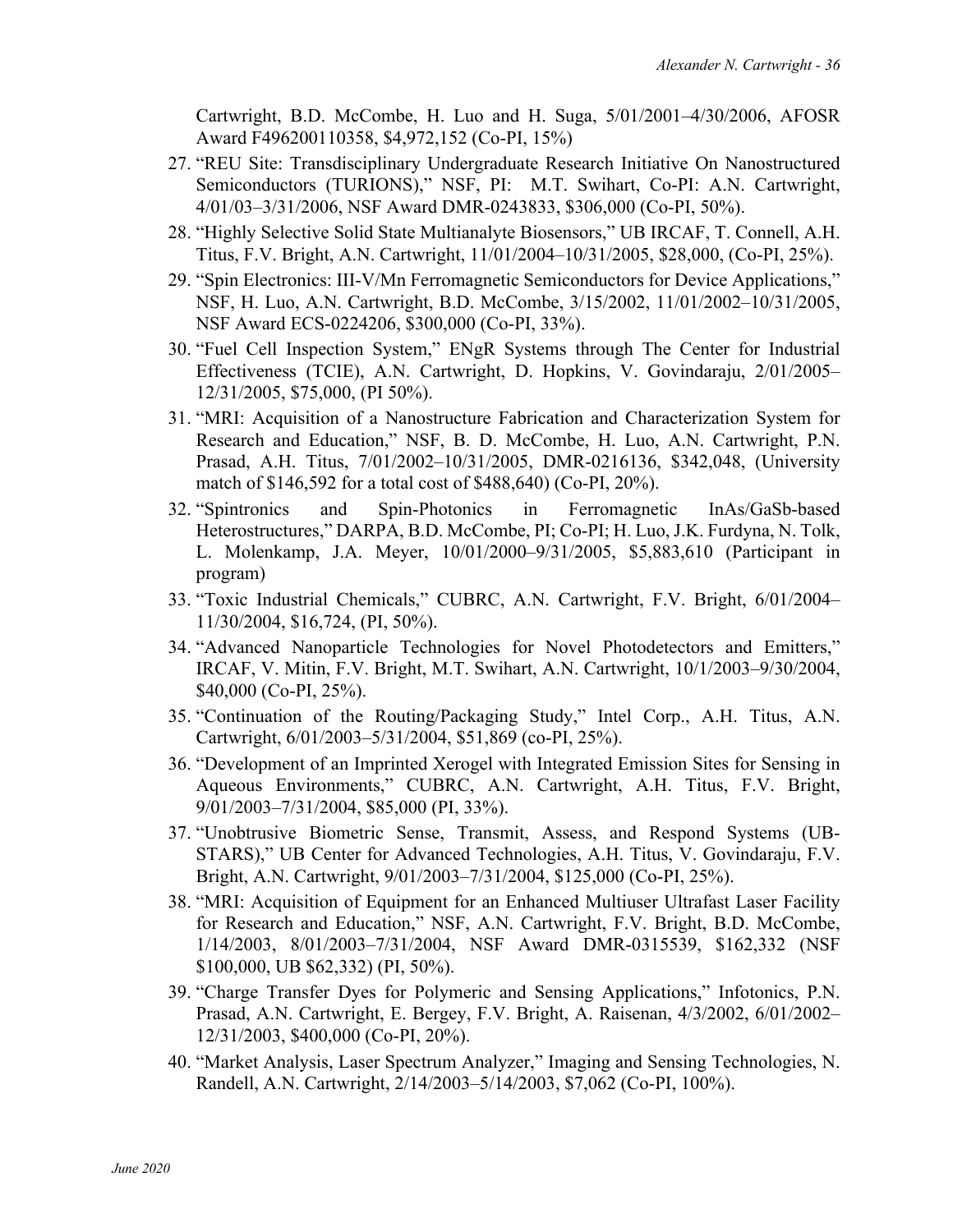- 41. "Exploiting Piezoelectric Fields in III-N Heterostructure Devices," ONR Young Investigator Program, A.N. Cartwright, 6/1/2000–9/30/2003, ONR Award N00014-00- 1-0508, \$300,000 (PI, 100%).
- 42. "GOALI: Reliability of Interfaces in Microelectronic Packaging," NSF, C. Basaran, T. Dishongh, and A.N. Cartwright, 10/1/1999–9/31/2003, NSF Award CMS-9908016, \$220,000 (Co-PI, 50%).
- 43. "Semiconductor and Photonics Learning Modules based on Consumer Product Case Studies," NSF, C.R. Wie and A.N. Cartwright, 9/1/1999–8/31/2003, NSF Award DUE-9950794, \$285,000 (Co-PI 50%).
- 44. "Comparative Study of Crenulation in Printed Circuit Boards," Intel Corporation, A.N. Cartwright, 1/01/2002–12/31/2002, \$36,092 (PI, 100%).
- 45. "Laser-Mechanics & Damage Imaging Laboratory: Instrumentation Proposal," ONR DURIP Program, C. Basaran and A.N. Cartwright, 4/1/2000 – 3/31/2001, ONR Award N000140010534, \$150,000 (Co-PI, 50%).
- 46. "Optoelectronics Laboratory," ILX Lightwave, A.N. Cartwright, 1/1/2000– 12/31/2000, \$9,850 (PI, 100%).
- 47. "Growth and Characterization of Gallium Nitride Heterostructures," Center for Advanced Photonic and Electronic Materials, State University of New York at Buffalo, A.N. Cartwright, T. J. Mountziaris, A. Petrou, B. Weinstein, 7/1/1999–6/30/2000, \$21,000 (PI, 25%).
- 48. "REU: Optical Characterization of Visible Spatial Light Modulators," NSF, A.N. Cartwright, 6/1/1999–5/31/2000, \$10,000, NSF Award ECS 9733720 (PI, 100%).
- 49. "II-VI Optoelectronic Devices," Center for Advanced Photonic and Electronic Materials Seed Grant Program, State University of New York at Buffalo, A.N. Cartwright and H. Luo, 5/1/1998–4/30/1999, \$20,000 (PI, 50%).
- 50. "REU: Optical Characterization of Visible Spatial Light Modulators," NSF, A.N. Cartwright, 6/1/1998–5/31/1999, \$10,000, NSF Award ECS 9733720 (PI, 100%).
- 51. "CAREER: Visible Spatial Light Modulators," NSF, A.N. Cartwright, 4/1/1998– 3/31/2003, \$200,000, NSF Award ECS 9733720 (PI, 100%).
- 52. "Pulsed-Laser Transparency Imaging," Engineering Foundation, A.N. Cartwright, 10/1/1996–12/30/1997, \$20,000 (PI, 100%).
- 53. "Future directions of II-VI semiconductors," Conferences in the Disciplines, A.N. Cartwright, 7/1/1996–6/30/1997, \$2,000 (PI, 100%).

### *Previous Other Grant Support*

- 1. "NYS Center of Excellence in Bioinformatics and Life Sciences-Phase 5-9," NYS Division of Science, Technology and Innovation (NYSTAR), Empire State Development, 12/1/12–6/30/15, \$4,361,665. (PI role transferred to another faculty member when appointed Provost and Executive Vice Chancellor)
- 2. "NYS Center of Excellence in Materials Informatics (CMI)," NYS Division of Science, Technology and Innovation (NYSTAR), Empire State Development, PI: A.N. Cartwright, 10/1/2013–6/30/2015, \$1,372,333. (PI role transferred to another faculty member when appointed Provost and Executive Vice Chancellor)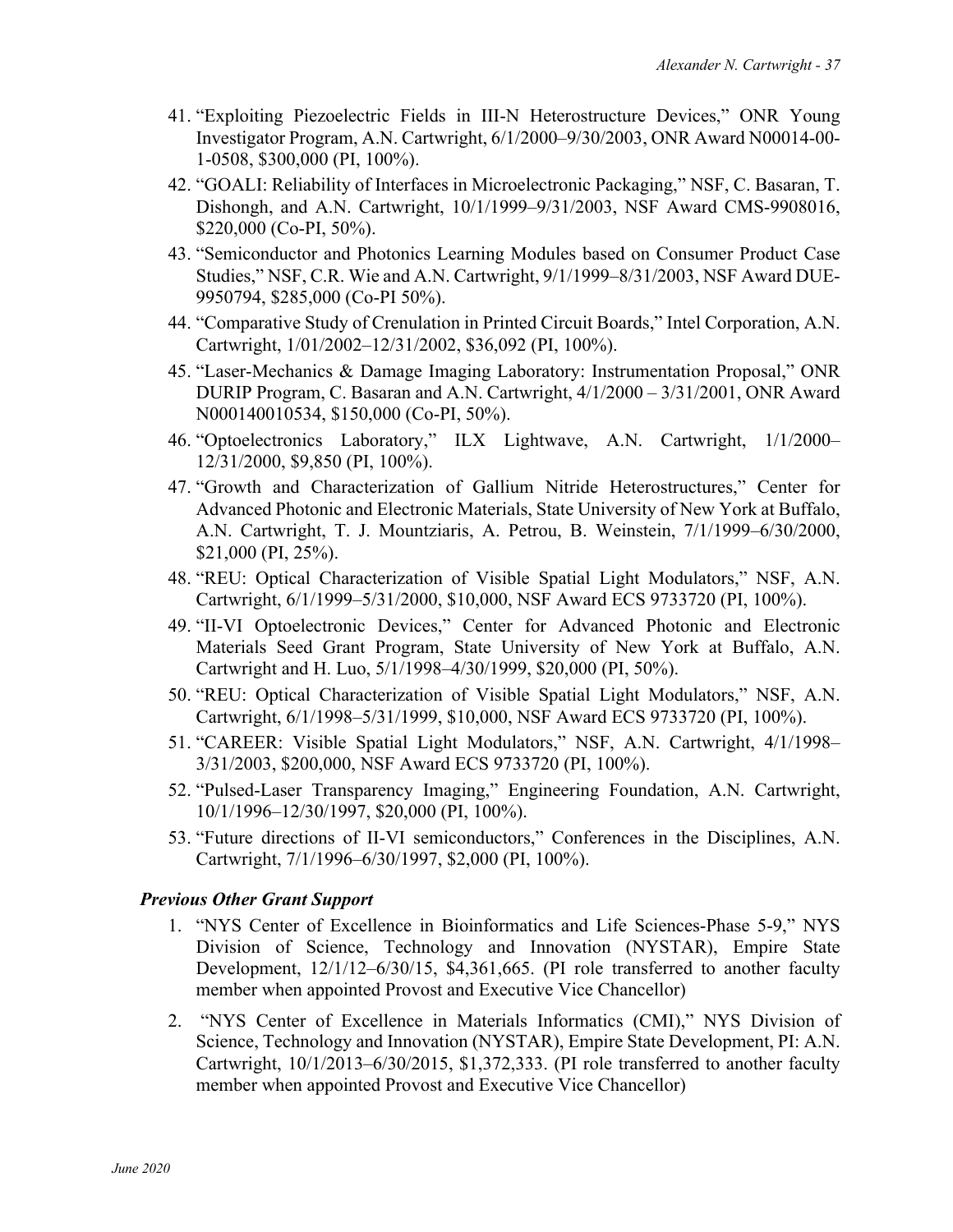- 3. "Center for Advanced Technology in Biomedical and Bioengineering," NYS Department of Economic Development, PI: M. LaVigne, Co-PI: A.N. Cartwright, 07/01/13–06/30/14, \$1,173,150. (PI role transferred to another faculty member when appointed Provost and Executive Vice Chancellor)
- 4. "NYS Center of Excellence in Materials Informatics (CMI)," NYS Division of Science, Technology and Innovation (NYSTAR), Empire State Development, PI: A.N. Cartwright, 04/01/12–09/30/13, C120186, \$200,000.
- 5. "Center for Advanced Technology in Biomedical and Bioengineering," NYS Department of Economic Development, PI: M. LaVigne, Co-PI: A.N. Cartwright, 07/01/12-06/30/13, C120135, \$921,200.
- 6. "NYS Center of Excellence in Bioinformatics and Life Sciences-Phase 4," Empire State Development Corporation, PI: A. N. Cartwright, 07/14/12-11/30/12, W884, \$815,666.
- 7. "NYS Center of Excellence in Bioinformatics and Life Sciences-Phase 3," Empire State Development Corporation, PI: A. N. Cartwright, 06/11/11-07/13/12, W876, \$1,155,666.
- 8. "NYS Center of Excellence in Bioinformatics and Life Sciences-Phase 2," Empire State Development Corporation, PI: A. N. Cartwright, 01/28/10-10/07/11, W874, \$1,179,166.
- 9. "Biomedical Engineering Project," National Grid, PI: A. N. Cartwright, 08/01/09- 12/31/11, \$250,000 (PI, 100%).

### *Research Grants Pending*

None at this time.

### *Grant Support: Donations (Total: \$350,000)*

1. "Spectroscopy Laboratory for Multidisciplinary Research Instrument Facility," Technoventures, LLC, Donation of equipment for a state of the art spectroscopy laboratory, A.N. Cartwright, F.V. Bright, Center for Advanced Photonic and Electronic Materials, School of Engineering and Applied Science, College of Arts and Sciences, Office of the Vice President for Research, Office of the Provost \$350,000 (PI, 75%).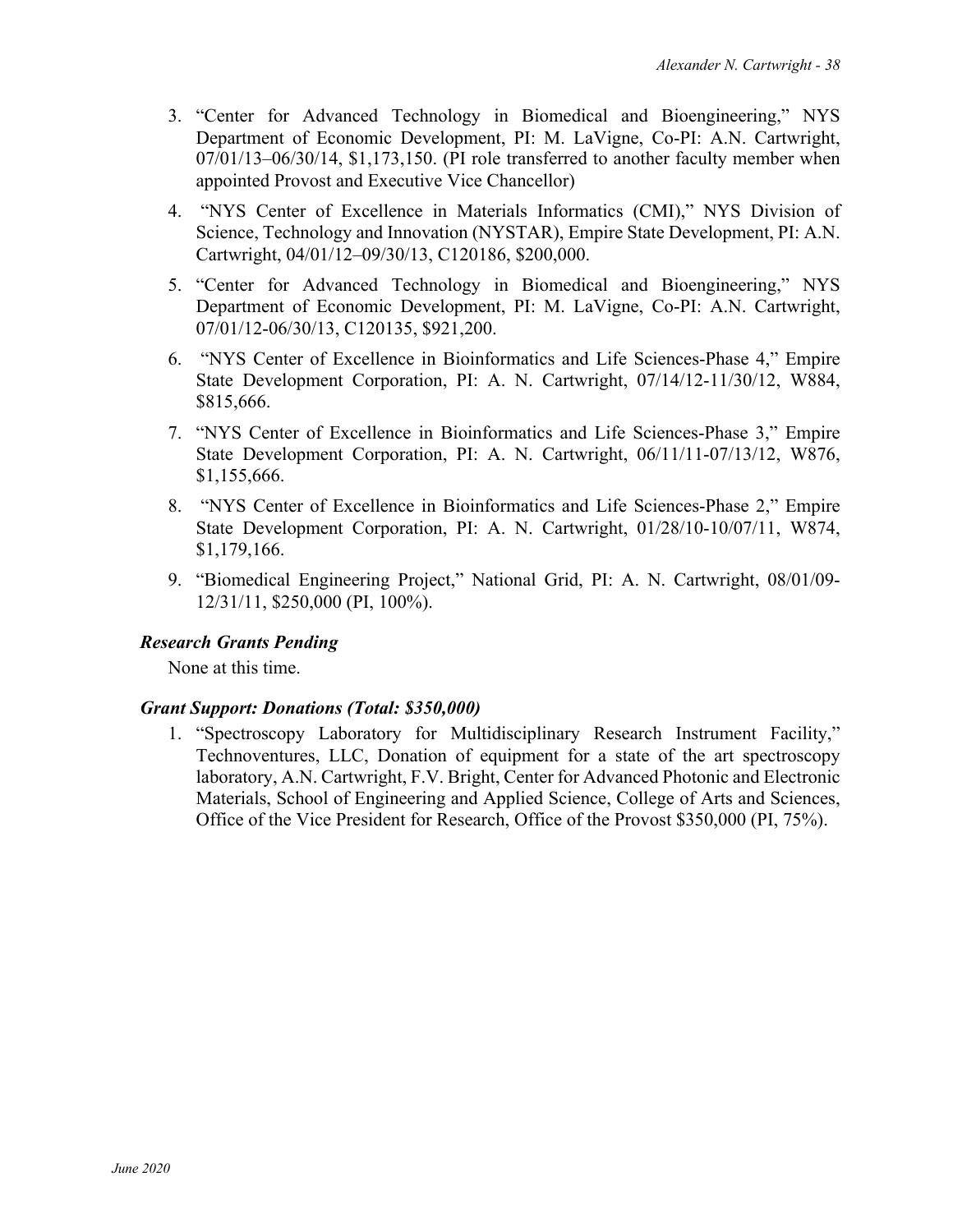# **Intellectual Property**

## *Patents*

- 1. "Temporally Addressable Detection Array," Albert H. Titus, Frank V. Bright, Alexander N. Cartwright, Patent No.: US 8,501,098, August 6, 2013.
- 2. "Sensor and method of sensing having an energy source and detector on the same side of the sensor substance," Albert H. Titus, Frank V. Bright and Alexander N. Cartwright, Patent No.: US 7,897,108 B1, Mar. 1, 2011.
- 3. "pH-Change Sensor and Method," Vamsy P. Chodavarapu, Alexander N. Cartwright, Albert H. Titus, Rachel M. Bukowski, Frank V. Bright, Patent No.: US 7.794,584 B2, Sep. 14, 2010.
- 4. "Resorbable Laminated Repair Film and Method of Using Same," W. L. Hicks, Jr., Rena Bizios, Frank V. Bright, Joseph A. Gardella, Jr., Robert Hard, Jamson S. Lwebuga-Mukasa, Alexander N. Cartwright, Bahattin Koc, US Patent No.: US 7,417,174 B2, Aug. 26, 2008.

# *Patent Applications*

- 1. "Photonic Bandgap Structures for Multispectral Imaging Devices," Q. Gan, A. Cartwright, K. Liu and H. Xu, ed: WO Patent 2,013,066,606, 2013.
- 2. "Method for Diagnosis of Physiological States by Detecting Patterns of Volatile Analytes," F. Bright, A. Cartwright, V. Govindaraju, W. Hicks and A. Titus, ed: WO Patent 2,008,121,183, 2008.

# *Companies Licensing / Developed Technology*

- 1. Solexant, 2385 Bering Dr., San Jose, CA 95131, USA
- 2. Senz-IT Technology, 4340 Von Karman, Suite 200, Newport Beach, CA
- 3. TheraSyn-DM, Buffalo, NY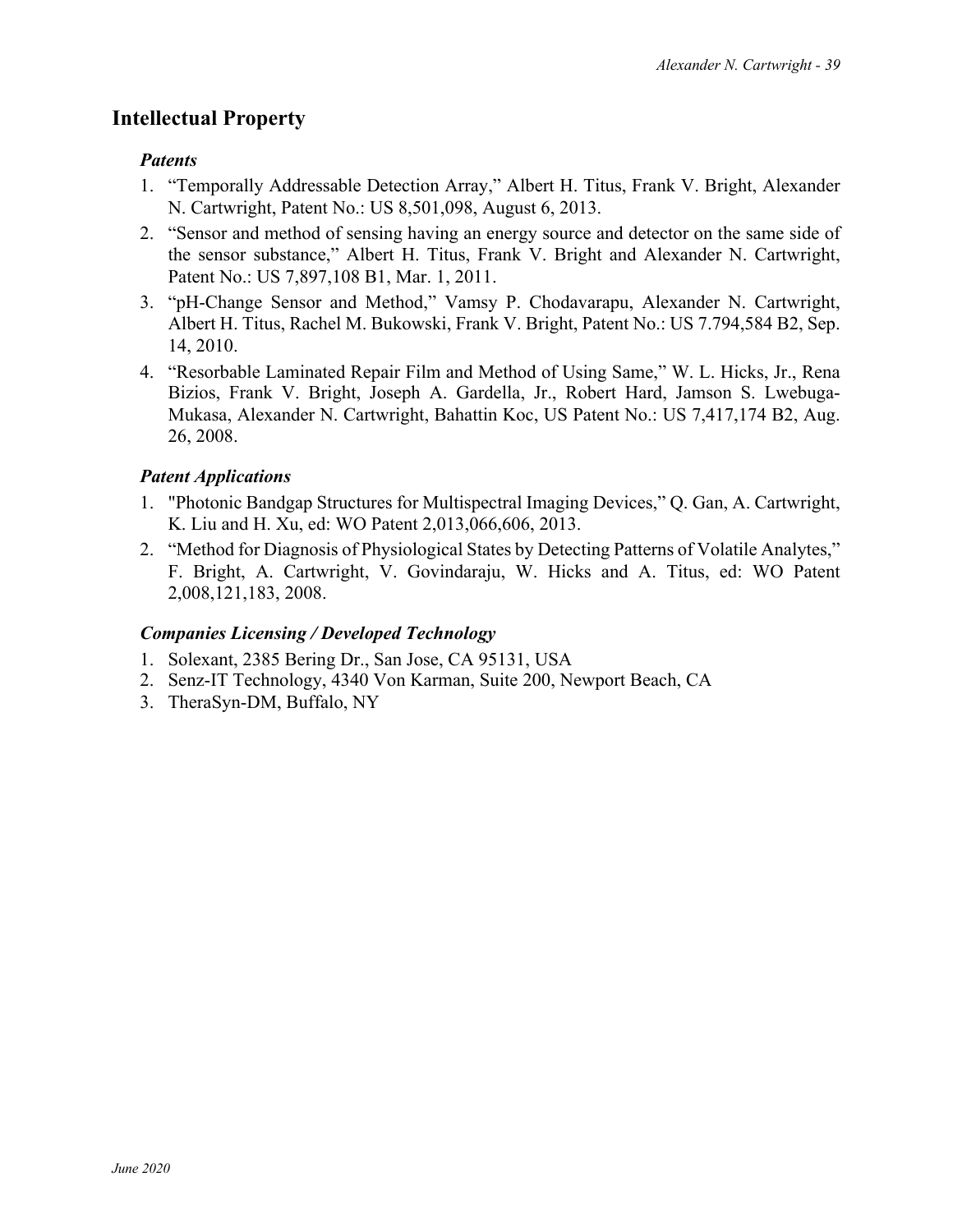# **Publications and Presentations**

## *Publications*

## **Journal Articles**

### **(NOTE: IN THIS FIELD, AUTHORS ARE LISTED BY INSTITUTION WITH PROFESSORS LISTED LAST FOR THEIR INSTITUTION. THE INSTITUTION THAT CONTRIBUTES THE MOST IS LISTED FIRST.)**

- 1. C. K. Lim, Q. Li, T. Zhang, T. Thomay, A. N. Cartwright, M. T. Swihart, P. N. Prasad, "Enhanced Fatigue Resistance of Suppressed Hysteresis in Perovskite Solar Cells by an Organic Crosslinker," *Solar Energy Materials and Solar Cells*, **176**, 30-35, (2018).
- 2. Z. M. Rzayev, U. Bunyatova, J. F. Lovell, W. Shen, T. Thomay, A. N. Cartwright, "Novel Ag-Carried CMC/Functional Copolymer/ODA-Mt WLED-Treated NC and Their Responses to Brain Cancer Cells," *Materials Science and Engineering: C,* (2018).
- 3. D. Ji, H. Song, B. Chen, F. Zhang, A. R. Cheney, N. Zhang, X. Zeng, J. D. Atkinson, C. Zhou, A. N. Cartwright, "Frozen "Tofu" Effect: Engineered Pores of Hydrophilic Nanoporous Materials," *ACS Omega*, **2** (8), 4838-4844, (2017).
- 4. N. Zhang, Z. Ji, A. R. Cheney, H. Song, D. Ji, X. Zeng, B. Chen, T. Zhang, A. N. Cartwright, K. Shi, "Ultra-Broadband Enhancement of Nonlinear Optical Processes from Randomly Patterned Super Absorbing Metasurfaces," *Scientific Reports*, **7** (1), 4346, (2017).
- 5. J. R. Murphy, S. Delikanli, T. Scrace, P. Zhang, T. Norden, T. Thomay, A. N. Cartwright, H. V. Demir, and A. Petrou, "Time-resolved photoluminescence study of CdSe/CdMnS/CdS core/multi-shell nanoplatelets," *Appl. Phys. Lett.*, 108, 242406, doi: 10.1063/1.4953840 (2016).
- 6. J.K.D. Mapas, T. Thomay, A.N. Cartwright, J. Ilavsky, and J. Rzayev "Ultrahigh Molecular Weight Linear Block Copolymers: Rapid Access by Reversible-Deactivation Radical Polymerization and Self-Assembly into Large Domain Nanostructures," Macromolecules, **49** (10), 3733-3738, (2016).
- 7. B. Chen, D. Ji, A. Cheney, N. Zhang, H. Song, X. Zeng, T. Thomay, Q. Gan, A. Cartwright, "Flat metallic surface gratings with sub-10 nm gaps controlled by atomic-layer deposition," *Nanotechnology*, **27**(37), 374003, (2016).
- 8. E. C. Tehan, R. M. Bukowski, V. P. Chodavarapu, A. H. Titus, A. N. Cartwright, and F. V. Bright, "Creating Diversified Response Profiles from a Single Quenchometric Sensor Element by Using Phase-Resolved Luminescence," *Sensors*, **15**, 760-768, (2015).
- 9. S. Delikanli, M. Z. Akgul, J. R. Murphy, B. Barman, Y. Tsai, T. Scrace, P. Zhang, B. Bozok, P. L. Hernandez-Martinez, J. Christodoulides, A. N. Cartwright, A. Petrou, and H. V. Demir, "Mn2+-Doped CdSe/CdS Core/Multishell Colloidal Quantum Wells Enabling Tunable Carrier-Dopant Exchange Interactions," *ACS Nano*, **9**, 12473-12479, (2015).
- 10. B. Barman, R. Oszwaldowski, L. Schweidenback, A. H. Russ, J. M. Pientka, Y. Tsai, W. C. Chou, W. C. Fan, J. R. Murphy, A. N. Cartwright, I. R. Sellers, A. G. Petukhov, I. Zutic, B. D. McCombe, and A. Petrou, "Time-resolved magnetophotoluminescence studies of magnetic polaron dynamics in type-II quantum dots," *Physical Review B*, **92**, 035430 (2015).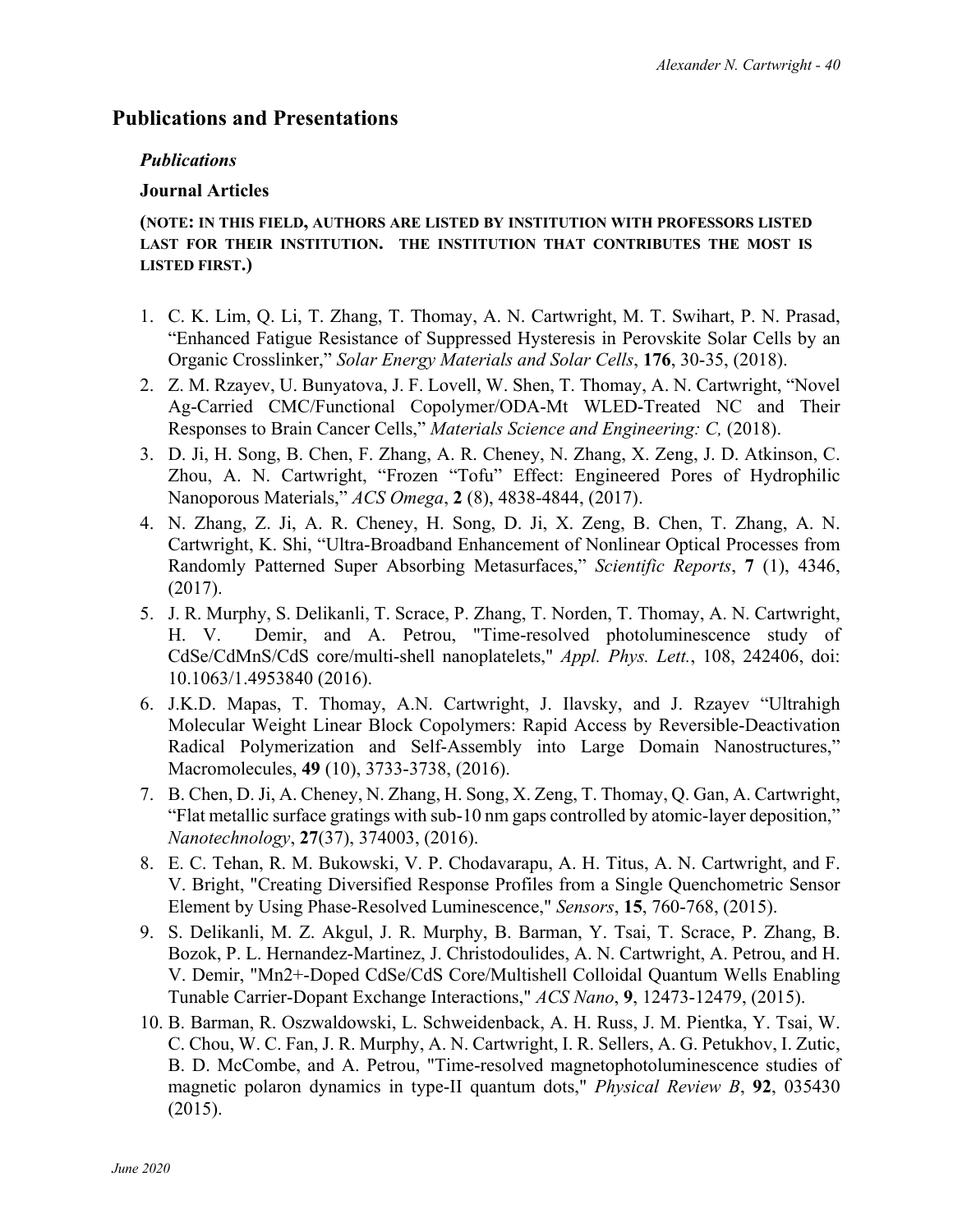- 11. B. Zhou, K. Liu, X. Liu, K. Y. Yung, C. M. Bartsch, E. M. Heckman, F. V. Bright, M. T. Swihart, and A. N. Cartwright, "Enhanced Performance from a Hybrid Quenchometric Deoxyribonucleic Acid (DNA) Silica Xerogel Gaseous Oxygen Sensing Platform," *Applied Spectroscopy*, **68**, 1302-1305, (2014).
- 12. C. Yuan, G. Chen, L. Li, J. A. Damasco, Z. Ning, H. Xing, T. Zhang, L. Sun, H. Zeng, A. N. Cartwright, P. N. Prasad, and H. Agren, "Simultaneous Multiple Wavelength Upconversion in a Core-Shell Nanoparticle for Enhanced Near Infrared Light Harvesting in a Dye-Sensitized Solar Cell," *ACS Applied Materials & Interfaces*, **6**, 18018-18025, (2014).
- 13. B. J. Schultz, R. V. Dennis, J. P. Aldinger, C. Jaye, X. Wang, D. A. Fischer, A. N. Cartwright, and S. Banerjee, "X-ray absorption spectroscopy studies of electronic structure recovery and nitrogen local structure upon thermal reduction of graphene oxide in an ammonia environment," *RSC Advances*, **4**, 634-644, (2014).
- 14. X. Liu, Y. Li, B. Zhou, X. Wang, A. N. Cartwright, and M. T. Swihart, "Shape-Controlled Synthesis of SnE (E = S, Se) Semiconductor Nanocrystals for Optoelectronics," *Chemistry of Materials*, **26**, 3515-3521, (2014).
- 15. T. Lin, X. Liu, B. Zhou, Z. Zhan, A. N. Cartwright, and M. T. Swihart, "A Solution-Processed UV-Sensitive Photodiode Produced Using a New Silicon Nanocrystal Ink," *Advanced Functional Materials*, **24**, 6016-6022, (2014).
- 16. B. Barman, Y. Tsai, T. Scrace, J. R. Murphy, A. N. Cartwright, J. M. Pientka, I. Zutic, B. D. McCombe, A. Petrou, I. R. Sellers, R. Oszwaldowski, A. Petukhov, W. C. Fan, W. C. Chou, and C. S. Yang, "Conventional vs Unconventional Magnetic Polarons: ZnMnTe/ZnSe and ZnTe/ZnMnSe Quantum Dots," in *Spintronics VII*. vol. 9167, H. J. Drouhin, J. E. Wegrowe, and M. Razeghi, Eds., ed, 2014.
- 17. B. Zhou, K. Liu, X. Liu, K. Y. Yung, C. M. Bartsch, E. M. Heckman, F. V. Bright, Frank, M. T. Swihart, and A. N. Cartwright, "Enhanced Performance from a Hybrid Quenchometric Deoxyribonucleic Acid (DNA) Silica Xerogel Gaseous Oxygen Sensing Platform," *Applied Spectroscopy*, **68** (11), 1302-1305 (2014).
- 18. J. Sun, X. Wang, T. Xu, Z. A. Kudyshev, A. N. Cartwright, and N. M. Litchinitser, "Spinning Light on the Nanoscale," *Nano Letters*, **14 (**5), 2726-2729 (2014).
- 19. T. Moein, D. Ji, H. Zeng, K. Liu, Q. Gan and A.N. Cartwright, "Holographic Photopolymer Linear Variable Filter with Enhanced Blue Reflection," *ACS Applied Materials & Interface,* **6** (5), 3081-3087 (2014).
- 20. J. Sun, J. Zeng, X. Wang, A. N. Cartwright, and N. M. Litchnitser, "Concealing with Structured Light," Scientific Reports, **4**, 4093 (2014).
- 21. J. Zeng, X. Wang, J. Sun, A. Pandey, A.N. Cartwright, N.M. Litchinitser, "Manipulating Complex Light with Metamaterials," *Scientific Reports*, **3**, 2826 (2013).
- 22. R.V. Dennis, B.J. Schultz, C. Jaye, X. Wang, D.A. Fischer, A.N. Cartwright, and S. Banerjee, "Near-edge X-ray Absorption Fine Structure Spectroscopy Study of Nitrogen Incorporation in Chemically Reduced Graphene Oxide," *Journal of Vacuum Science & Technology B*, **31**, 041204 (2013).
- 23. Z.Y. Zhan, B. Zhou, Z.H. Fu, F.V. Bright, A.N. Cartwright, C.M. Bartsch, and A.H. Titus, "Filterless Optical Oxygen Sensor Based on a CMOS Buried Double Junction Photodiode," *Sensors and Actuators B-Chemical*, **176**, 729-735 (2013).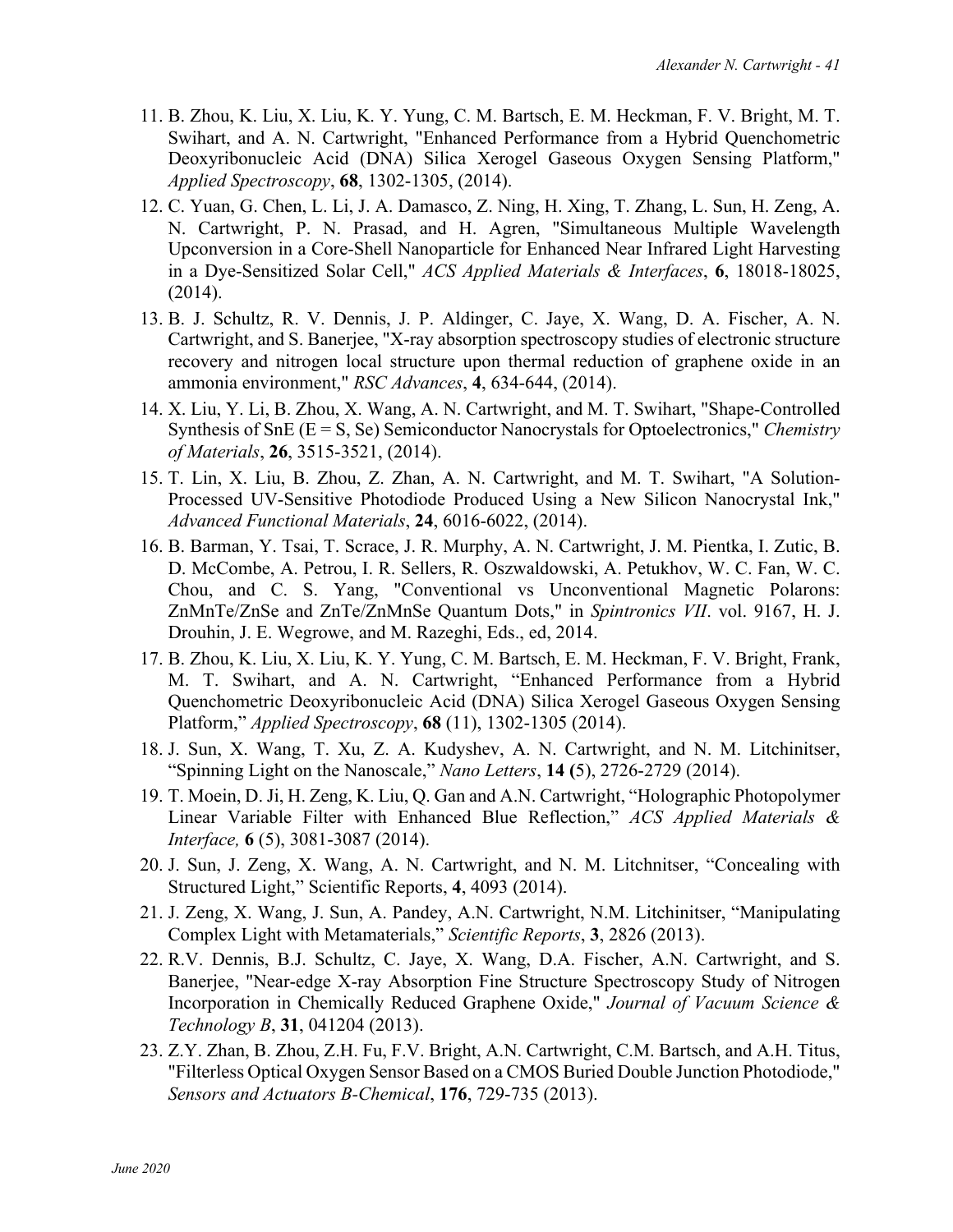- 24. X. Liu, Y. Li, B. Zhou, D. Wang, A.N. Cartwright, M.T. Swihart, "Formation of IV–VI Alloy Nanocrystals for Application in Solution-Processed Optoelectronic Devices: The Case of Pb1–xSnxS," *Chemistry of Materials*, 25, 21, 4409-4415 (2013).
- 25. Y. Huang, B. Qu, A. Jain, A.T. Kuhls-Gilcrist, A.H. Titus, A.N. Cartwright*, et al.*, "Design, Characterization, and Modeling for a Modular High-Resolution Solid-State X-Ray Image Intensifier (SSXII)," *IEEE Transactions on Nuclear Science,* **60**, 20-29 (2013).
- 26. W.J. Kim, S.J. Kim, A.N. Cartwright, and P.N. Prasad, "Photopatternable transparent conducting oxide nanoparticles for transparent electrodes," *Nanotechnology,* **24**, 6, 065302 (2013).
- 27. X. Liu, X.L. Wang, B. Zhou, W.C. Law, A.N. Cartwright, and M.T. Swihart, "Size-Controlled Synthesis of  $Cu_{2-x}E$  ( $E = S$ , Se) Nanocrystals with Strong Tunable Near-Infrared Localized Surface Plasmon Resonance and High Conductivity in Thin Films," *Advanced Functional Materials,* **23**, 1256-1264 (2013).
- 28. V. Lee, R.V. Dennis, C. Jaye, X. Wang, D.A. Fischer, A.N. Cartwright, S. Banerjee, "In situ near-edge x-ray absorption fine structure spectroscopy investigation of the thermal defunctionalization of grapheme oxide," *Journal of Vacuum Science and Technology B,* **30** (6), 061206 (2012).
- 29. L. Schweidenback, T. Ali, A.H. Russ, J.R. Murphy, A.N. Cartwright, A. Petrou, C.H. Li, M.K. Yakes, G. Kioseoglou, B.T. Jonker, A. Govorov, "Optical Aharonov-Bohm oscillations in InGaAs quantum wells," *Physical Review B*, **85** (24), 245310 (2012).
- 30. M.C. Cheung, K.Y. Yung, H. Xu, N.D. Kraut, K. Liu, V.P. Chodavarapu, A.N. Cartwright and F.V. Bright, "Porous Nanostructured Encapsulation and Immobilization Materials for Optical Biosensors," *IEEE Journal of Selected Topics in Quantum Electronics* **18** (3), 1147-1159 (2012).
- 31. K. Liu, H. Xu, H. Hu, Q. Gan and A.N. Cartwright, "One-Step Fabrication of Graded Rainbow-Colored Holographic Photopolymer Reflection Gratings," *Advanced Materials* **24** (12), 1604-1609 (2012).
- 32. S. S. Nagesh, A. Panse, A. Jain, P. Sharma, C. Ionita, A. Titus, A. Cartwright, D. Bednarek and S. Rudin, "Real-Time Adaptive Correction for Varying Source-To-Image-Distance (SID) for a Novel Region of Interest (ROI) Fluoroscopy Dose Reduction Technique Involving Spatially Different Temporal Filtering," *Medical Physics* **39** (6), 3608-3609 (2012).
- 33. S.S. Nagesh, P. Sharma, V. Singh, A. Jain, C. Ionita, A. Titus, A. Cartwright, D. Bednarek and S. Rudin, "Phantom Studies of a Newly Developed Solid State X-Ray Image Intensifier (SSXII) for X-Ray Image Guided Neurovascular Interventions," *Medical Physics* **39** (6), 3894-3895 (2012).
- 34. K.Y. Yung, H. Xu, K. Liu, G.J. Martinez, F.V. Bright, M.R. Detty and A.N. Cartwright, "Hybrid Oxygen-Responsive Reflective Bragg Grating Platforms," *Analytical Chemistry*  **84** (3), 1402-1407 (2012).
- 35. Q.Q. Gan, H.F. Hu, H.N. Xu, K. Liu, S.H. Jiang, A.N. Cartwright, "Wavelength-Independent Optical Polarizer Based on Metallic Nanowire Arrays," *IEEE Photonics Journal*, **3**(6), 1083-1092, (2011).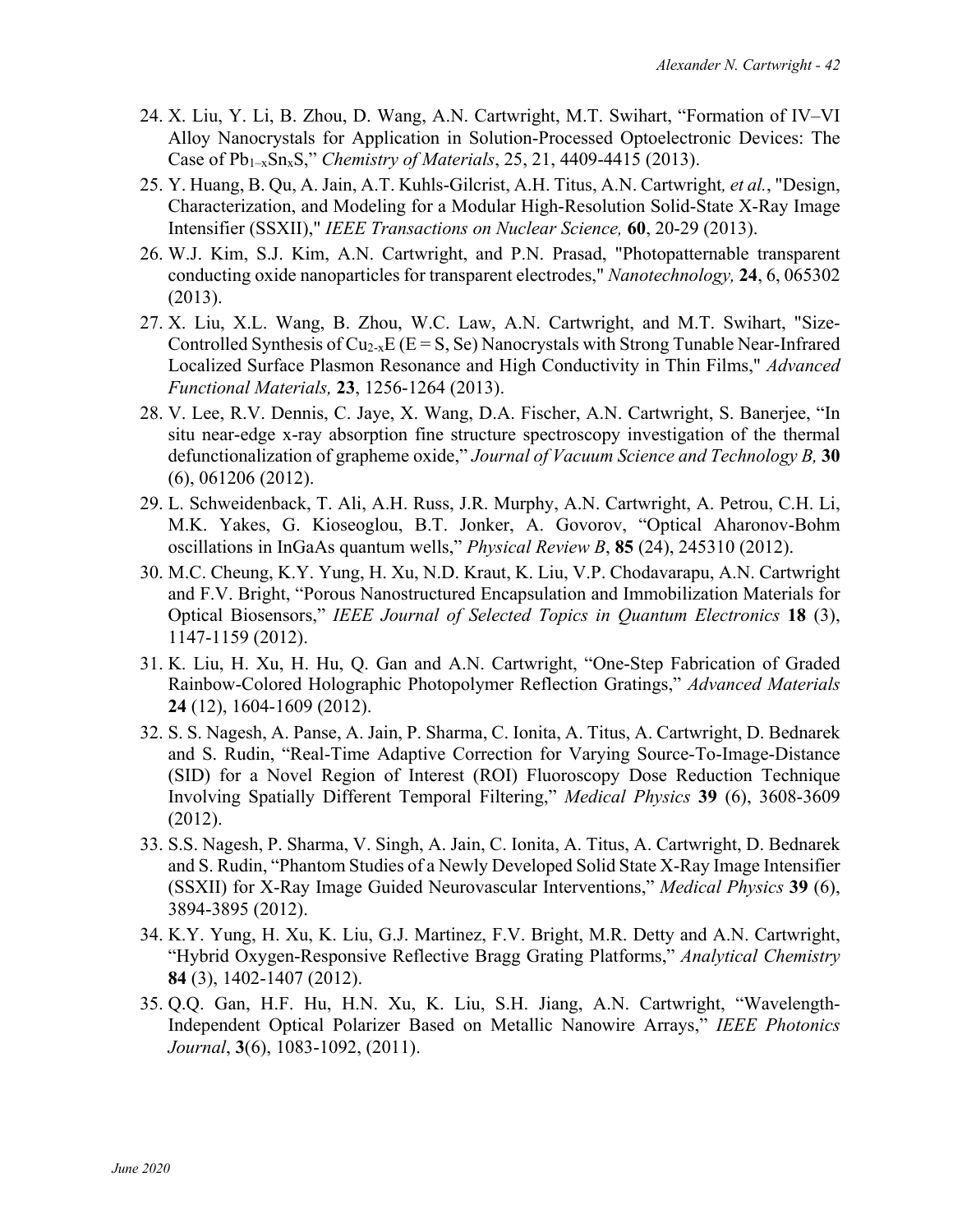- 36. R. Biswas, J. Zeng, M. Kandel, A.T. Fam, A.N. Cartwright, N.M. Litchinitser, "Antiresonant guiding photonic crystal fibers for distributed temperature gradient measurement," *Applied Physics B – Lasers and Optics,* **105**(2), 329-333, (2011).
- 37. X. Wang, G. Venogopal, J.W. Zeng, Y.N. Chen, D.H. Lee, N.M. Litchinitser, A.N. Cartwright, "Optical Fiber Metamagnetics," *Optics Express*, **19**(21), 19813-19821, (2011).
- 38. J.W. Seo, M.J. Cho, D. Lee, A.N. Cartwright and P.N. Prasad, "Efficient Heterojunction Photovoltaic Cell Utilizing Nanocomposites of Lead Sulfide Nanocrystals and a Low-Bandgap Polymer," *Advanced Materials*, **23**(34), 3984, (2011)
- 39. H.S. Oh, T.D. Kim, Y.H. Koh, K.S. Lee, S. Cho, A.N. Cartwright and P.N. Prasad, "Synthesis and characterization of dithienylbenzobis(thiadiazole)-based low band-gap polymers for organic electronics," *Chemical Communications*, **47**(31), 8931-8933, (2011).
- 40. E.P. Furlani, R. Biswas, A.N. Cartwright and N.M. Litchinitser, "Antiresonant guiding optofluidic biosensor," *Optics Communications*, **284**(16-17), 4094-4098, (2011).
- 41. K. Luo, S.J. Kim, A.N. Cartwright and J. Rzayev, "Soluble Polyacetylene Derivatives by Chain-growth Polymerization of Dienes," *Macromolecules*, **44**(12), 4665-4671, (2011).
- 42. T.F. Yen, J.Y. Yun, S.J. Kim, A.N. Cartwright, W.A. Anderson, "Photocurrent Enhancement in Nanocrystalline-ZnO/Si Heterojunction Metal-Semiconductor-Metal Photodetectors," *Electrochemical and Solid State Letters*, **14**(10), H415-H418, (2011).
- 43. J. Zhu, W.J. Kim, G.S. He, J. Seo, K.T. Yong, D. Lee, A.N. Cartwright, Y.P. Cui and P.N. Prasad, "Enhanced photorefractivity in a polymer/nanocrystal composite photorefractive device at telecommunication wavelength (vol 97, 263108, 2010)," *Applied Physics Letters*, **98**(5), 059902, (2011).
- 44. M. Hajj-Hassan, M.C. Cheung, L. Yao, S.J. Kim, V.P. Chodavarapu, A.N. Cartwright, "Porous Silicon and Porous Polymer Substrates for Optical Chemical Sensors," *Journal of Nanophotonics*, **4**(1), 043513, (2010).
- 45. I.R. Sellers, R. Oszwaldowski, V.R. Whiteside, M. Eginligil, A. Petrou, I. Zutic, W.C. Chou, W.C. Fan, A.G. Petukhov, S.J. Kim, A.N. Cartwright, B.D. McCombe, "Robust magnetic polarons in type-II (Zn, Mn) Te/ZnSe magnetic quantum dots," *Physical Review B*, **82**(19), Article Number: 195320 (2010).
- 46. T.F. Yen, A. Haungs, S.J. Kim, A.N. Cartwright, W.A. Anderson, "Effect of Post-Deposition Processing on ZnO Thin Films and Devices," *Journal of Electronic Materials,*  **39**(5), 568-572, (2010).
- 47. V.K-S. Hsiao, T.J. White, A.N. Cartwright, P.N. Prasad, C.A. Guymon, "Influence of Nonreactive Solvent on Optical Performance, Photopolymerization Kinetics and Morphology of Nanoporous Polymer Gratings," *European Polymer Journal*, **46**(5), 937-943 (2010).
- 48. G. Namkoong, E. Trybus, M.C. Cheung, W.A. Doolittle, A.N. Cartwright, I. Ferguson, T.Y. Seong, J. Nause, "Dual-Color Emission in Hybrid III-Nitride/ZnO Light Emitting Diodes," *Applied Physics Express*, **3**(2), Article Number: 022101 (2010).
- 49. S. Shukla, T. Ohulchanskyy, Y. Sahoo, M. Samoc, R. Thapa, A.N. Cartwright, P.N. Prasad, "Polymeric Nanocomposites Involving a Physical Blend of IR Sensitive Quantum Dots and Carbon Nanotubes for Photodetection," *Journal Physical Chemistry C,* **114**(7), 3180- 3184 (2010).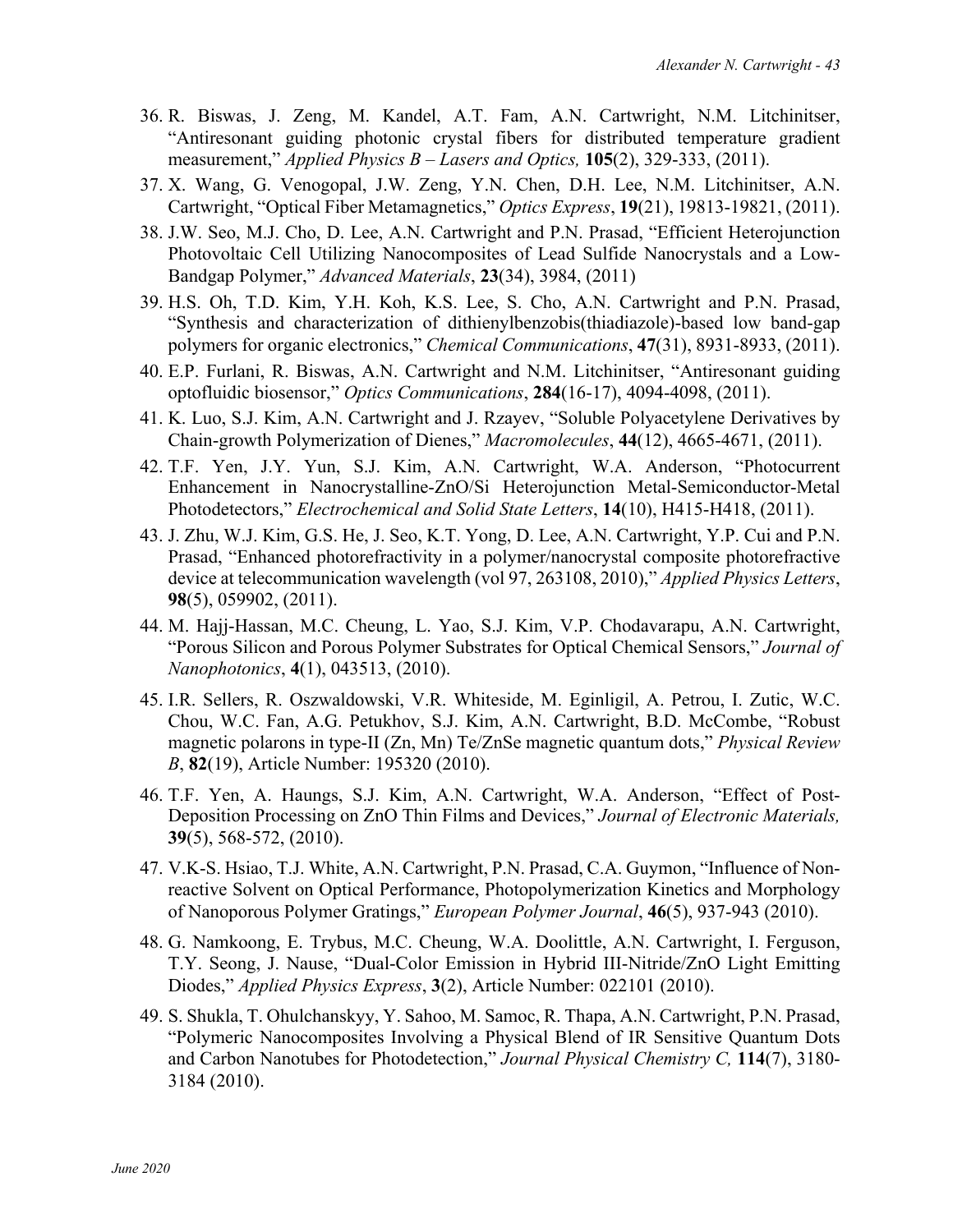- 50. T.F. Yen, M. DiNezza, A. Haungs, S.J. Kim, W.A. Anderson, A.N. Cartwright, "Effects of nitrogen doping of ZnO during or after deposition," *Journal of Vacuum Science & Technology B*, **27**(4), 1943-1948, (2009).
- 51. V.K-S. Hsiao, K-T. Yong, A.N. Cartwright, M.T. Swihart, P.N. Prasad, P.F. Lloyd and T.J. Bunning, "Nanoporous polymeric photonic crystals by emulsion holography," *Journal of Materials Chemistry*, **19**(23), 3998-4003 (2009).
- 52. I.T. Ozbolat, M. Marchany, J.A. Gardella Jr., F.V. Bright, A.N. Cartwright, R. Hard, W.L. Hicks and B. Koc, "Feature-based Design of Bio-degradable Micro-patterned Structures," *Computer Aided Design and Applications Journal*, **6**(5), 661-671 (2009).
- 53. J. Seo, S-J. Kim, W-J. Kim, R. Singh, M. Samoc, A.N. Cartwright and P.N. Prasad, "Enhancement of the Photovoltaic Performance in PbS Nanocrystal:P3HT Hybrid Composite Devices by Post-treatment-driven Ligand Exchange," *Nanotechnology*, **20**, 095202, (2009).
- 54. J. Seo, W-J. Kim, S-J. Kim, K-S. Lee, A.N. Cartwright and P.N. Prasad, "Polymer Nanocomposite Photovoltaics Utilizing CdSe Nanocrystals Capped with a Thermally Cleavable Solublizing Ligand," *Applied Physics Letters*, 94, 133302, (2009).
- 55. S-J. Kim, W-J. Kim, A.N. Cartwright and P.N. Prasad, "Self passivating hybrid (organic/inorganic) solar Cell," *Solar Energy Materials and Solar Cells*, **93**, 657-661, (2009).
- 56. W-J. Kim, S-J. Kim, K-S. Lee, A.N. Cartwright, and P.N. Prasad, "Robust Microstructures Using UV Photopatternable Semiconductor Nanocrystals," *Nano Letters,* **8**(10), 3262- 3265, (2008).
- 57. S-J. Kim, W-J. Kim, A.N. Cartwright, and P.N. Prasad, "Carrier Multiplication in a PbSe Nanocrystal and P3HT/PCBM Tandem Cell," *Applied Physics Lett*ers, **92**, 191107 (2008).
- 58. T.F. Yen, D. Strome, S-J. Kim, A.N. Cartwright, and W.A. Anderson, "Annealing studies on zinc oxide thin films deposited by magnetron sputtering," *Journal of Electronic Materials,* **37**, 764-769, (2008).
- 59. J.M. Steves, L.T. Tan, J.A. Gardella, Jr., R. Hard, W.L. Hicks, Jr., A.N. Cartwright B. Koc, and F.V. Bright, "Guest Aggregation within Poly(L-lactic acid)/Pluronic P104 Thin Films," *Applied Spectroscopy*, **62**(3), 290-294, (2008).
- 60. M.C-K. Cheung, A.N. Cartwright, I. Sellers, B.D. McCombe, I.L. Kuskovsky, "Timeresolved photoluminescence of type-II quantum dots and isoelectronic centers in Zn–Se– Te superlattice structures," *Applied Physics Letters,* **92**(3), 032106 (2008).
- 61. S-J. Kim, W-J. Kim, Y. Sahoo, A.N. Cartwright and P.N. Prasad, *"*Multiple Exciton Generation and electrical extraction from a PbSe quantum dot photoconductor,*" Applied Physics Letters,* **92**(3), 031107 (2008).
- 62. S-J. Kim, V.P. Chodavarapu, A.N. Cartwright, M.T. Swihart & T.J. Bunning, *"*Enhanced Oxygen Detection using Porous Polymeric Gratings with Integrated Recognition Elements,*" Sensors and Actuators B: Chemical*, **130**, 758–764 (2008).
- 63. R. Thapa, K.R. Choudhury, W-J. Kim, Y. Sahoo, A.N. Cartwright and P.N. Prasad, "Polymeric nanocomposite infrared photovoltaics enhanced by pentacene," *Applied Physics Letters,* **90**(25), 252112 (2007).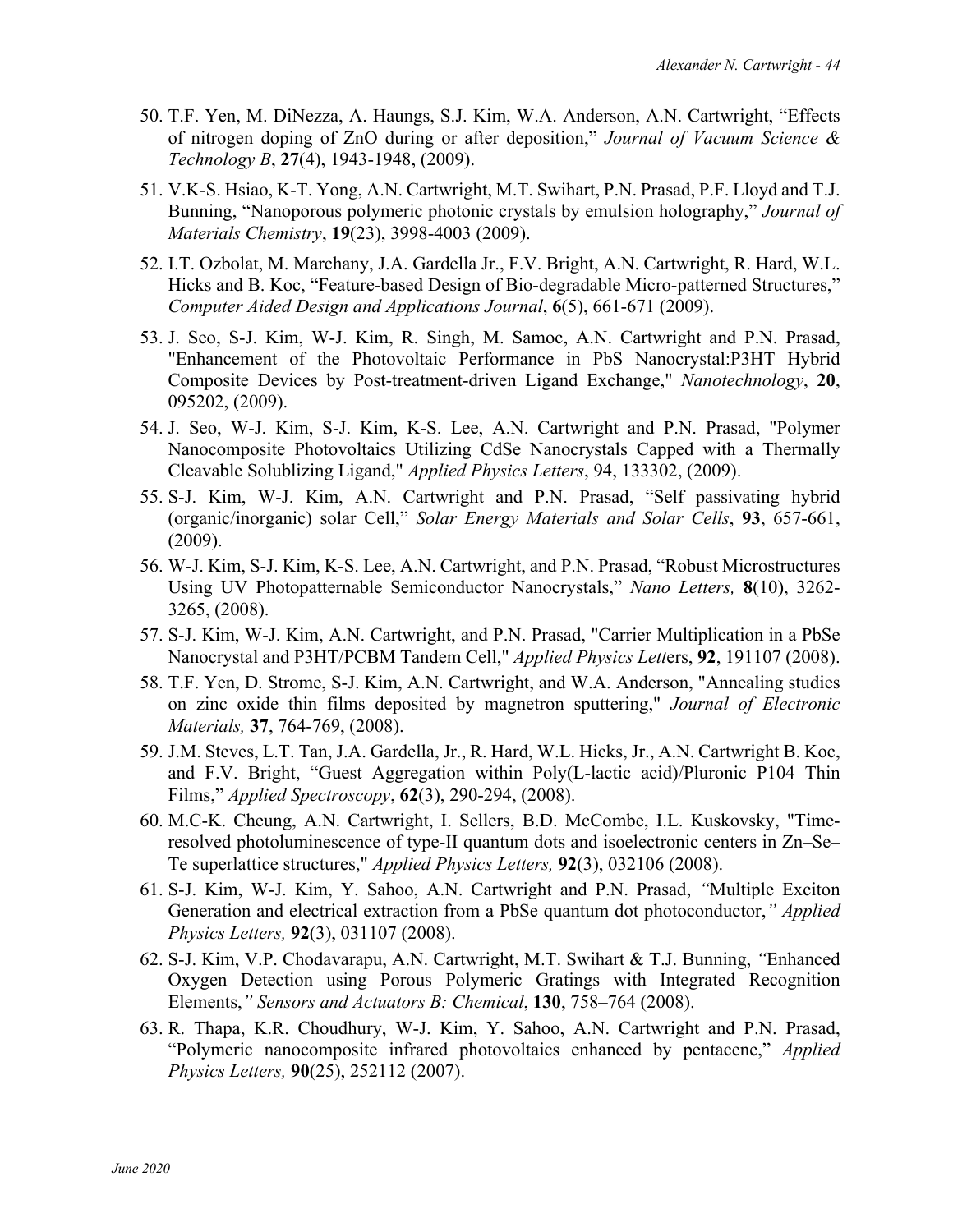- 64. S. Rudin, A. Kuhls, C. Keleshis, D. Kim, G. Yadava, V. Patel, C. Ionita, H. Hamwi, A.N. Cartwright, A. Verevkin, K. Hoffman, and D. Bednarek, "The solid state x-ray image intensifier (SSXII): A next-generation high-resolution fluoroscopic detector system," *Medical Physics,* **34**(6), 2585-2585, (2007).
- 65. V.P. Chodavarapu, D.O. Shubin, R.M. Bukowski, A.H. Titus, A.N. Cartwright, and F.V. Bright, "CMOS-based phase fluorometric oxygen sensor system," *IEEE Transactions on Circuits and Systems I-Regular Papers,* **54**(1), 111-118, (2007).
- 66. N. Cho, K.R. Choudhury, R.B. Thapa, Y. Sahoo, T. Ohulchanskyy, A.N. Cartwright, K.S. Lee, and P.N. Prasad, "Efficient photodetection at IR wavelengths by incorporation of PbSe-carbon-nanotube conjugates in a polymeric nanocomposite," *Advanced Materials*, **19**(2), 232, (2007).
- 67. V.P. Chodavarapu, R.M. Bukowski, A.H. Titus, A.N. Cartwright, and F.V. Bright, "CMOS integrated luminescence oxygen multi-sensor system," *Electronics Letters*, **43**, 688-689, (2007).
- 68. S. Chikkerur, A.N. Cartwright, V. Govindaraju, "Fingerprint enhancement using STFT analysis," *Pattern Recognition*, **40**(1), 198-211, (2007)
- 69. R.M. Bukowski, V.P. Chodavarapu, A.H. Titus, A.N. Cartwright, F.V. Bright, "Phase Fluorometric Glucose Biosensor using Oxygen as Transducer and Enzyme doped Xerogels," *Electronics Letters*, **43**(4), 202-204, (2007).
- 70. D.M. Ramos, F. Kamal, E.A. Wimmer, A.N. Cartwright, and A. Monteiro, "Temporal and spatial control of transgene expression using laser induction of the hsp70 promoter," *BMC Developmental Biology*, **6,** 55 (2006).
- 71. K.R. Maskaly, V.K-S. Hsiao, A.N. Cartwright, and P.N. Prasad, P.F. Lloyd and T.J. Bunning, W.C. Carter, "Experimental verification of the applicability of the homogenization approximation to rough one-dimensional photonic crystals using a holographically fabricated reflection grating," *Journal of Applied Physics*, **100**(6), 066103- 13, (2006).
- 72. K. Moazzami, T.E. Murphy, J.D. Phillips, M.C. Cheung and A.N. Cartwright, "Subbandgap photoconductivity in ZnO epilayers and extraction of trap density spectra," *Semiconductor Science and Technology*, **21**(6), 717-723, (2006).
- 73. E. Trybus, G. Namkoong, W. Henderson, S. Burnham, W.A. Doolittle, M.C. Cheung, and A.N. Cartwright, "InN: A material with photovoltaic promise and challenges," *Journal of Crystal Growth*, **288**(2), pp. 218-224, (2006).
- 74. Z. Tao, E.C. Tehan, R.M. Bukowski, Y. Tang, E.L. Shughart, W.G. Holthoff, A.N. Cartwright, A.H. Titus, and F.V. Bright, "Templated xerogels as platforms for biomolecule-less biomolecule sensors," *Analytica Chimica Acta*, **564**, 59-65, (2006).
- 75. X.Y. Fang, V.K-S. Hsiao, V.P. Chodavarapu, A.H. Titus, and A.N. Cartwright, "Colorimetric Porous Photonic Bandgap Sensors with Integrated CMOS Color Detectors," *IEEE Sensors Journal***, 6**(3), 661 – 667, (2006).
- 76. V.P. Chodavarapu, A.H. Titus and A.N. Cartwright, "Differential read-out architecture for CMOS ISFET Microsystems," *Electronics Letters*, **41**(12), 698-699, (2005).
- 77. F. Chen, A.N. Cartwright, C. Liu, I.M. Watson, "Emission Dynamics of Red Emitting InGaN/GaN Single Quantum Wells," *Physica Status Solidi C: Conferences and Critical Reviews*, **2**(7) 2787-2790, (2005).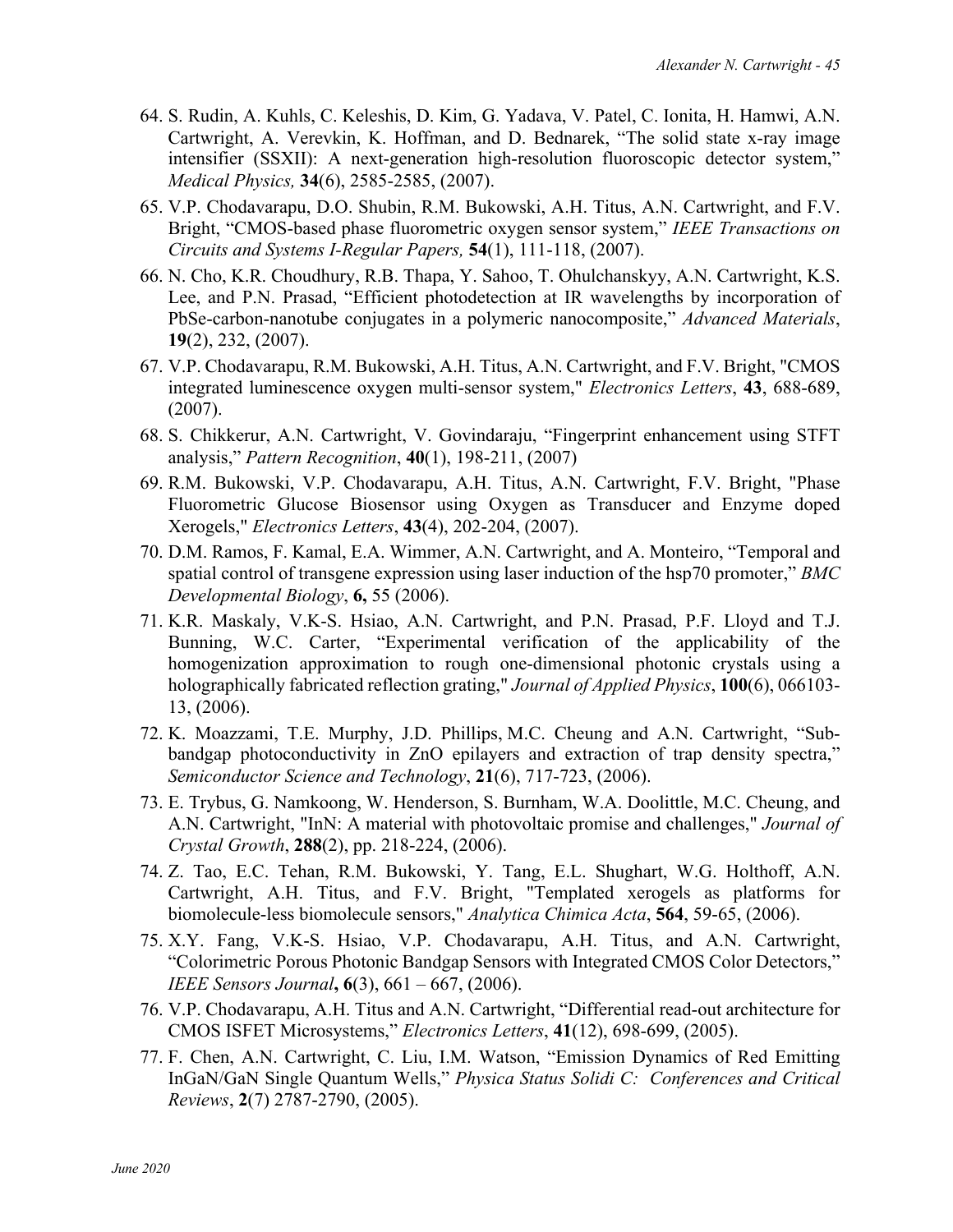- 78. F. Chen, A.N. Cartwright, H. Lu, W.J. Schaff, "Hole Transport and Carrier Lifetime in InN Epilayers," *Applied Physics Letters*, **87**(21), 212104/1-212104/3, (2005).
- 79. V.P. Chodavarapu, R.M. Bukowski, S-J. Kim, A.H. Titus, A.N. Cartwright, F.V. Bright, "Multi-sensor System Based on Phase Detection, an LED Array, and Luminophore-doped Xerogels," *Electronic Letters*, **41**(18), 1031-1033, (2005).
- 80. V.K-S. Hsiao, W.D. Kirkey, F. Chen, A.N. Cartwright, P.N. Prasad and T.J. Bunning, "Organic Solvent Vapor Detection using Holographic Photopolymer Reflection Gratings," *Advanced Materials*, **17**(18), 2211-2214, (2005).
- 81. F. Chen, A.N. Cartwright, H. Lu, and W.J. Schaff, "Temperature Dependence of Carrier Lifetimes in InN," *Phys. Stat. Soli. A: Applications and Materials Science*, **202**(5), 768- 772, (2005).
- 82. M. Furis, A.N. Cartwright, E.L. Waldron, and E.F. Schubert, "Spectral and Temporal Resolution of Recombination from Multiple Excitation States in Modulation-Doped AlGaN/GaN Multiple Quantum Wells Heterostructures," *Applied Physics Letters,* **86**(1) 162103/1-162103/3, (2005).
- 83. M.C. Cheung, G. Namkoong, F. Chen, M. Furis, H.E. Pudavar, A.N. Cartwright, and W.A. Doolittle, "Photoluminescence Study of MBE Grown InGaN with Intentional Indium Segregation," *Phys. Stat. Soli.(c)* **2**(7), 2779-2782, (2005).
- 84. W.D. Kirkey, Y. Sahoo, X. Li, Yuanqing He, M.T. Swihart, A.N. Cartwright, S. Bruckenstein, and P.N. Prasad, "Quasi-reversible photoluminescence quenching of stable dispersions of silicon nanoparticles," *Journal of Materials Chemistry,* **15**(20), 2028-2034, (2005).
- 85. E. Trybus, G. Namkoong, W. Henderson, W.A. Doolittle, R. Liu, J. Mei, F. Ponce, M.C. Cheung, F. Chen, M. Furis, and A.N. Cartwright, "Growth of InN on Ge Substrate by Molecular Beam Epitaxy," *Journal of Crystal Growth*, **279**, 311-315, (2005).
- 86. D.W. Lucey, D.J. MacRae, M. Furis, Y. Sahoo, A.N. Cartwright, and P.N. Prasad, "Monodispersed InP Quantum Dots Prepared by Colloidal Chemistry in a Noncoordinating Solvent," *Chemistry of Materials*, **17**, 3754-3762, (2005).
- 87. V.K-S. Hsiao, C. Lu, G.S. He, M. Pan, A.N. Cartwright, P.N. Prasad, R. Jakubiak, R.A. Vaia, and T.J. Bunning, "High contrast switching of distributed-feedback lasing in dyedoped H-PDLC transmission grating structures," *Optics Express,* **13**, 3787-3794, (2005).
- 88. P.P. Markowicz, V.K-S. Hsiao, H. Tiryaki, A.N. Cartwright, P.N. Prasad, K. Dolgaleva, N.N. Lepeshkin and R.W. Boyd, "Enhancement of third-harmonic generation in a polymerdispersed liquid-crystal grating," *Applied Physics Letters*, **87**, 051102/1-051102/3, (2005).
- 89. D.S. Kaputa, A.N. Kuzmin, A.V. Kachynski, A.N. Cartwright, and P.N. Prasad, "Dynamics of multiple trapping by a single beam laser tweezer," *Applied Optics*, **44**(19), 3963-3968, (2005).
- 90. V.K-S. Hsiao, T.-C. Lin, G.S. He, A.N. Cartwright, P.N. Prasad, L.V. Natarajan, V.P. Tondiglia, and T.J. Bunning, "Optical microfabrication of highly reflective volume Bragg gratings," *Applied Physics Letters*, **86**(1), 131113/1-131113/3, (2005).
- 91. B. Jaiswal, A.H. Titus, T. Dishongh, and A.N. Cartwright, "Innovative Circuit Board Level Routing Designs for BGA Packages," *IEEE Transactions on Advanced Packaging,* **27**(4) 630-639, (2004).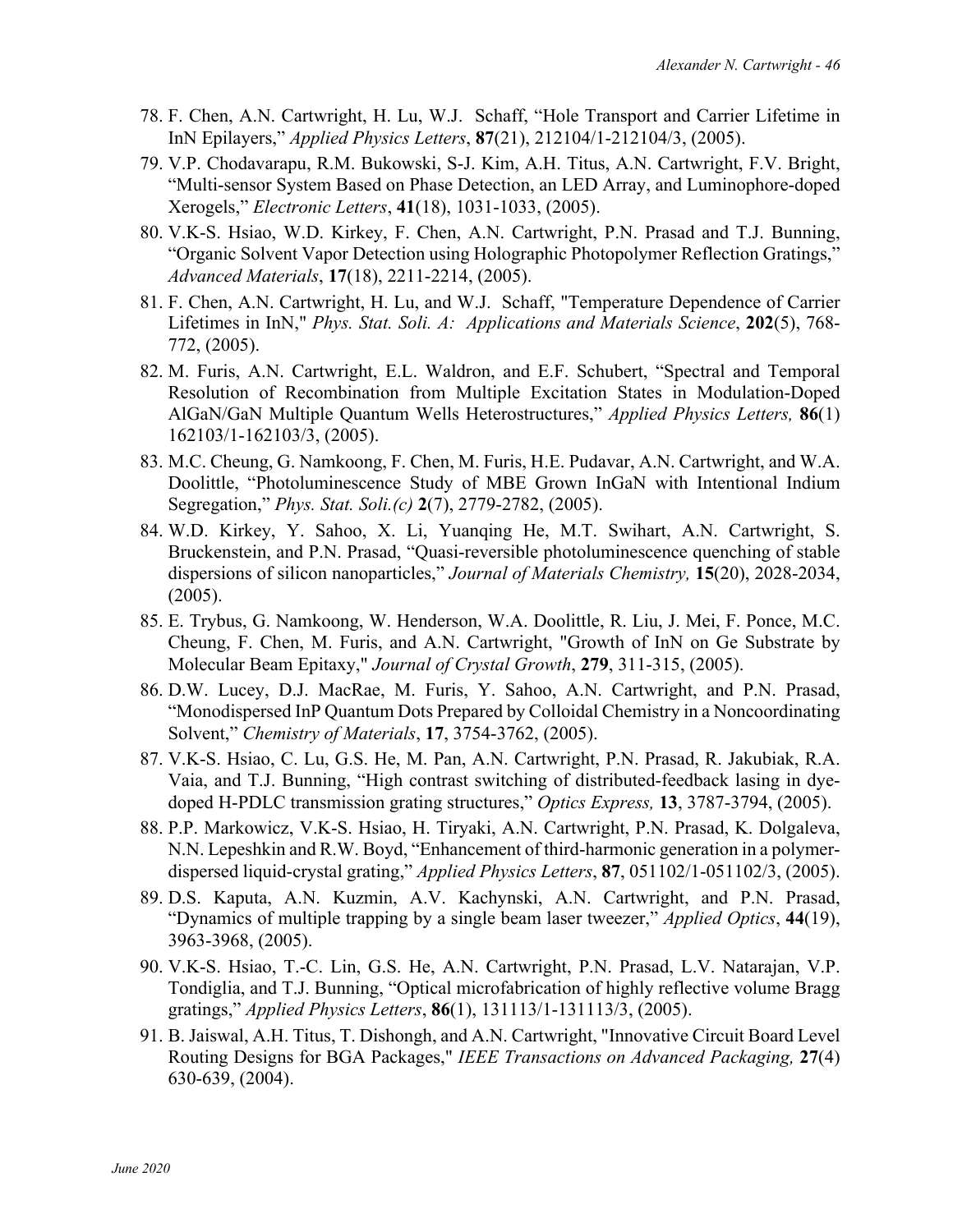- 92. F. Chen, A.N. Cartwright, H. Lu and W.J. Schaff, "Temperature dependent optical properties of wurtzite InN," *Physica E-Low-Dimensional Systems & Nanostructures*, **20**(3- 4) 308-312 (2004).
- 93. H. Liu, C. Basaran, A.N. Cartwright, W. Casey, "Application of moiré interferometry to determine strain fields and debonding of solder joints in BGA packages," *IEEE Transactions on Components and Packaging Technologies,* **27**(1) 217-223, (2004).
- 94. H. Liu, A.N. Cartwright, C. Basaran, "Moiré interferogram phase extraction: A ridge detection algorithm of continuous wavelet transforms," *Applied Optics-Information Processing*, **43**(4) 850-857, (2004).
- 95. F. Chen, A.N. Cartwright, H. Lu, and W.J. Schaff, "Ultrafast Carrier Dynamics in InN Epilayers," *Journal of Crystal Growth,* **269**(1), 10-14, (2004).
- 96. S.N. Baker, G.A. Baker, C.A. Munson, F. Chen, E.J. Bukowski, A.N. Cartwright, F.V. Bright, "Effects of solubilized water on the relaxation dynamics surrounding 6-propionyl-2-(N,N-dimethylamino)naphthalene dissolved in 1-butyl-3-methylimidazolium hexafluorophosphate at 298 K," *Industrial & Engineering Chemistry Research*, **42**(25) 6457-6463, (2003).
- 97. M. Furis, A.N. Cartwright, H. Wu, W.J. Schaff, "Room-temperature ultraviolet emission from GaN/AlN multiple-quantum-well heterostructures," *Applied Physics Letters*, **83**(17) 3486-3488, (2003).
- 98. G.S. He, T-C. Lin, V.K-S. Hsiao, A.N. Cartwright, P.N. Prasad, L.V. Natarajan, V.P. Tondiglia, R. Jakubiak, R.A. Vaia, T.J. Bunning, "Tunable two-photon pumped lasing using a holographic polymer-dispersed liquid-crystal grating as a distributed feedback element," *Applied Physics Letters*, **83**(14) 2733-2735, (2003).
- 99. F. Chen, A.N. Cartwright, "Out-of-well carrier screening in a strained InGaN/GaN multiple quantum well structure," *Physical Review B*, **68**(23) 233304-1-233304-4, (2003).
- 100. F. Chen, A.N. Cartwright, H. Lu, and W.J. Schaff, "Time-resolved spectroscopy of carrier recombination and relaxation dynamics in InN," *Applied Physics Letters*, **83**(24) 4984-4986, (2003).
- 101. A.A. Kachynski, A.N. Kuzmin, H. Pudavar, D. Kaputa, A.N. Cartwright, P.N. Prasad, "Measurement of optical trapping forces by use of the two-photon fluorescence of microspheres," *Optics Letters*, **28**(23) 2288-2290, (2003).
- 102. M. Furis, Y. Sahoo, D.J. MacRae, F.S. Manciu, A.N. Cartwright, and P.N. Prasad, "Surfactant-Imposed Interference in the Optical Characterization of GaP Nanocrystals," *J. Phys. Chem. B*., **107**(42) 11622-11625, (2003).
- 103. H. Liu, A.N. Cartwright, C. Basaran, "Sensitivity improvement in phase shifted moiré interferometry using 1D continuous wavelet transform image processing," *Optical Engineering,* **42**(9) 2626-2652, (2003).
- 104. F. Chen, M.C. Cheung, P.M. Sweeney, W.D. Kirkey, M. Furis, A.N. Cartwright, "Ultrafast differential transmission spectroscopy of excitonic transitions in InGaN/GaN multiple quantum wells," *Journal of Applied Physics*, **93**(8) 4933-4935, (2003).
- 105. F. Chen, W.D. Kirkey, M. Furis, M.C. Cheung, A.N. Cartwright, "Excitonic field screening and bleaching in InGaN/GaN multiple quantum wells," *Solid State Communications*, **125**(11-12) 617-622, (2003).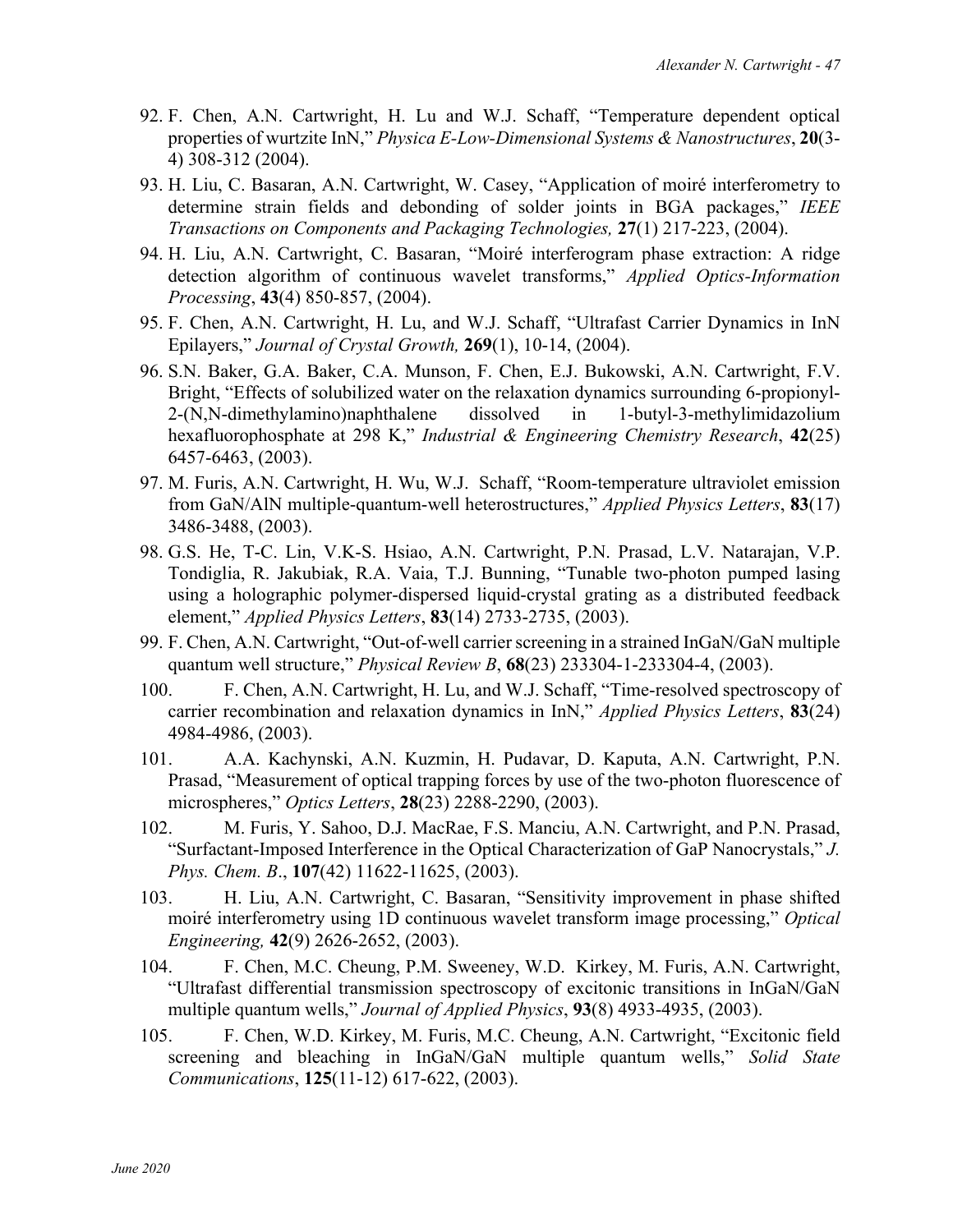- 106. J. Hwang, W.J. Schaff, L.F. Eastman, S.T. Bradley, L.J. Brillson, D.C. Look, W. Walukiewicz, M. Furis, A.N. Cartwright, "Si doping of high Al mole fraction  $Al_xGa_{1-x}N$ alloys with RF plasma induced molecular beam epitaxy," *Applied Physics Letters*, **81**(27) 5192-5194, (2002).
- 107. T. Dishongh, C. Basaran, A.N. Cartwright, Y. Zhao, H. Liu, "Impact of temperature cycle profile on fatigue life of solder joints," *IEEE Transactions on CPMT Advanced Packaging*, **25**(3), 433-438, (2002).
- 108. A. Patra, M. Pan, C.S. Friend, T-C Lin, A.N. Cartwright, P.N. Prasad, R. Burzynski, "Electroluminescence properties of systematically derivatized organic chromophores containing electron donor and acceptor groups," *Chem. Mater.*, **14**(10) 4044-4048, (2002).
- 109. C. Basaran, H. Ye, P. Bush, A.N. Cartwright, "Inspection of under bump metallisation – solder ball interface by SEM, EDX and moiré interferometry," *TAPTechnology,* Fourth Edition, 17-22, (2002).
- 110. P.M. Sweeney, M.C. Cheung, F. Chen, A.N. Cartwright, D.P. Bour, M. Kneissl, "Spectroscopy and modeling of carrier recombination in III-N heterostructures," *Phys. Stat. Sol.* (b), **228**(1) 115-119, (2001).
- 111. C. Basaran, A.N. Cartwright, Y. Zhao, "Experimental damage mechanics of microelectronics solder joints under concurrent vibration and thermal loading," *International Journal of Damage Mechanics,* **10**(2) 153-170, (2001).
- 112. D. Visco, A.N. Cartwright, "A New Model for ASEE Student Chapters," *Journal of Engineering Education*, **90**(4) 641-643, (2001).
- 113. H.C. Chang, G. Kioseoglou, E.H. Lee, J. Haetty, M.H. Na, Y. Xuan, H. Luo, A. Petrou, A.N. Cartwright, "Lasing modes in equilateral-triangular laser cavities," *Physical Review A*, **62**(1) 013816-1-013816-6, (2000).
- 114. Y. Zhao, C. Basaran, A.N. Cartwright, T. Dishongh, "Thermomechanical Behavior of Micron Scale Solder Joints Under Dynamic Loads," *Mechanics of Materials*, **32**(3) 161- 173, (2000).
- 115. A.N. Cartwright, P.M. Sweeney, T. Prunty, D.P. Bour, M. Kneissl, "Electric field distribution in strained p-i-n GaN/InGaN multiple quantum well structures," *MRS Internet J. Nitride Semicond. Res*. **4**(12), (1999).
- 116. Y. Zhao, C. Basaran, A.N. Cartwright, T. Dishongh, "Thermomechanical behavior of micron scale solder joints: an experimental observation," *Journal of the Mechanical Behavior of Materials*, **10**(3) 135-146, (1999).
- 117. Y. Zhao, T. Dishongh, A.N. Cartwright, C. Basaran, "Creep behavior of BGA solder joints during thermal cycling by moiré interferometry," *Advances in Electronic Packaging*, EEP- **26**(1) 685-691, (1999).
- 118. J.W. Palmer, W.A. Anderson, A.N. Cartwright, "Novel metal-semiconductor-metal photodetectors on bulk semi-insulating indium phosphide," *IEEE Photon. Technol. Lett*., **9**(10) 1385-1387, (1997).
- 119. X.R. Huang, S.K. Cheung, A.N. Cartwright, A.L. Smirl and W.F. Tseng, "An interdigitated stacked p-i-n multiple-quantum-well modulator," *IEEE Photon. Technol. Lett*., **8**(9) 1172-1175, (1996).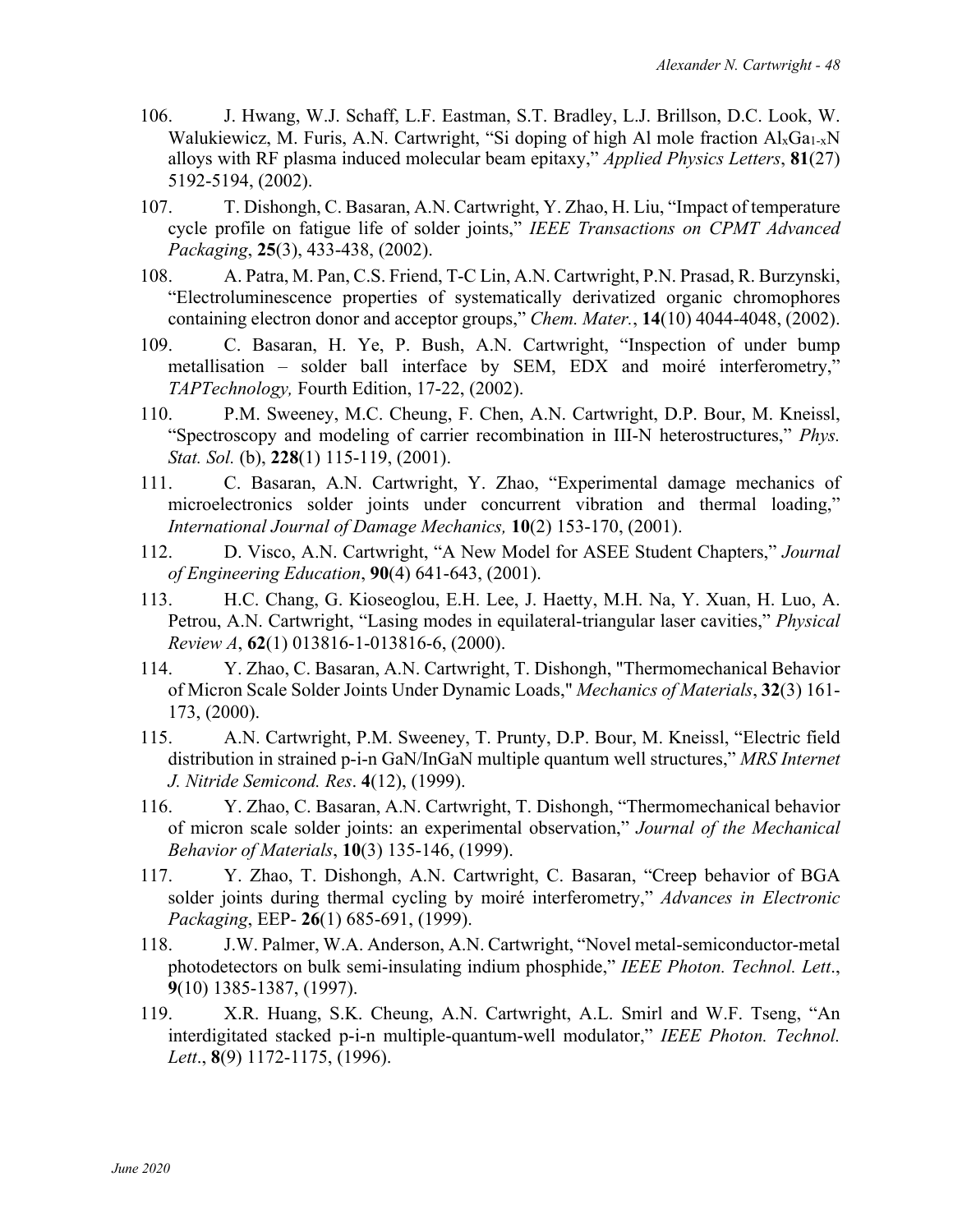- 120. X.R. Huang, A.N. Cartwright, D.R. Harken, D.S. McCallum, A.L. Smirl, J.L. Sánchez-Rojas, A. Sacedón, F. González-Sanz, E. Calleja and E. Muñoz, "Per carrier nonlinear optical response of [111]-oriented InGaAs/GaAs multiple quantum wells," *J. Appl. Phys*., **79**(1) 417-423, (1996).
- 121. A.N. Cartwright, X.R. Huang and A.L. Smirl, "Scaling of Stark-shifted per-carrier nonlinearities in multiple-quantum-well device structures," *IEEE Journal of Quantum Electronics*, **31**(10) 1726-1733, (1995).
- 122. X.R. Huang, D.R. Harken, A.N. Cartwright, A.L. Smirl, J.L. Sánchez-Rojas, A. Sacedón, F. González-Sanz, E. Calleja and E. Muñoz, "In-well screening nonlinearities in piezoelectric multiple quantum wells," *Appl. Phys. Lett*. **67**(7) 950-952, (1995).
- 123. D.R. Harken, A.N. Cartwright, X.R. Huang, A.L. Smirl, J.L. Sánchez-Rojas, A. Sacedón, F. González-Sanz, E. Calleja and E. Muñoz, "Nonlinear optical response, screening, and distribution of strain in piezoelectric multiple quantum wells," *J. Appl. Phys*. **76**(12) 7870-7873, (1994).
- 124. X.R. Huang, D.S. McCallum, D. R. Harken, A.N. Cartwright, A.L. Smirl, A. Sacedón, J.L. Sánchez-Rojas, E. Calleja and E. Muñoz, "Strained piezoelectric [111] multiple quantum wells: clamped or free?," *Superlattices and Microstructures*, **15**(2) 171- 174, (1994).
- 125. D.S. McCallum, A.N. Cartwright, A.L. Smirl, W. Tseng, J.G. Pellegrino, and J. Comas, "Scaling of the nonlinear optical cross sections of GaAs-AlGaAs multiple quantum well hetero n-i-p-i's*," IEEE Journal of Quantum Electronics*, **30**(12) 2790-2797, (1994).
- 126. A.L. Smirl, X.R. Huang, D.R. Harken, A.N. Cartwright, and D.S. McCallum, "Piezoelectric Optical Nonlinearities in Strained [111] InGaAs-Gas Multiple Quantum Well P-I-N Structures," *IEEE Nonlinear Opt: Mater, Fundam., Appl.*, 135-137, (1994).
- 127. A.N. Cartwright, D.S. McCallum, T. F. Boggess, A.L. Smirl, T.S. Moise, L.J. Guido, R.C. Barker and B.S. Wherrett, "Magnitude, origin and evolution of piezo-electric optical nonlinearities in strained [111]B InGaAs/GaAs quantum wells," *J. Appl. Phys*. **73**(11) 7767-7774, (1993).
- 128. A.L. Smirl, D.S. McCallum, A.N. Cartwright, X.R. Huang, T.F. Boggess and T.C. Hasenberg, "Ultrafast decay of photodiffractive gratings in hetero n-i-p-is by enhanced inplane transport," p. 503, Springer Series in Chemical Physics, **55**, 503-504, "Ultrafast Phenomena VIII", Eds. J.-L. Martin, A. Migus, G. A. Mourou, A.H. Zewail, Springer, Berlin, (1993).
- 129. D.S. McCallum, A.N. Cartwright, X.R. Huang, T.F. Boggess, A.L. Smirl and T.C. Hasenberg, "Enhanced ambipolar in-plane transport in an InAs/GaAs hetero n-i-p-i," *J. Appl. Phys*., 73, 3860-3866 (1993).

# **Conference Proceedings and Presentations**

1. A. Cheney, B. Chen, A. N. Cartwright, T. Thomay, "Novel Plasmonic Polarimeter for Biomedical Imaging Applications," in *International Society for Optics and Photonics*, Vol. 10506, p 105060U, (2018).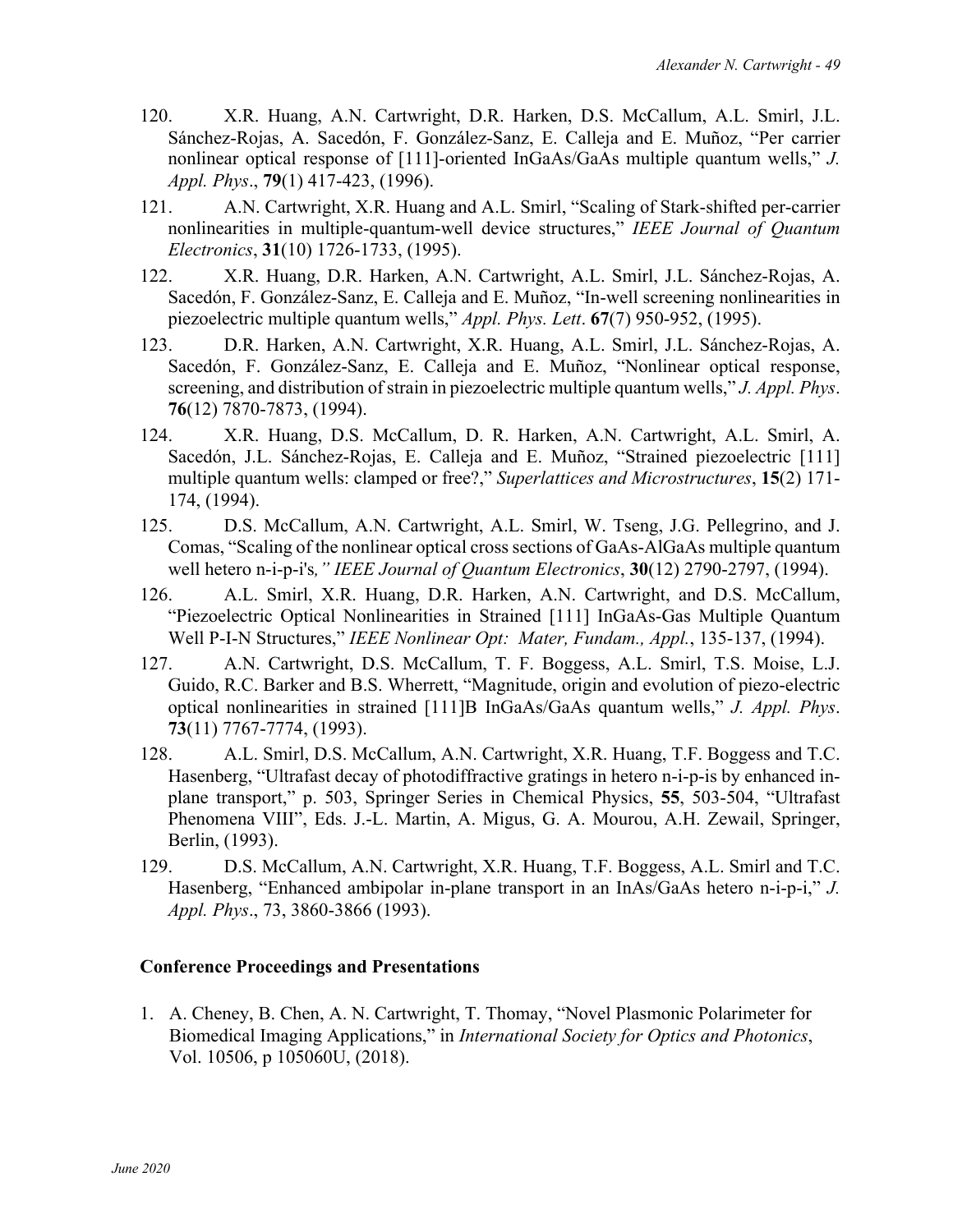- 2. A. Cheney, B. Chen, A. N. Cartwright, T. Thomay, "Using Resistive Readout to Probe Ultrafast Dynamics of a Plasmonic Sensor," *International Society for Optics and Photonics*, Vol. 10530, p 105300E, (2018).
- 3. A. Cheney, B. Chen, T. Zhang, T. Thomay, A. N. Cartwright, "Plasmoelectronic Sensor for Real-Time on-Chip Wavelength Selective Biosensing; Vol. 10077, pp 1007704-1, (2017).
- 4. N. Zhang, Z. Ji, A. R. Cheney, H. Song, D. Ji, X. Zeng, B. Chen, A. N. Cartwright, K. Shi, Q. Gan, "Metasurfaces with Random Nanoantennas for Ultrabroadband Surface Enhanced Nonlinear Optics." *IEEE*, 1.1, (2017).
- 5. B. Chen, A. Cheney, T. Zhang, T. Thomay, A. N. Cartwright, "Using Plasmon-Induced Resistance Changes in a Tunable Metal Grating for All-Electronic Readout," Vol. 10111, pp 101111Q-1, (2017).
- 6. D. Ji, H. Song, B. Chen, F. Yang, A. R. Cheney, F. Zhang, N. Zhang, X. Zeng, J. D. Atkinson, C. Zhou, "Engineered Pores of Hydrophilic Nanoporous Materials Using Wet-Drying and Freeze-Drying," *Optical Society of America*, SM4K.6, (2017).
- 7. A. Petrou, T. A. Scrace, J. R. Murphy, P. Zhang, T. Norden, T. Zhang, T. Thomay, A. N. Cartwright, S. Delikanli, M. Z. Akgul, "Magneto-Optical Studies of CdSe/CdMnS/CdS Core/Multi-Shell Colloidal Nanoplatelets," *International Society for Optics and Photonics*, 99311W-99311W, (2016).
- 8. D. Ji, H. Song, B. Chen, A. Cheney, N. Zhang, T. Thomay, C. Zhou, Q. Gan, A. N. Cartwright, "Reversibly Tunable Hydrophilic Nano/Microporous Polymer Photonic Crystal," *Optical Society of America*, FTu1F.6, (2016).
- 9. S. Delikanli, T. Scrace, J. Murphy, B. Barman, Y. Tsai, P. Zhang, P. L. Hermandez-Martinez, J. Christodoulides, A. N. Cartwright, A. Petrou, H. V. Demir, "Mn<sup>2+</sup>-Doped CdSe/Cds Core/Multishell Colloidal Quntum Wells Enabling Tunable Carrier-Dopant Exchange Interactions, *Bulletin of the American Physical Society*, E20.2, (2016).
- 10. D. Ji, H. Song, B. Chen, A. Cheney, N. Zhang, T. Thomay, C. Zhou, Q. Gan, and A. Cartwright, "Pore size manipulation of hydrophilic nano/microporous polymer photonic crystal," in *Conference on Lasers and Electro-Optics*, OSA Technical Digest, paper JTh2A.70, (2016).
- 11. D. Ji, B. Chen, X. Zeng, T. Moein, H. Song, N. Zhang, Q. Gan, A. Cartwright, "Atomiclayer lithography of sub-10-nm plasmonic nanogaps on flat metallic surface," Frontiers in Optics, FTh3F.3, (2015).
- 12. D. Ji, B. Chen, X. Zeng, T. Moein, H. Song, N. Zhang, Q. Gan, A. Cartwright, "Flat metallic surface with sub-10-nm gaps using modified atomic-layer lithography,"CLEO: Science and Innovations, SM1G.6, (2015).
- 13. J. R. Murphy, T. Zhang, T. Thomay, A. N. Cartwright, S. Husaini, and R. G. Bedford, "Background-Free Ultrafast Pump-Probe Transmission Spectroscopy of Graphene," *Bulletin of the American Physical Society*, 60, Abstract #L17.007, (2015).
- 14. J. R. Murphy, B. Barman, Y. Tsai, T. Scrace, J. M. Pientka, I. Zutic, B.D. McCombe, A. Petrou, A.N. Cartwright, W.C. Chou, "Magnetic polarons in type-II (Zn, Mn) Se/ZnTe quantum dots," *Bulletin of the American Physical Society*, F48.11, (2014).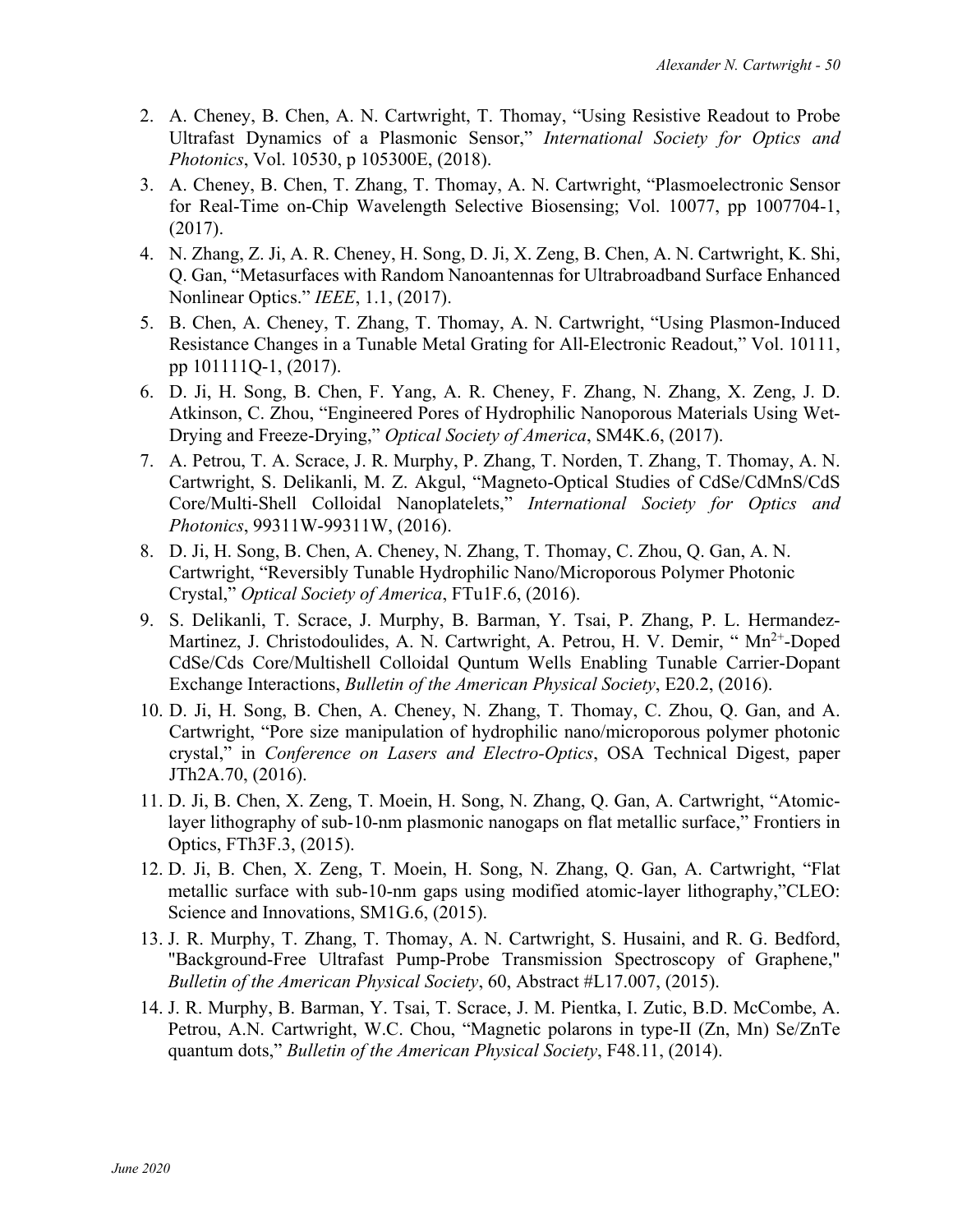- 15. X. Wang, J. Zeng, J. Sun, V. Foroughi Nezhad, A. N. Cartwright, and N. M. Litchinitser, "Metasurface-on-Fiber enabled Orbital Angular Momentum Modes in Conventional Optical Fibers," *Procedings of' CLEO: Science and Innovations,* JTu4A. 34, (2014).
- 16. J. Sun, X. Wang, T. Xu, A. N. Cartwright, and N. M. Litchinitser, "Twisting light using nano-waveguide arrays," *Procedings of' CLEO: QELS\_Fundamental Science*, FF1C. 5, (2014).
- 17. J. Sun, M. Shalaev, Z. Kudyshev, J. Zeng, X. Wang, A. N. Cartwright, and N. M. Litchinitser, "Twisting Light with Metamaterials," *Procedings of' IEEE Photonics Society Summer Topical Meeting Series*, 9-10, (2014).
- 18. J. Murphy, B. Barman, Y. Tsai, T. Scrace, J. Pientka, I. Zutic, B. McCombe, A. Petrou, A. Cartwright, and W. Chou, "Magnetic polarons in type-II (Zn, Mn) Se/ZnTe quantum dots," *Bulletin of the American Physical Society,* Abstract #F48.011 (2014).
- 19. J. Sun, M. Shalaev, Z Kudyshev, J. Zeng, X. Wang, A.N. Cartwright, N. M. Litchinitser, "Twisting Light with Metamaterials," *Photonics Society Summer Topical Meeting Series, 2014 IEEE*, **978-1-4799-2766-1** (2014).
- 20. B. Barman, Y. Tsai, T. Scrace, J. Murphy, A. Cartwright, J. Pientka, I. Zutic, B. McCombe, A. Petrou, and I. Sellers, "Conventional versus unconventional magnetic polarons: ZnMnTe/ZnSe and ZnTe/ZnMnSe quantum dots," *Procedings of' SPIE NanoScience+ Engineering*, 91670L-91670L-7 (2014).
- 21. R. V. Dennis, B. J. Shultz, C. Jaye, X. Wang, D. A. Fischer, A. N. Cartwright, and S. Banerjee, "Near-edge X-ray absorption fine structure spectroscopy study of nitrogen incorporation in chemically and thermally reduced graphene oxide," *Procedings of' Abstracts of Papers of the American Chemical Society*, (2013).
- 22. S.N. Vasan, P. Sharma, C.N. Ionita, A.H. Titus, A.N. Cartwright, D.R. Bednarek, S. Rudin, "Image acquisition, geometric correction and display of images from a  $2\times 2$  x-ray detector array based on Electron Multiplying Charge Coupled Device (EMCCD) technology," *Proceedings of the Society of Photo Optical Instrumentation Engineers*, 8668 (2013).
- 23. V.S. Swetadri, P. Sharma, V. Singh, A. Jain, C.N. Ionita, A.H. Titus, A.N. Cartwright, D.R. Bednarek, S. Rudin, "Quantitative analysis of an enlarged area Solid State X-ray Image Intensifier (SSXII) detector based on Electron Multiplying Charge Coupled Device (EMCCD) technology," *Proceedings of the Society of Photo Optical Instrumentation Engineers*, 8668 (2013).
- 24. S.N. Vasan, C.N. Ionita, A.H. Titus, A.N. Cartwright, D.R. Bednarek, S. Rudin, "Graphics Processing Unit (GPU) implementation of image processing algorithms to improve system performance of the Control, Acquisition, Processing, and Image Display System (CAPIDS) of the Micro-Angiographic Fluoroscope (MAF)," *Proceedings of SPIE-The International Society for Optical Engineering*, **8313**, 83134C (2012).
- 25. S.N. Vasan, A. Panse, A. Jain, P. Sharma, C.N. Ionita, A.H. Titus, A.N. Cartwright, D.R. Bednarek, S. Rudin, "Dose Reduction Technique Using a Combination of a Region of Interest (ROI) Material X-Ray Attenuator and Spatially Different Temporal Filtering for Fluoroscopic Interventions," *Proceedings of SPIE-The International Society for Optical Engineering*, **8313**, 831357 (2012).
- 26. P. Sharma, S.N. Swetadri Vasan, A.H. Titus, A.N. Cartwright, D.R. Bednarek, S. Rudin, "A 2×2 array of EMCCD-based solid state x-ray detectors," *Conference Proceedings of*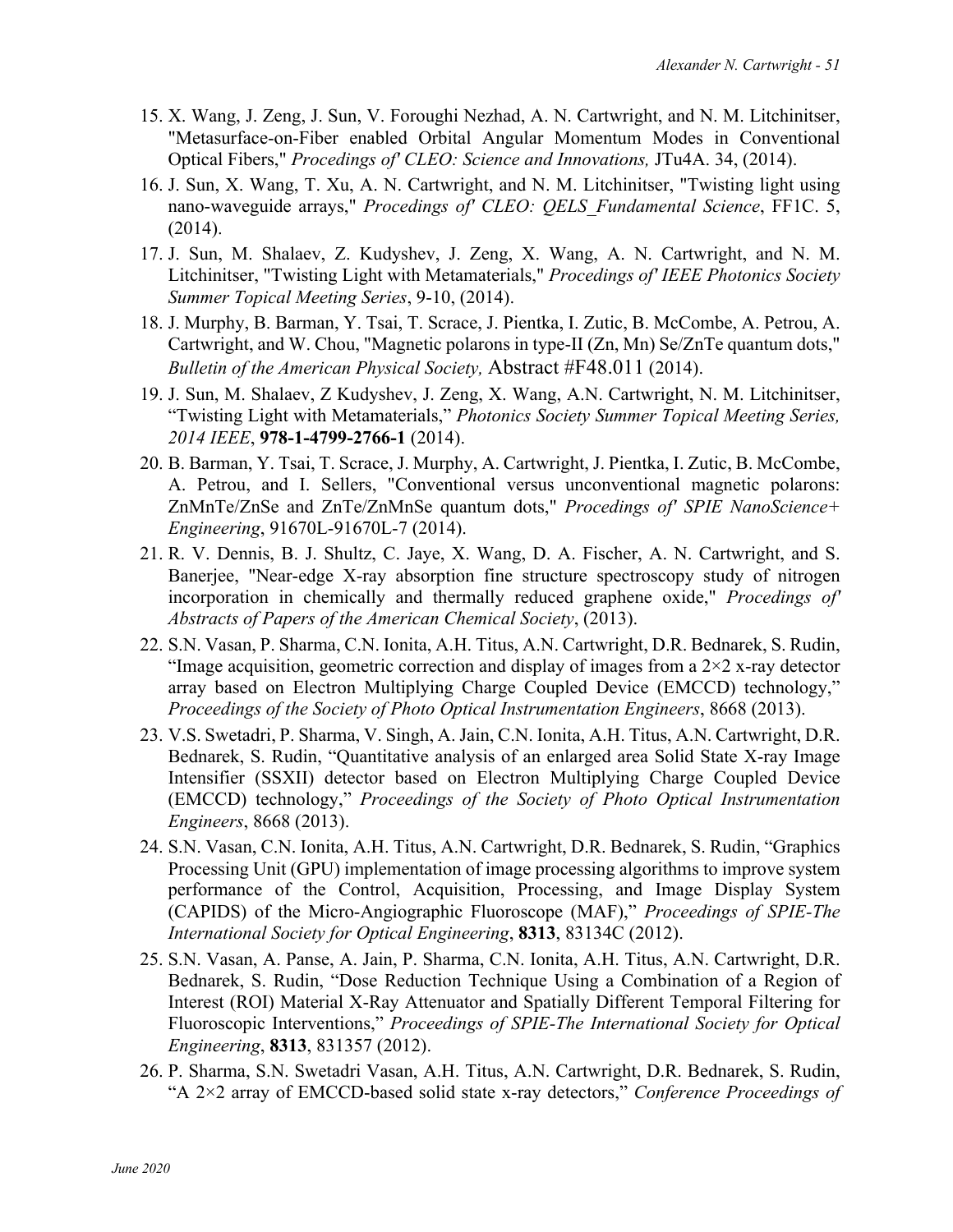*the Annual International Conference of the IEEE Engineering in Medicine and Biology Society*, 5983-5986 (2012).

- 27. P. Sharma, S.N. Swetadri Vasan, A.H. Titus, A.N. Cartwright, D.R. Bednarek, S. Rudin, "Implementation of digital multiplexing for high resolution X-ray detector arrays," *Conference Proceedings of the Annual International Conference of the IEEE Engineering in Medicine and Biology Society*, 5979-5982 (2012).
- 28. P. Sharma, S.N. Vasan, A.N. Cartwright, A.H. Titus, D.R. Bednarek, S. Rudin, "Two dimensional extensible array configuration for EMCCD-based solid state x-ray detectors," *Proceedings of SPIE-The International Society for Optical Engineering*, **8313**, 83135A (2012).
- 29. P. Sharma, S.N. Vasan, A. Jain, A. Panse, A.H. Titus, A.N. Cartwright, D.R. Bednarek, S. Rudin, "EMCCD-based high resolution dynamic x-ray detector for neurovascular interventions," *Conference Proceedings of the Annual International Conference of the IEEE Engineering in Medicine and Biology Society*, 7787-7790 (2011).
- 30. S.N. Vasan, P. Sharma, C.N. Ionita, A.H. Titus, A.N. Cartwright, D.R. Bednarek, S. Rudin, "Spatially different, real-time temporal filtering and dose reduction for dynamic image guidance during neurovascular interventions," *Conference Proceedings of the Annual International Conference of the IEEE Engineering in Medicine and Biology Society*, 6192- 6195 (2011).
- 31. B. Qu, Y. Huang, W. Wang, A.N. Cartwright, A.H. Titus, D.R. Bednarek, S. Rudin, "Image geometric corrections for a new EMCCD-based dual modular x-ray imager," *Conference Proceedings of the Annual International Conference of the IEEE Engineering in Medicine and Biology Society*, 2634-2637 (2011).
- 32. K. Liu, H. Xu, Q. Gan, and A. N. Cartwright, "One-Step Holographic Lithography Fabrication of a Rainbow-Colored Photonic Bandgap Structure," IEEE Photonics, Arlington, VA, 09-13 October, 2011.
- 33. A.N. Cartwright, H. Xu, K. Liu, and Q. Gan, "Flexible Porous Polymer Photonic Bandgap Structures for Chemical and Biomedical Sensing," Optical Transmission, paper WAA4, IEEE Photonics, Arlington, VA, 09-13 October, 2011.
- 34. A.N. Cartwright, X. Wang, G. Venugopal, J. Zeng, D. Lee, and N.M. Litchinitser, "Bridging Fiber Optics with Metamagnetics," paper 8093-75, Metamaterials: Fundamentals and Applications IV, SPIE Annual Meeting, San Diego, CA, 22-25 August, 2011.
- 35. A.N. Cartwright, T. Moein, A. Pandey, Y. Yao, S.M. Durbin, Q. Gan, and N.M. Litchinitser, "Vertically Emitting Photonic Bandgap Cavity Arrays for Sensing Applications," paper 8099-20, Biosensing and Nanomedicine, SPIE Annual Meeting, San Diego, CA, 22-25 August, 2011.
- 36. A.N. Cartwright, B. Zhou, S.J. Kim, C.M. Bartsch, E.M. Heckman, and F. Ouchen, "Optical and Electrical Properties of DNA-CTMA Biopolymers in Metal-Biopolymer-Metal Photodetectors," paper 8103-07, Nanobiosystems: Processing, Characterization, and Applications IV, SPIE Annual Meeting, San Diego, CA, 22-25 August, 2011.
- 37. A.N. Cartwright, D. Lee, J. Seo, and P.N. Prasad, "Fabrication of Copper Zinc Tin Sulfide (C2ZTS4) Solar Cells Using Spray Chemical Vapor Deposition," paper 8110-94, Thin Film Solar Technology III, SPIE Annual Meeting, San Diego, CA, 22-25 August, 2011.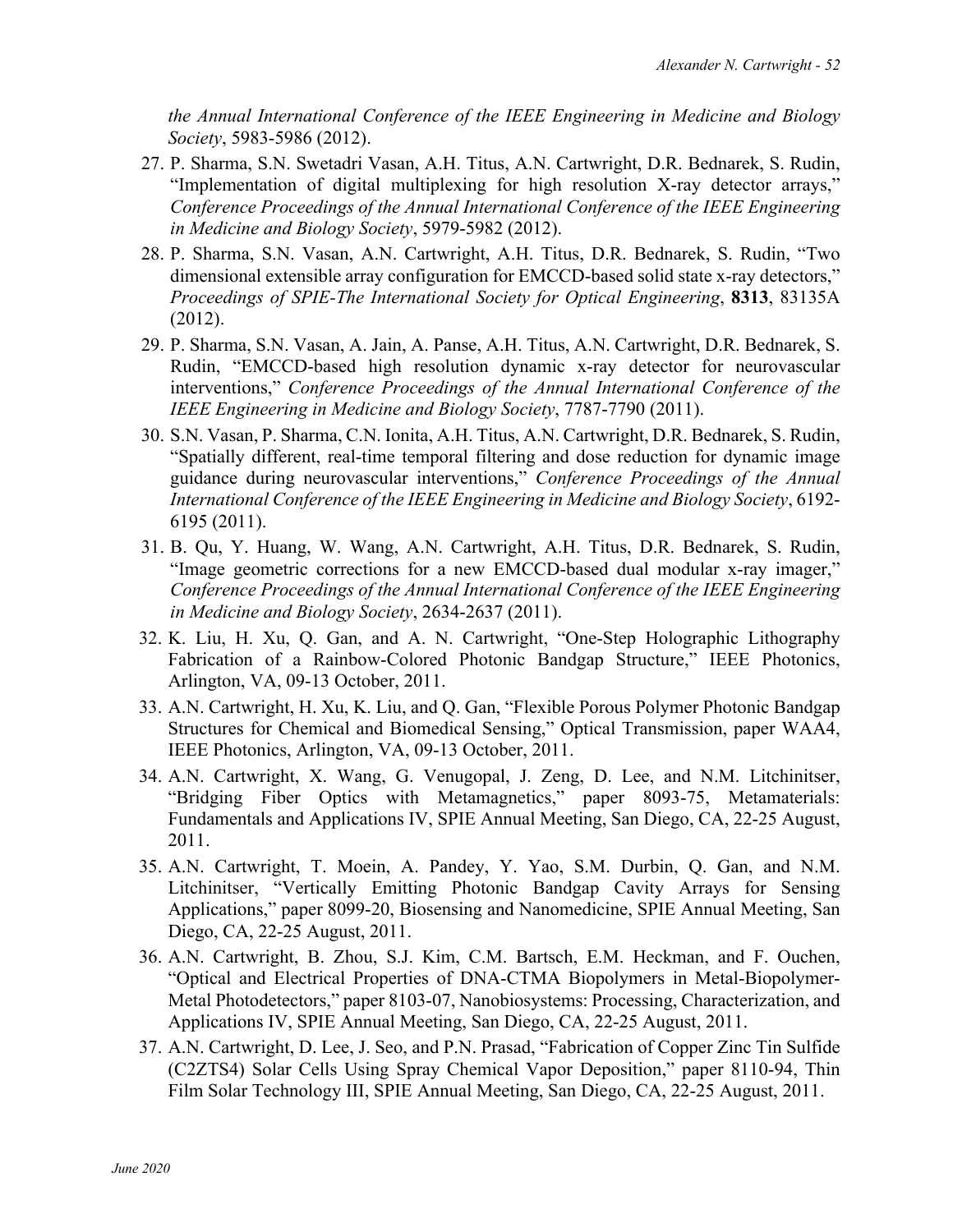- 38. A.N. Cartwright, J. Seo, M.J. Cho, D. Lee and P.N. Prasad, "Efficient Heterojunction Photovoltaic Cell Utilizing Nanocomposites of Lead Sulfide Nanocrystals and a Low-Bandgap Polymer, paper 8116-12, Organic Photovoltaics XII, SPIE Annual Meeting, San Diego, CA, 22-25 August, 2011.
- 39. L. Schweidenback, A. Russ, T. Ali, J. Murphy, A.N. Cartwright, A. Petrou, A. Govorov, C. Li, A. Hanbicki, B. Jonker, G. Kioseoglou, "Photoluminescence intensity oscillations with magnetic field in InGaAs quantum wells," Presented at American Physical Society Meeting, Dallas, TX, March 2011.
- 40. B. Barman, A. Russ, L. Schweidenback, J. Murphy, R. Oszwaldowski, I. Sellers, A. Petrou, I. Zutic, B. McCombe, A.N. Cartwright, A. Petukhov, W.C. Chou, W.C. Fan, "Magnetooptical studies of magnetic polarons in type-II (Zn, Mn)Te/ZnSe quantum dots," Presented at American Physical Society Meeting, Dallas, TX, March 2011.
- 41. S. Delikanli, A. Russ, L. Schweidenback, S. Kim, J. Murphy, A.N. Cartwright, A. Petrou, H. Zeng, "Carrier spin polarization and magneto-polaron formation in colloidal quantum dots," Presented at American Physical Society Meeting, Dallas, TX, March 2011.
- 42. B. Qu, A.T. Kuhls-Gilcrist, Y. Huang, W. Wang, A.N. Cartwright, A.H. Titus, D.R. Bednarek, S. Rudin, "Quantum Performance Analysis of an EMCCD-based X-ray Detector Using Photon Transfer Technique," *IEEE Nuclear Science Symposium Conference Record (1997)*, 3438-3441 (2010).
- 43. Y. Huang, B. Qu, P. Sharma, A. Kuhls-Gilcrist, W. Wang, A.H. Titus, A.N. Cartwright, D.R. Bednarek, S. Rudin, "Component Level Modular Design of a Solid State X-ray Image Intensifier for an M×N Array," *IEEE Nuclear Science Symposium Conference Record (1997)*, 2714-2717 (2010).
- 44. B. Qu, Y. Huang, W. Wang, P. Sharma, A.T. Kuhls-Gilcrist, A.N. Cartwright, A.H. Titus, D.R. Bednarek, S. Rudin, "Optical Demonstration of a Medical Imaging System with an EMCCD-Sensor Array for Use in a High Resolution Dynamic X-ray Imager," *IEEE Nuclear Science Symposium Conference Record (1997)*, 2607-2609 (2010).
- 45. P. Sharma, A.H. Titus, B. Qu, Y. Huang, W. Wang, A. Kuhls-Gilcrist, A.N. Cartwright, D.R. Bednarek, S. Rudin, "Novel Multiplexer to Enable Multiple-Module Imaging with Adjustable High Spatial Resolution and Predetermined Display Bandwidth for Array Medical Imaging Systems," *IEEE Nuclear Science Symposium Conference Record (1997)*, 2134-2137 (2010).
- 46. S. Delikanli, A. Russ, L. Schweidenback, A. Petrou, S. Kim, J. Murphy, A.N. Cartwright, H. Zeng, "Magneto Polaron Formation in Colloidal CdMnSe Quantum Dots Studied by Circularly Polarized Magneto-Photoluminescence," Presented at 55th MMM Conference, Atlanta, GA, November 2010.
- 47. T. Ozbolat, M. Marchany, J.A. Gardella Jr., F.V. Bright, A.N. Cartwright, R. Hard, W.L. Hicks and B. Koc, "Computer-aided Bio-modeling of Micro-patterned Structures for Tissue Engineering," *Annual Industrial Engineering Research Conference*, Miami, Florida, May 30- June 3, 2009.
- 48. S-J. Kim, W-J. Kim, A.N. Cartwright and P.N. Prasad, "Tandem inorganic/organic hybrid solar cell using a PbSe nanocrystal photoconductor for carrier multiplication", *SPIE Optics+Photonics*, San Diego, 2008 (*Proc. SPIE 7042*, 704222 (2008), Oral presentation)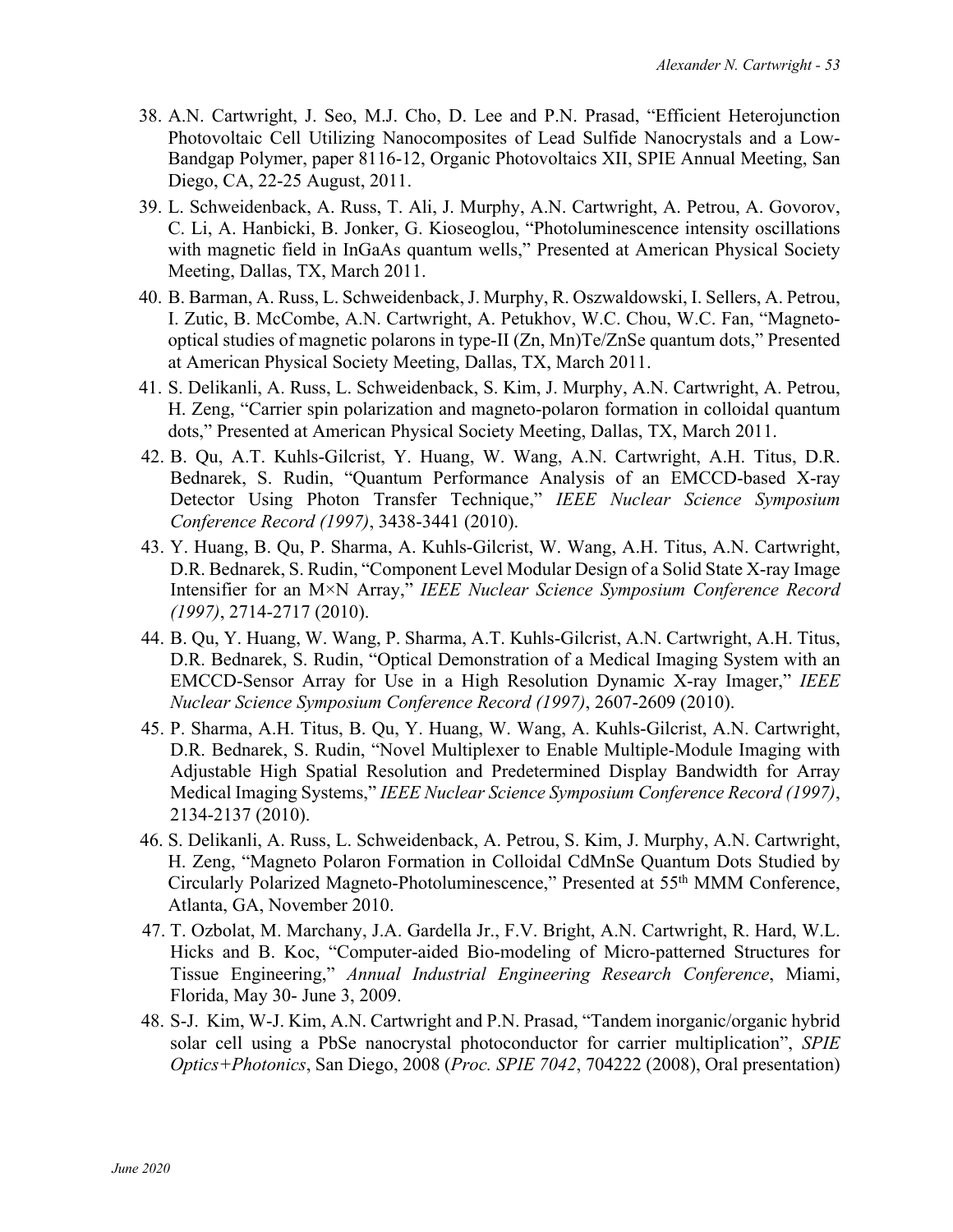- 49. S-J. Kim, W-J. Kim, A.N. Cartwright, R.P. Raffaelle and P.N. Prasad, "Self Passivating Hybrid (Organic/Inorganic) Tandem Solar Cell," *33rd IEEE Photovoltaic Specialists Conference* (May 2008, Late News presentation, San Diego)
- 50. W-J. Kim, S-J. Kim, M. Samoc, A.N. Cartwright and P.N. Prasad, "Microfabrication using UV Photo-patternable Semiconductor Nanocrystals", (*MRS Fall Meeting 2008, paper F2.10, oral presentation*)
- 51. W-J. Kim, S-J. Kim, M. Samoc, A.N. Cartwright and P.N. Prasad, "Binding Characteristics of Surface Ligands on PbSe QDs and Impact on Conductivity," (*MRS Fall Meeting 2008, paper F3.9, oral presentation*)
- 52. S-J. Kim, W-J. Kim, A.N. Cartwright and P.N. Prasad, "Functionalized Semiconductor Nanocrystal Quantum Dots for Patterned, Multilayered Photovoltaic Devices," (*MRS Fall Meeting 2008, paper N4.4, oral presentation*)
- 53. V.P. Chodavarapu, K. Oh, A.H. Titus, A.N. Cartwright, F.V. Bright, "Integrated Point-of-Care Biosensors for Diagnostics and Therapy," Presented at International Congress on Biophotonics, Sacramento, February 2008.
- 54. M.C. Cheung, V.P. Chodavarapu, P. Golpalam, A.N. Cartwright, "Interactive Web Simulation Tools for Photonics Education," Presented at International Congress on Biophotonics, Sacramento, February 2008.
- 55. M.C. Cheung, I.R. Sellers, I.L. Kuskovsky, A.N. Cartwright, B.D. McCombe, "Ultrafast spectroscopy of Zn-Se-Te multilayers with type-II ZnTe/ZnSe quantum dots," paper 6892- 45, SPIE Photonics West Conference, San Jose, CA, 19-24 January (2008).
- 56. S-J. Kim, W-J. Kim, Y. Sahoo, A.N. Cartwright and P.N. Prasad, "Multiple Exciton Generation and Extraction from Hydrazine Treated PbSe Thin Film Device," (*MRS Fall Meeting 2007, oral presentation*)
- 57. S-J. Kim, E. Nio, V.P. Chodavarapu, A.H. Titus, M.T. Swihart, and A.N. Cartwright, "Functionalized Photonic Crystal Sensor Elements based on Nanoporous Polymers," *Materials Research Society Symp. Proc.,* **1056** (2007)
- 58. Z. Lu, A.N. Cartwright, "Novel Methods to Reduce Pattern Size and Pitch for Data Storage Using Electron Beam Writing," *Materials Research Society Symposium O Proceedings*, **961E,** (2007).
- 59. S.J. Kim, V.P. Chodavarapu, R. Bukowski, A.H. Titus, A.N. Cartwright, M.T. Swihart, F.V. Bright, and T.J. Bunning, "Nanostructured porous polymeric photonic bandgap structures for sensing," *Proceedings of SPIE-The International Society for Optical Engineering*, **6447**, 64470O, *Invited Paper* (2007)
- 60. S-J. Kim, W-J. Kim, Y. Sahoo, A.N. Cartwright and P.N. Prasad, "Multiple Exciton Generation and Extraction from Hydrazine Treated PbSe Thin Film Device," H3: Multiexciton Generation, Materials Research Society Annual Fall Meeting 2007, Boston, MA, 26-30 November 2007.
- 61. S-J. Kim; E. Nio; H. Xu, V.P. Chodavarapu, A.H. Titus, M.T. Swihart; A.N. Cartwright, "Functionalized Photonic Crystal Sensor Elements based on Nanoporous Polymers," HH4: Properties and Applications of Nanophases and Nanocomposites, Materials Research Society Annual Fall Meeting 2007, Boston, MA, 26-30 November 2007.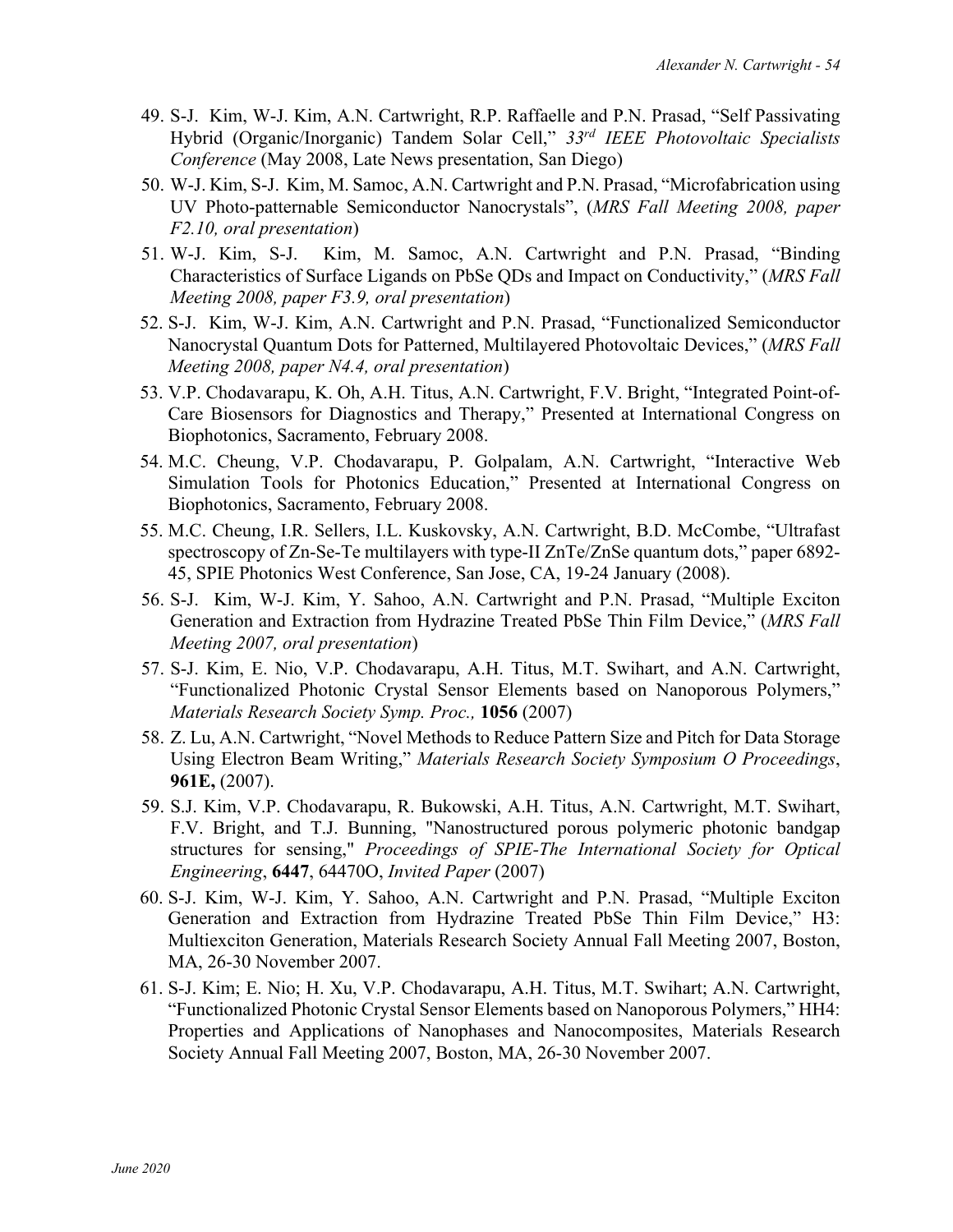- 62. S-J. Kim, V.P. Chodavarapu, A.H. Titus, F.V. Bright, V. Govindaraju, A.N. Cartwright, "CMOS Chemical and Biochemical Sensors using Nanostructured Materials," Digest of the IEEE LEOS Summer Topical Meetings, Portland, Oregon, 23-25 July 2007.
- 63. A.N. Cartwright, V.P. Chodavarapu, S-J. Kim, A.H. Titus, R.M. Bukowski, F.V. Bright, "CMOS Microsystems for Phase Fluorometric Biochemical Monitoring," Proceedings of IEEE/URSI ISSSE, Montreal, Quebec, Canada, July 20-August 2, 2007 (Invited Paper).
- 64. A.N. Cartwright, M.C-K. Cheung, F. Shahedipour-Sandvik, J.R. Grandusky, M. Jamil, V. Jindal, S.B. Schujman, L.J. Schowalter, C. Wetzel, P. Li, T. Detchprohm, and J.S. Nelson, "Ultrafast Carrier Dynamics and Recombination in Green Emitting InGaN MQW LED," *Materials Research Society Symposium Proceedings*, vol. 916, p. 77, (2006).
- 65. T.F. Yen, M. Li, N. Chokshi, S-J. Kim, A.N. Cartwright, Y. Jeong, W.A. Anderson, "Analysis and Applications of ZnO Semiconductor Films Deposited by Laser and Sputtering Techniques," *Materials Research Society Symposium Proceedings,* **957,** (2006).
- 66. A.V. Osinsky, J.W. Dong, J.Q. Xie, B. Hertog, A.M. Dabiran, P.P. Chow, S.J. Pearton, D.P. Norton, D.C. Look, W. Schoenfeld, O. Lopatiuk, L. Chernyak, M.C. Cheung, A.N. Cartwright, and M. Gerhold, "ZnCdO/ZnMgO and ZnO/AlGaN heterostructures for UV and visible light emitters," *Materials Research Society Symposium Proceedings*, **891**, 371- 379, (2006).
- 67. V.P. Chodavarapu, D.O. Shubin, R.M. Bukowski, E.C. Tehan, A.H. Titus, A.N. Cartwright, and F.V. Bright, "CMOS-based biosensor systems using integrated nanostructured recognition elements," *Proceedings of SPIE-The International Society for Optical Engineering*, **6095**, 60950O/1-60950O/8, (2006).
- 68. F. Chen, A.N. Cartwright, H. Lu, and W.J. Schaff, "Carrier recombination, relaxation, and transport dynamics in InN," *Materials Research Society Symposium Proceedings*, **892**, 95- 103, (2006).
- 69. S. Chikkerur, A.N. Cartwright, V. Govindaraju, "K-plet and Coupled BFS: A Graph Based Fingerprint Representation and Matching Algorithm," *Advances in Biometrics, Proceedings Lecture Notes in Computer Science* 3832: 309-315 (2006).
- 70. V.P. Chodavarapu, D.O. Shubin, R.M. Bukowski, A.H. Titus, A.N. Cartwright, F.V. Bright, "CMOS-based Biosensor System using Integrated Nanostructured Recognition Elements," *Proceedings of SPIE Photonics West*, San Jose (2006).
- 71. Z. (Joe) Lu, A.N. Cartwright, "Novel Methods to Reduce Pattern Size and Pitch for Data Storage Using Electron Beam Writing," Materials Research Society Annual Fall Meeting, Vol. 961E, (2006).
- 72. A.N. Cartwright, "CMOS-based Biosensor System Using Integrated Nanostructured Recognition Elements," SPIE Photonics West Conference, San Jose, CA, 21-26 January (2006).
- 73. V.K-S. Hsiao, W.D. Kirkey, A.N. Cartwright, P.N. Prasad, P.F. Lloyd, and T.J. Bunning, "Organic solvent vapor sensing using porous photopolymer photonic bandgap structures," *Proceedings of SPIE-The International Society for Optical Engineering*, **5926**, 59260K/1- 59260K/6, (2005).
- 74. V.P. Chodavarapu, A.H. Titus, D. O. Shubin, A.N. Cartwright, R.M. Bukowski, and F.V. Bright, "CMOS mixed-signal phase detector for integrated chemical sensor systems,"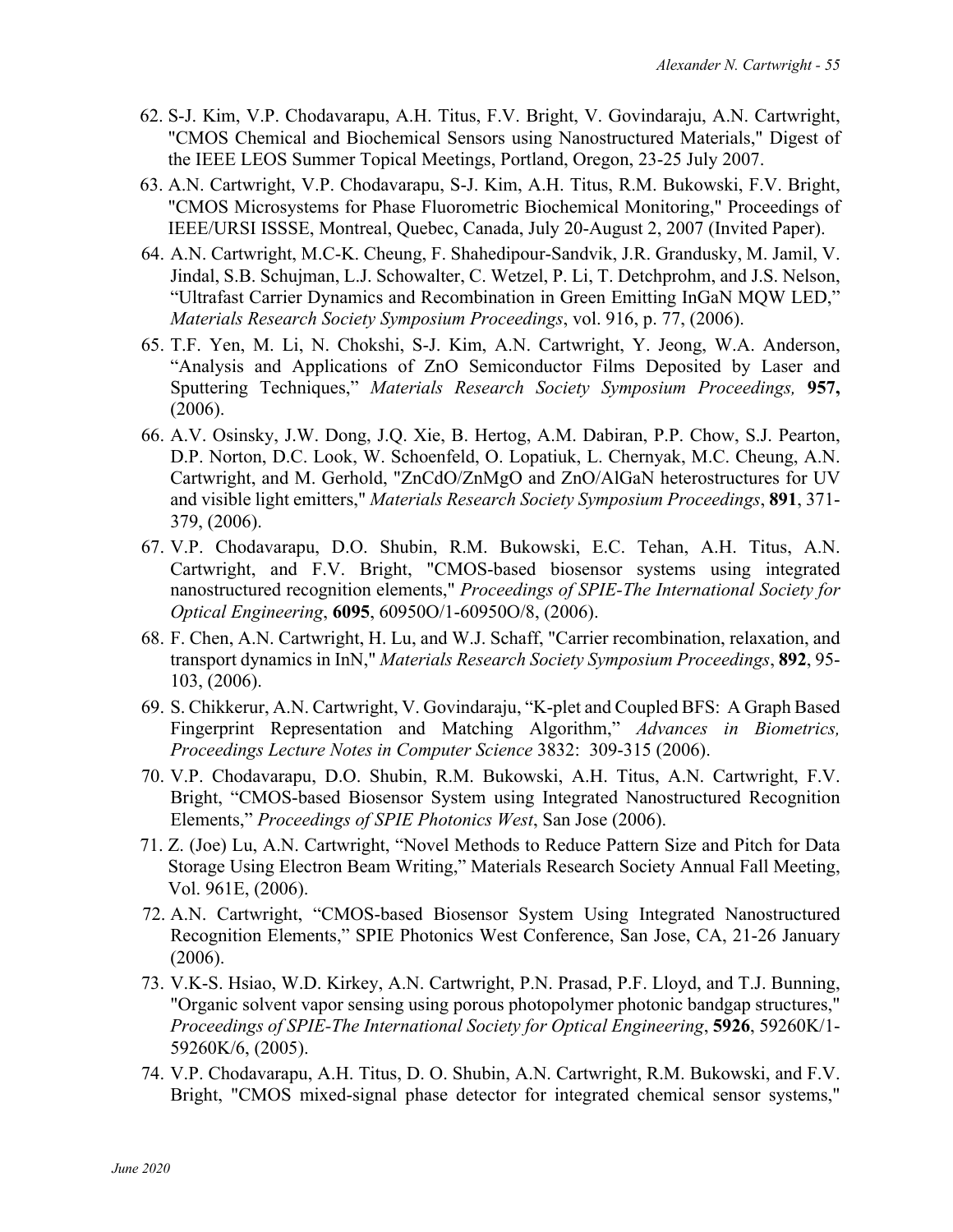*IEEE Sensors 2005, [IEEE Conference on Sensors], 4th, Irvine, CA, United States, Oct. 30-Nov. 3, 2005*, **2**, 1068-1071, (2005).

- 75. V.P. Chodavarapu, A.H. Titus, and A.N. Cartwright, "CMOS ISFET microsystem for biomedical applications," *IEEE Sensors 2005, [IEEE Conference on Sensors], 4th, Irvine, CA, United States, Oct. 30-Nov. 3, 2005*, **1**, 109-112, (2005).
- 76. Z. Tao, E.C. Tehan, R.M. Bukowski, Y. Tang, E.L. Shughart, W. G. Holthoff, A.N. Cartwright, A. H. Titus, and F. V. Bright, "Biomolecule-less sensors for biomolecules based on templated xerogel platforms," *Proceedings of SPIE-The International Society for Optical Engineering*, **5969**, 59690F/1-59690F/9, (2005).
- 77. V.P. Chodavarapu, D.O. Shubin, R.M. Bukowski, A.H. Titus, A.N. Cartwright, F.V. Bright, "CMOS Mixed-Signal Phase Detector for Integrated Chemical Sensor Systems," Proceedings of IEEE Sensors Conference, 1068-1071 (2005).
- 78. S. Chikkerur, A.N. Cartwright, V. Govindaraju, "Fingerprint Image Enhancement Using STFT Analysis," Pattern Recognition and Image Analysis, PT 2, *Proceedings Lecture Notes in Computer Science* 3687: 20-29 (2005).
- 79. V.P. Chodavarapu, A.H. Titus, A.N. Cartwright, "CMOS ISFET-based Microsystem for Biomedical Applications," *Proceedings of IEEE Sensors Conference*, pp. 109-112, Irvine, (2005).
- 80. Z. Tao, E.C. Tehan, R.M. Bukowski, Y. Tang, E.L. Shughart, W.G. Holthoff, A.N. Cartwright, A.H. Titus, F.V. Bright, "Biomolecule-less Sensors for Biomolecules Based on Templated Xerogel Platforms," *Proceedings of SPIE-The International Society for Optical Engineering*, **5969**, 60-68 (2005).
- 81. V.K-S. Hsiao, W.D. Kirkey, A.N. Cartwright, P.N. Prasad, P.F. Lloyd, T.J. Bunning, "Organic Solvent Vapor Sensing using Porous Photopolymer Photonic Bandgap Structures," *Proceedings of SPIE-The International Society for Optical Engineering*, (Tuning the Optical Response of Photonic Bandgap Structures II), 59260K/1-59260K/6 (2005).
- 82. A.N. Cartwright, V.P. Chodavarapu, M. Davenport, L. Tehan, A.H. Titus, F.V. Bright, "Protein Sensors using Integrated Nano-Structured Sensor Elements with CMOS Detectors," paper 5705-10, Nanobiophotonics and Biomedical Applications, Photonics West, BiOS 2005 Annual Meeting, San Jose, CA (2005).
- 83. W.D. Kirkey, M. Pan, A.N. Cartwright, Y. Sahoo, P.N. Prasad, X. Li, Y. He, and M.T. Swihart, "Optical Properties of Polymer-Embedded Silicon Nanoparticles," *Quantum Dots, Nanoparticles and Nanowires, Materials Research Society Symposium – Proceedings Quantum Dots, Nanoparticles and Nanowires*, **789**, 357-361 (2004).
- 84. M. Furis, D.J. MacRae, Y. Sahoo, A.N. Cartwright, and P.N. Prasad, "Spectroscopy Studies of InP Nanocrystals Synthesized Through a Fast Reaction," *Quantum Dots, Nanoparticles and Nanowires, Materials Research Society Symposium – Proceedings Quantum Dots, Nanoparticles and Nanowires*, **789**, 89-94 (2004).
- 85. M. Furis, A.N. Cartwright, J. Hwang, W.J. Schaff, "Time Resolved Photoluminescence of Si-Doped High Al Mole Fraction AlGaN Epilayers Grown by Plasma-Enhanced Molecular Beam Epitaxy*," Materials Research Society Symposium – Proceedings*, (GaN and Related Alloys-2003) **83**(17), 667-672 (2004).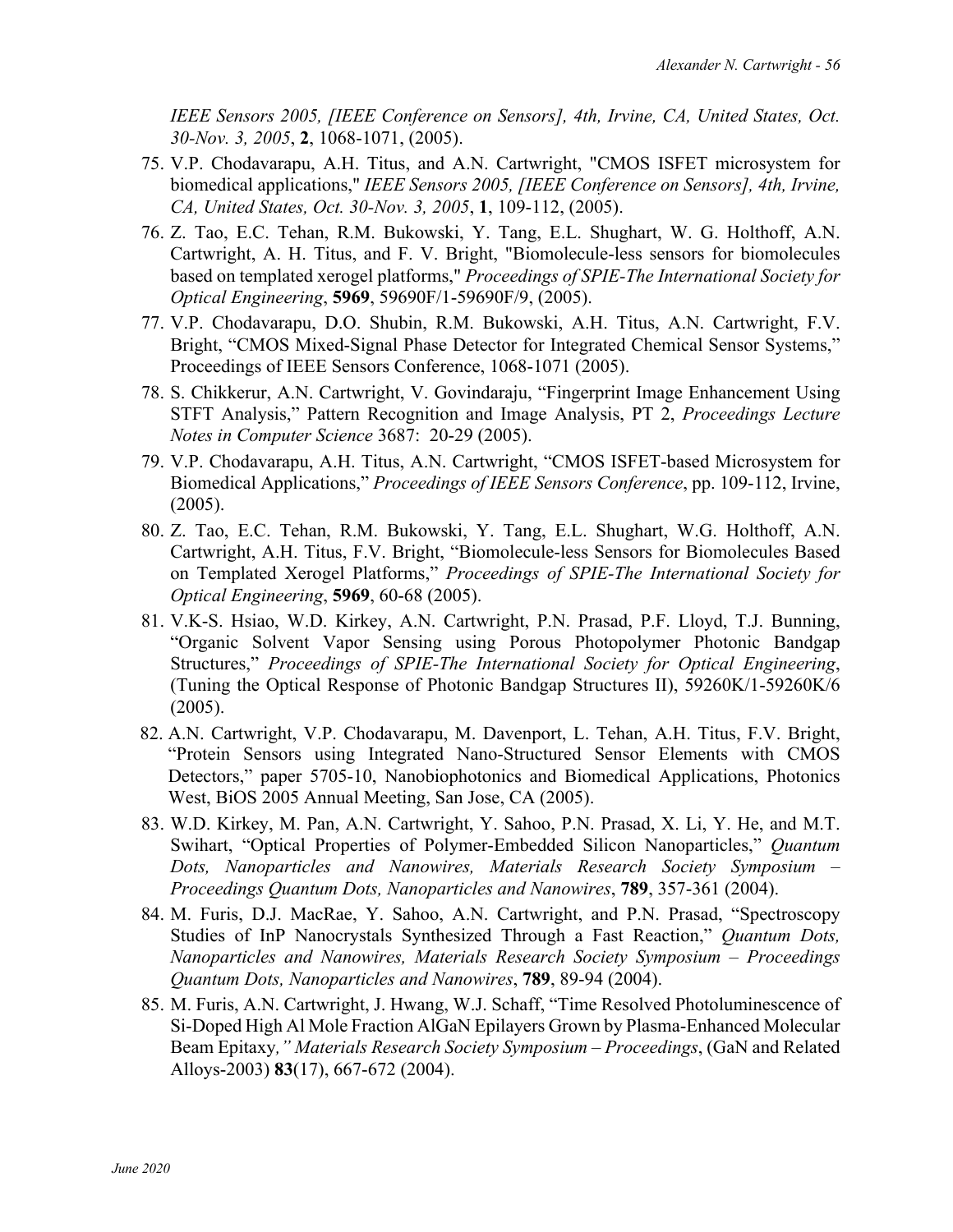- 86. M. Furis, A.N. Cartwright, H. Wu, W.J. Schaff, "Emission Mechanisms in UV Emitting GaN/AlN Multiple Quantum Well Structures," *Materials Research Society Symposium – Proceedings*, (GaN and Related Alloys-2003) 35-40 (2004).
- 87. A.N. Cartwright, "Nanobiophotonics and Biomedical Applications," *Proceedings of International Society for Engineering*, 144, 26-27 Jan., San Jose, CA (2004).
- 88. V.K-S. Hsiao, G.S. He, A.N. Cartwright and P.N. Prasad, "Holographic Formation of Photonic Bandgap Structures with High Refractive Index Modulation," paper CC4.9, Liquid Crystal Materials and Technology, 2004 Materials Research Society Fall Meeting (2004).
- 89. A.N. Cartwright, W.D. Kirkey, M. Pan, V.K-S. Hsaio, R. Thapa, D.W. Lucey and P.N. Prasad, "Nanofabrication of Organic and Inorganic: Organic Structures for Nanophotonics," paper DD12.6, Organic and Nanocomposite Optical Materials, 2004 Materials Research Society Fall Meeting (2004).
- 90. M. Furis, W.D. Kirkey, G. Singh, A.N. Cartwright, D.W. Lucey, and P.N. Prasad, "Effect of Different II-VI Shells on the Photoluminescence of InP Nanoparticles," paper FF9.24, Solid-State Chemistry of Inorganic Materials V, 2004 Materials Research Society Fall Meeting (2004).
- 91. M.C. Cheung, A.N. Cartwright, T. Murphy, J.D. Phillips, and W.E. Bowen, "Time Resolved Photoluminescence of ZnO Thin Films grown by Pulsed Laser Deposition," paper H11.43, Functional and Multifunctional Oxide Films, 2004 Materials Research Society Fall Meeting, Boston, MA (2004).
- 92. T. Murphy, K. Moazzami, and J. Phillips, M. Cheung and A.N. Cartwright, "Time-Resolved Optoelectronic Properties of ZnO Epilayers," paper P2-24, 3rd International Workshop on ZnO and Related Materials, Sendai, Japan (2004).
- 93. M. Furis, A.N. Cartwright, University at Buffalo, E. Waldron, and F. Schubert, Rensselaer Polytechnic Institute, "Spectral and Temporal Resolution of Recombination Dynamics from Multiple Excited States in Modulation-Doped AlGaN/GaN MQW Heterostructures," paper P8.16, International Workshop on Nitride Semiconductors, Pittsburgh, PA, July (2004).
- 94. M.C. Cheung, and A.N. Cartwright, University at Buffalo, G. Namkoong, and W.A. Doolittle, Georgia Institute of Technology, "Photoluminescence Study of MBE Grown InGaN with Intentional Indium Segregation", paper P3.38, International Workshop on Nitride Semiconductors, Pittsburgh, PA, July (2004).
- 95. F. Chen and A.N. Cartwright, University at Buffalo; C. Liu and I. Watson, University of Strathclyde, "Emission Dynamics of Red and Near-Infrared Emitting InGaN/GaN Single Quantum Wells," paper P8.7, International Workshop on Nitride Semiconductors, Pittsburgh, PA, July (2004).
- 96. F. Chen and A.N. Cartwright, University at Buffalo, H. Lu, W.J. Schaff, Cornell University; "Excitation Intensity Dependence of Photoluminescence in Highly Excited InN Epilayers," paper P15.8, International Workshop on Nitride Semiconductors, Pittsburgh, PA, July (2004).
- 97. M. Davenport, V.P. Chodavarapu, E. Tehan, A.H. Titus, A.N. Cartwright, F.V. Bright, "Chemical Sensor Systems Using CMOS Detectors and LED Arrays," Great Lakes Photonics Symposium, Cleveland, OH June, (2004)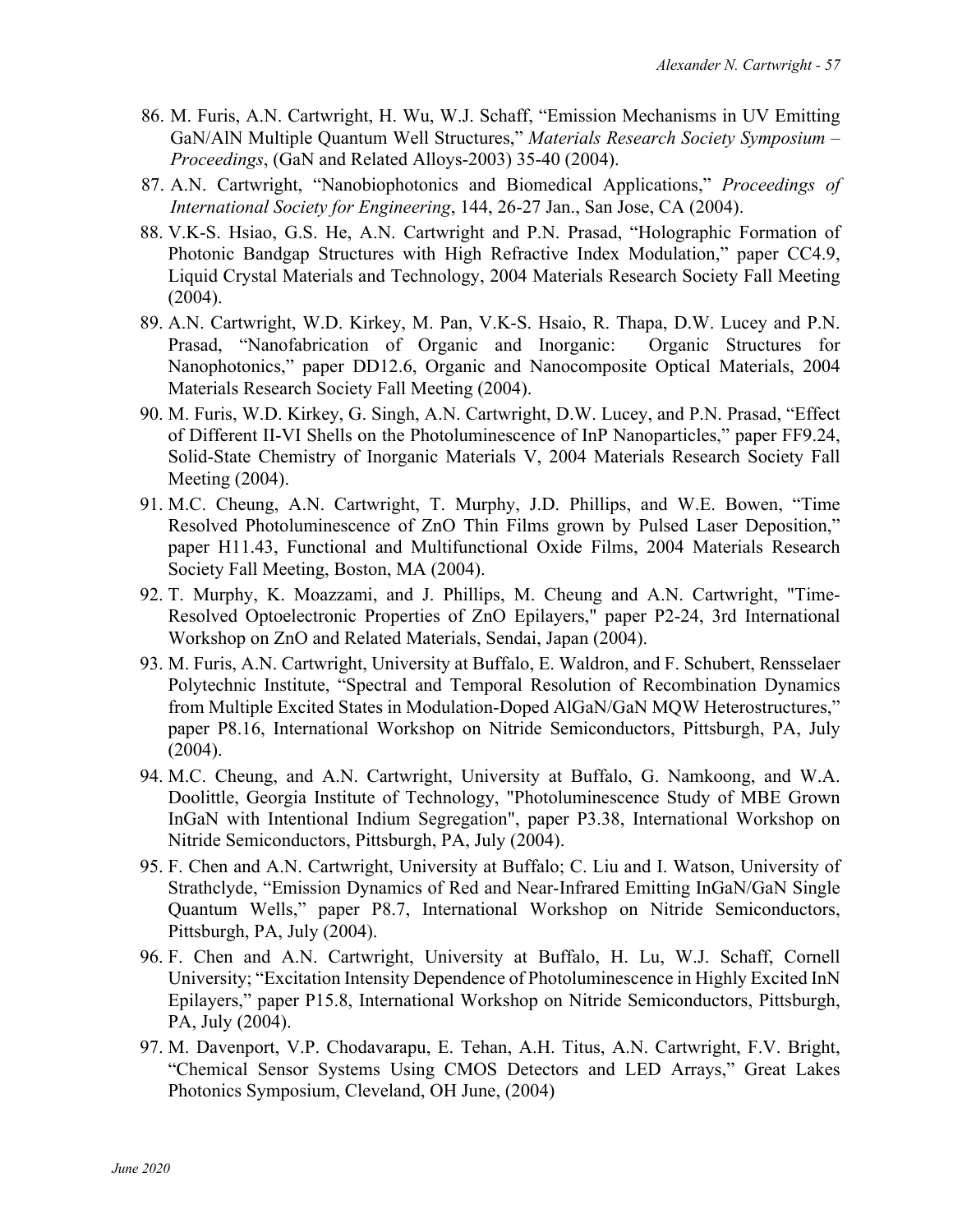- 98. M.C. Cheung, G. Namkoong, A.N. Cartwright, and W.A. Doolittle, "Photoluminescence Study of MBE Grown InGaN with Intentional Indium Segregation," paper P8.38, International Workshop on Nitride Semiconductors, Materials Research Society, Pittsburgh, PA, June (2004).
- 99. M.T. Swihart, X. Li, Y. He, W.D. Kirkey, A.N. Cartwright, Y. Sahoo, P.N. Prasad, "High-Rate Synthesis And Characterization of Brightly Luminescent Silicon Nanoparticles with Applications in Hybrid Materials for Photonics and Biophotonics," *Proceedings of SPIE, The International Society for Optical Engineering*, **5222** 108-117 (2003).
- 100. A.N. Cartwright, W.D. Kirkey, M. Furis, X. Li, Y. He, D. MacRae, Y. Sahoo, M.T. Swihart, P.N. Prasad, "Ultrafast Dynamics in Nanostructured Materials," *Proceedings of SPIE, The International Society for Optical Engineering Nanocrystals, and Organic and Hybrid Nanomaterials*, (Nanocrystals, and Organic and Hybrid Nanomaterials-2003) **5222**  134-139 (2003).
- 101. V.P. Chodavarapu, S.P. Khanolkar, E.C. Tehan, A.H. Titus, A.N. Cartwright, F.V. Bright, "CMOS Integrated Optical Sensor Using Phase Detection," *Proceedings of IEEE Sensors*, **2**(2) 1266-1270 (IEEE cat n 03CH37498) (2003).
- 102. W.D. Kirkey, M. Pan, A.N. Cartwright, Y. Sahoo, P.N. Prasad, X. Li, Y. He, and M.T. Swihart, SUNY Buffalo, "Impact of Surface Chemistry on the Optical Properties of Polymer-Embedded Si Nanoparticles," paper N15.30, Symposium Quantum Dots, Nanoparticles and Nanowires, 2003 MRS Fall Meeting, Boston, MA (2003)
- 103. M. Furis, D.J. MacRae, Y. Sahoo, A.N. Cartwright, and P.N. Prasad, SUNY Buffalo, "Spectroscopic Studies of InP Nanocrystals Synthesized Through a Fast Reaction," paper N3.35, Symposium GaN and Related Alloys, 2003 MRS Fall Meeting, Boston, MA (2003)
- 104. M. Furis, A.N. Cartwright, SUNY Buffalo, J. Hwang, W.J. Schaff, Cornell University, Ithaca, NY, "Time-Resolved Photoluminescence of Si Doped High Mole Fraction AlGaN Epilayers Grown by Plasma-Enhanced Molecular Beam Epitaxy," paper Y5.45, Symposium GaN and Related Alloys, 2003 MRS Fall Meeting, Boston, MA (2003).
- 105. F. Chen, A.N. Cartwright, SUNY Buffalo, H. Lu, W.J. Schaff, Cornell University, Ithaca, NY, "Ultrafast Carrier Dynamics in MBE Grown InN Epilayers," paper Y5.57, Symposium GaN and Related Alloys, 2003 MRS Fall Meeting, Boston, MA (2003).
- 106. M. Furis, A.N. Cartwright, SUNY Buffalo, H. Wu, W.J. Schaff, Cornell University, Ithaca, NY, "Emission Mechanisms in UV Emitting GaN/AlN Multiple Quantum Well Structures," paper Y10.5, Symposium GaN and Related Alloys, 2003 MRS Fall Meeting, Boston, MA (2003).
- 107. A.N. Cartwright, "Resources and Infrastructure for Acquisition and Unification of Biometrics," New York State Cyber-Security Symposium, February 24-25 2003, Utica, NY.
- 108. F.V. Bright, A.N. Cartwright, A.H. Titus, "Smart Multi-modal Biosensor Arrays," Infotonics Technology center Inc., University Days, Canandaigua, NY, May (2003).
- 109. M. Furis, F. Chen, A.N. Cartwright, H. Wu, W.J. Schaff, "Room-Temperature Time-Resolved Photoluminescence Studies of UV Emission from GaN/AlN Quantum Wells," *Materials Research Society Symposium - Proceedings*, **743** (GaN and Related Alloys—2002) 689-694 (2002).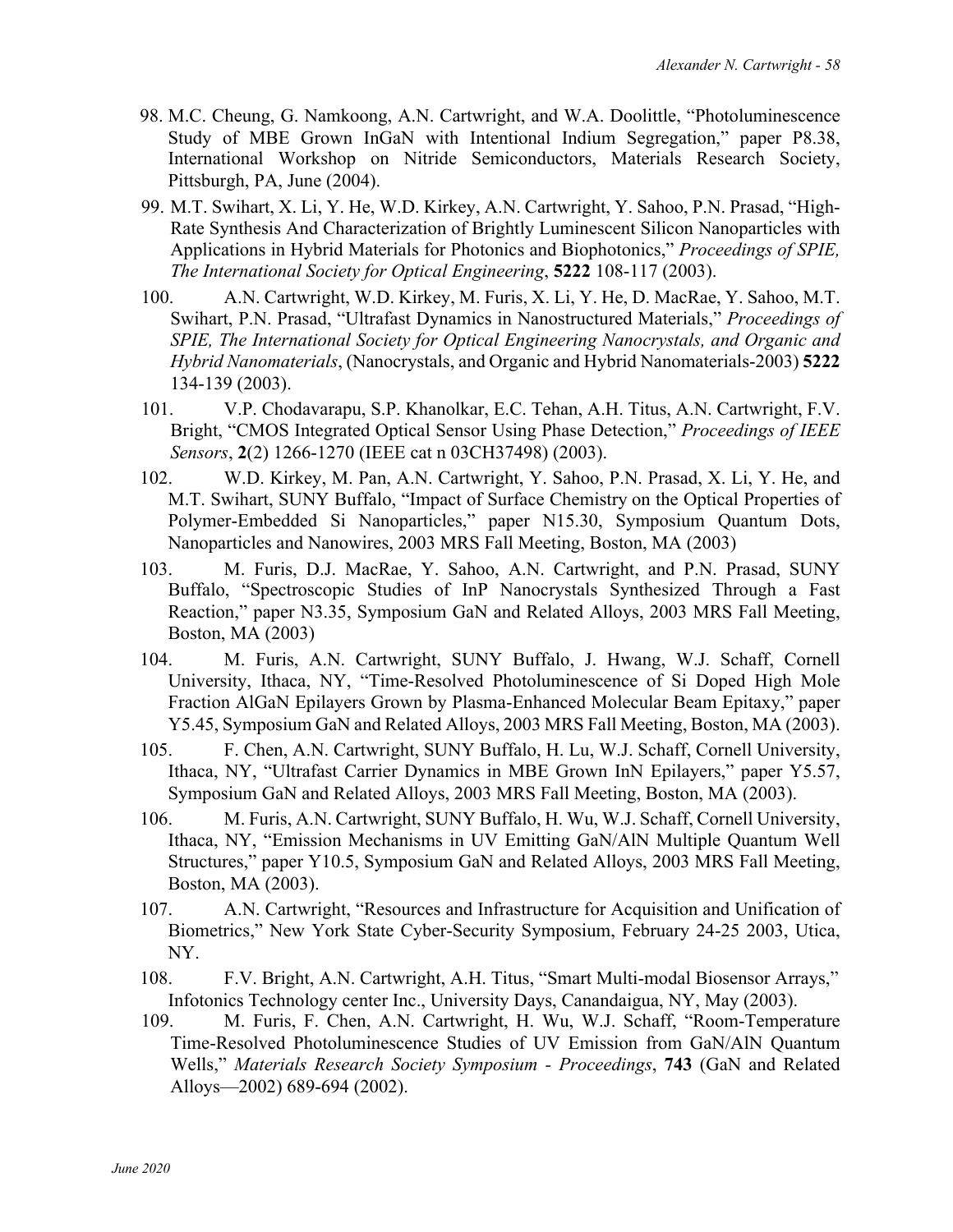- 110. M.C. Cheung, F. Chen, M. Furis, A.N. Cartwright, G. Namkoong, W. A. Doolittle, A. Brown, "Time-Resolved Optical Studies of InGaN Layers Grown on LGO Substrates," *Materials Research Society Symposium – Proceedings* **743** (GaN and Related Alloys-2002), 659-664 (2002).
- 111. H. Wu, W.J. Schaff, M. Furis, A.N. Cartwright, W. Henderson, W.A. Doolittle, Georgia Tech, A.V. Osinsky, "Molecular Beam Epitaxial Growth of AlN/GaN Multiple Quantum Wells*," Materials Research Society Symposium – Proceedings*, **743** (GaN and Related Alloys—2002) 375-380 (2002).
- 112. F. Chen, M.C. Cheung, M. Furis, W. Kirkey, A.N. Cartwright, "Femtosecond Pump and Probe Spectroscopy of Optical Nonlinearities in an InGaN/GaN Heterostructure," Materials Research Society Symposium - Proceedings, **743** (GaN and Related Alloys— 2002) 665-669 (2002).
- 113. A. Patra, M. Pan, C.S. Friend, T-C. Lin, A.N. Cartwright, R. Burzynski, P.N. Prasad, "A New Approach to Design Light Emitting Devices Using Electroactive Dyes," Institute for Lasers, Photonics and Biophotonic, Departments of Chemistry and Electrical Engineering, University at Buffalo, The State University of New York, Buffalo, NY; Ryszard Burzynski, Laser Photonics Technology, Inc., Amherst, NY, Materials Research Society Symposium - Proceedings, **734** (Polymer/Metal Interfaces—Fundamentals, Properties and Applications—2002) 273-278 (2002).
- 114. A.N. Cartwright, P. Gopalam, V.P. Chodavarapu, and W.D. Kirkey, "Optical Design Tools for Photonics Engineering Education," Paper 2024, Session 3232, ASEE National 2002 Montreal, Quebec, Canada, June (2002).
- 115. H. Ye, C. Basaran, D. Hopkins, and A.N. Cartwright, "Reliability of Solder Joints under Electrical Stressing -Strain Evolution of Solder joints," Proceedings from the 8th Intersociety Conference on Thermal and Thermomechanical Phenomena in Electronic Systems (ITherm2002), San Diego, CA (2002).
- 116. F. Chen, M.C. Cheung, A.N. Cartwright, P.M. Sweeney, J.S. Flynn, and D. Keogh, "Ultrafast Spectroscopy of InGaN Quantum Wells for the Development of Efficient Emitters", GaAs MANTECH Conference, San Diego, California, April (2002).
- 117. H. Liu, A.N. Cartwright, C. Basaran, W. Casey, "Moiré Interferometry for Microelectronics Packaging Interface Fatigue Reliability," GaAs MANTECH Conference, San Diego, California, April (2002).
- 118. P. Gopalam, A.N. Cartwright, B. Ramamurthy, "Java Enabled Opto-Electronic Learning Tools and A Supporting Framework," Proceedings of the American Society for Engineering Education Annual Conference (2001).
- 119. P.M. Sweeney, C.M. Harder, M.C. Cheung, A.N. Cartwright, F.H. Long, M.E. Aumer, S.F. LeBoeuf, and S.M. Bedair, "Optimizing Light Emission from Nitride Quantum Wells," Proceedings of the GaAs MANTECH Conference, Las Vegas, NV (2001).
- 120. C. Basaran, Y. Zhao, A.N. Cartwright, T. Dishongh, "Evaluating Solder Joint Fatigue Reliability by Moiré Interferometry," Proceedings of Advanced Packaging Technologies in the Electronics Industry, SMTA, Boston, MA, June (2001).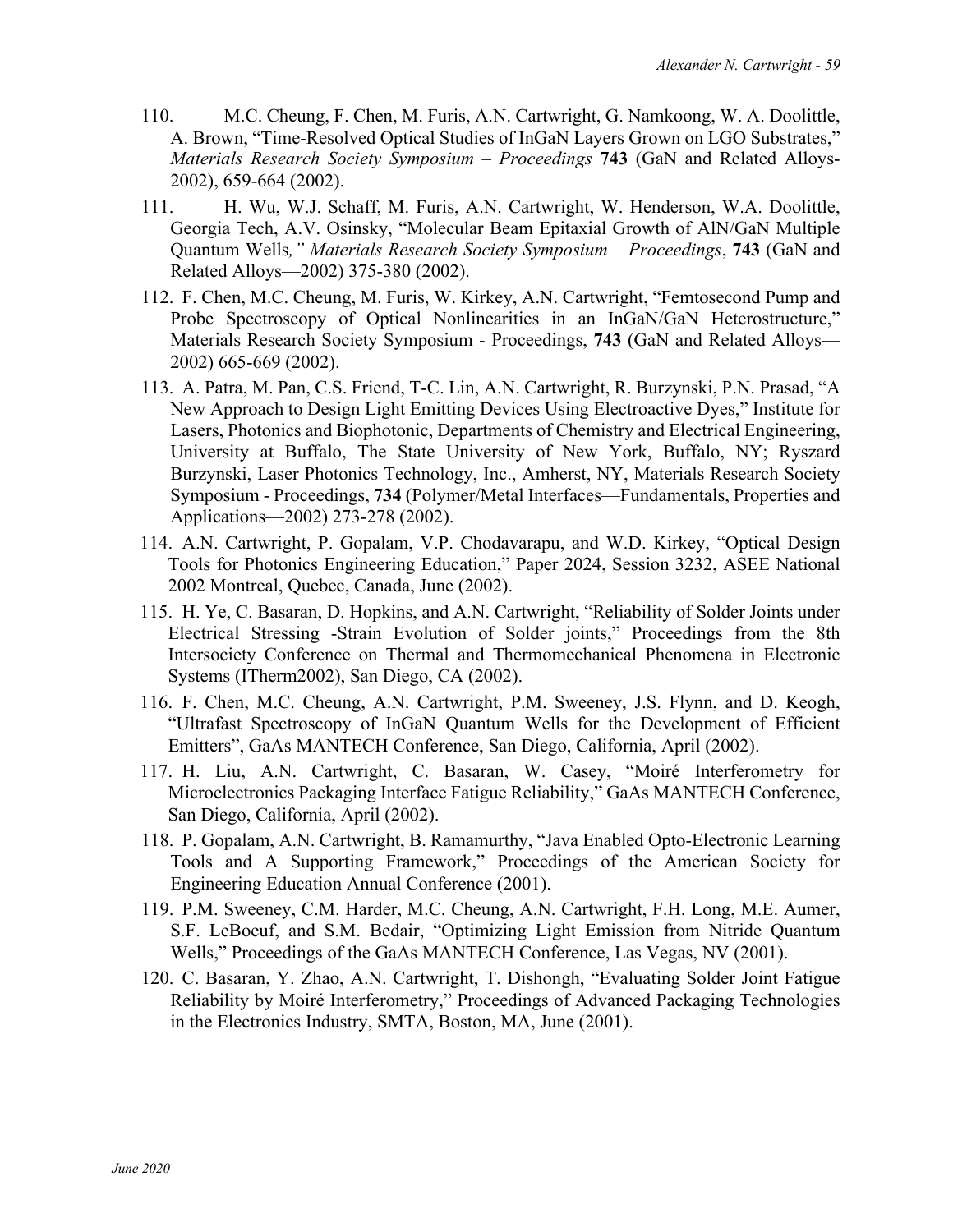- 121. F. Chen, A.N. Cartwright, P.M. Sweeney, M.C. Cheung, J.S. Flynn, D. Keogh, "Influence of Growth Temperature on Emission Efficiency of InGaN/GaN Multiple Quantum Wells," paper I6.27, Symposium GaN and Related Alloys, 2001 MRS Fall Meeting, Boston, MA (2001).
- 122. P.M. Sweeney, M.C. Cheung, F. Chen, A.N. Cartwright, M.E. Aumer, S.F. LeBoeuf, and S.M. Bedair, "Spectroscopy and Modeling of Carrier Recombination in III-N Heterostructures," paper P6.12, International Conference on Nitride Semiconductors, Denver, Colorado, July (2001).
- 123. P.M. Sweeney, C.M. Harder, M.C. Cheung, A.N. Cartwright, F.H. Long, M.E. Aumer, S.F. LeBoeuf, and S.M. Bedair, "Optimizing Light Emission from Nitride Quantum Wells", GaAs MANTECH Conference, Las Vegas, Nevada, May (2001).
- 124. P. Gopalam, A.N. Cartwright, "Java Applets as Learning Aids in Photonics," paper NE05-13, Opto Northeast and Imaging 2001, Northeast Regional Meeting on Optoelectronics, Photonics and Imaging, Rochester, NY, April (2001).
- 125. P.M. Sweeney, C.M. Harder, M.C. Cheung, A.N. Cartwright, "Carrier Dynamics in III-N Quantum Well Structures," paper NE04-12, Opto Northeast and Imaging 2001, Northeast Regional Meeting on Optoelectronics, Photonics and Imaging, Rochester, NY, April (2001).
- 126. Y. Zhao, C. Basaran, A.N. Cartwright, T. Dishongh, "Thermomechanical Behavior of BGA Solder Joints under Vibrations: An Experimental Observation," Thermal Phenomena in Electronic Systems -Proceedings of the Intersociety Conference, **2** 349-355 (2000).
- 127. Y. Zhao, C. Basaran, A.N. Cartwright, T. Dishongh, "Inelastic Behavior of Microelectronics Solder Joints under Concurrent Vibration and Thermal Cycling," Thermal Phenomena in Electronic Systems -Proceedings of the Intersociety Conference, **2** 174-180 (2000).
- 128. A.N. Cartwright, P. Gopalam, N. Liu, Z. Yuan, T. Tang and C.R. Wie, "Context based educational Java Applets using Consumer Products," Proceedings of the American Society for Engineering Education Annual Conference (2000).
- 129. D. Visco, M. Saroka, A.N. Cartwright, "Challenges of Forming an ASEE Student Chapter at the State University of New York at Buffalo," Proceedings of the American Society for Engineering Education Annual Conference (2000).
- 130. A.N. Cartwright, and P. Gopalam, "Providing Java Based Courseware with Educational Context," International Conference on Computer Simulation in Engineering Education (ICSEE2000), **32**(1) 40-46 (2000).
- 131. A.N. Cartwright, P.N. Prasad, H. Pudavar, G.S. He, J. Swiatkiewicz, S.J. Chung, K.S. Kim, T.C. Lin, "Two Photon Technology for 3D Imaging, 3D Optical Circuitry, 3D Data Storage, Up-Conversion Lasing and IR-to-Visible Image Up-Conversion," paper #Tu04, IEEE Lasers and Electro-Optics Society, Rio Grande, Puerto Rico, November (2000).
- 132. A.N. Cartwright, and C.R. Wie, "Context Based Educational Java Applets using Consumer Products", paper #653, American Society for Engineering Education Annual Conference, St. Louis, Missouri, June (2000).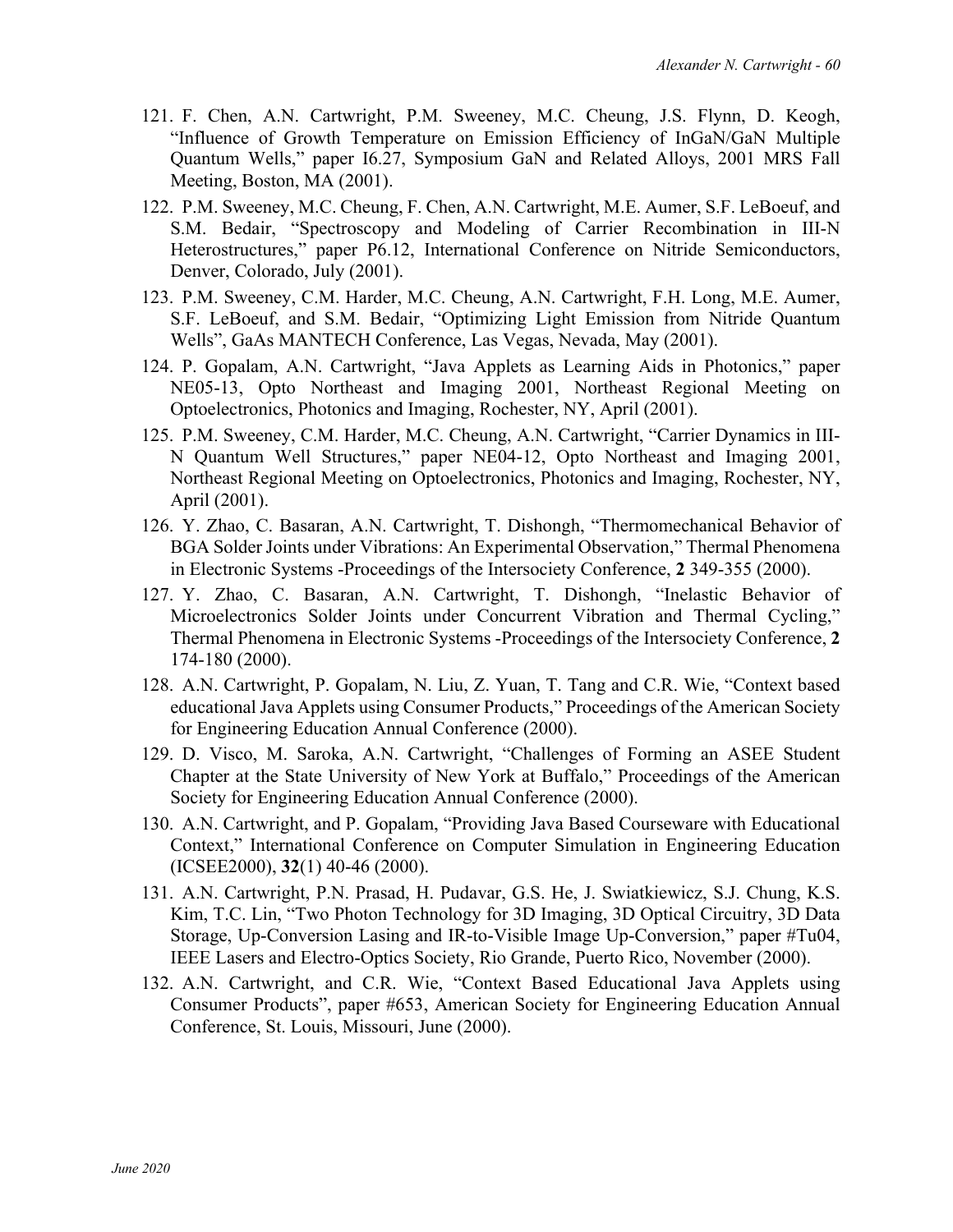- 133. A.N. Cartwright, and C.R. Wie, "Semiconductor and Photonics Learning Modules Based on Consumer Product Case Studies," National Science Foundation Showcase of Projects, American Society for Engineering Education Annual Conference, St. Louis, Missouri, June (2000).
- 134. A.N. Cartwright, "Development of Java Based Engineering Courseware," St. Lawrence Section of American Society for Engineering Education Spring Sectional Meeting, Alfred, NY, March–April (2000).
- 135. A.M. Bisantz, A.N. Cartwright and A. Aref, "Introducing Students to Engineering Using a Case Study Approach" Proceedings of the American Society for Engineering Education Annual Conference (1999).
- 136. A.N. Cartwright, "Design and Collaborative-learning in Lasers and Photonics Courses," What's New in ECE Education, Proceedings of the American Society for Engineering Education Annual Conference (1999).
- 137. Y. Zhao, C. Basaran, A.N. Cartwright, and T. Dishongh, "Creep Behavior of BGA during Thermal Cycling by Moiré Interferometry and FEM Simulation," *Advances in Electronic Packaging*, ASME-EEP **26**(1) 685-691 (1999).
- 138. T. Dishongh, Y. Zhao, A.N. Cartwright, and C. Basaran, "A Study of the Effect of Vibrations Coupled with Thermal Cycling on a BGA Package," InterPACK 1999, ASME, IEEE (1999).
- 139. A.N. Cartwright, P.M. Sweeney, T. Prunty, M. Pan, D.P. Bour, M. Kneissl, "Carrier Dynamics of Piezoelectric GaN/InGaN Quantum Wells," paper #W11.27, Material Research Society Fall Meeting, Boston, Massachusetts, (1999).
- 140. C.R. Wie, A.N. Cartwright, "Integrating Java Applet Courseware Components into Consumer Product Case-Study Modules," poster #12, 11, 10, International Conference on Technology and Education, Tampa, Florida, October (1999).
- 141. P.M. Sweeney, M. Pan, A.N. Cartwright, "Field Distributions in Piezoelectric p-i (MQW)-n InxGa1-xN/GaN Heterostructures," paper #MN3, Optical Society of America Annual Meeting, Santa Clara, California, September (1999).
- 142. A.N. Cartwright, and C.R. Wie, "Development, Testing and Dissemination of Dynamic Visual Learning Tools for Solid State Materials," National Science Foundation Showcase of Projects, American Society for Engineering Education Annual Conference, Charlotte, North Carolina, June (1999).
- 143. A.N. Cartwright, and C.R. Wie, "Semiconductor and Photonics Learning Modules Based on Consumer Product Case Studies," National Science Foundation Showcase of Projects, American Society for Engineering Education Annual Conference, Charlotte, North Carolina, June (1999).
- 144. A.N. Cartwright, S. Nagarathnam, E. Lee, H. Luo, "Study of Photo-degradation in II-VI Heterostructures using n-i-n Photoconductors," in "Applications of Photonic Technology 3 – Closing the Gap between Theory, Development, and Application," George A. Lampropoulos and Roger A. Lessard, SPIE – The International Society for Optical Engineering, **3491** 1060 (1998).
- 145. A.N. Cartwright, "Cooperative Learning Environments for Engineering Courses," Materials Division Session II, Proceedings of the American Society for Engineering Education Annual Conference (1998).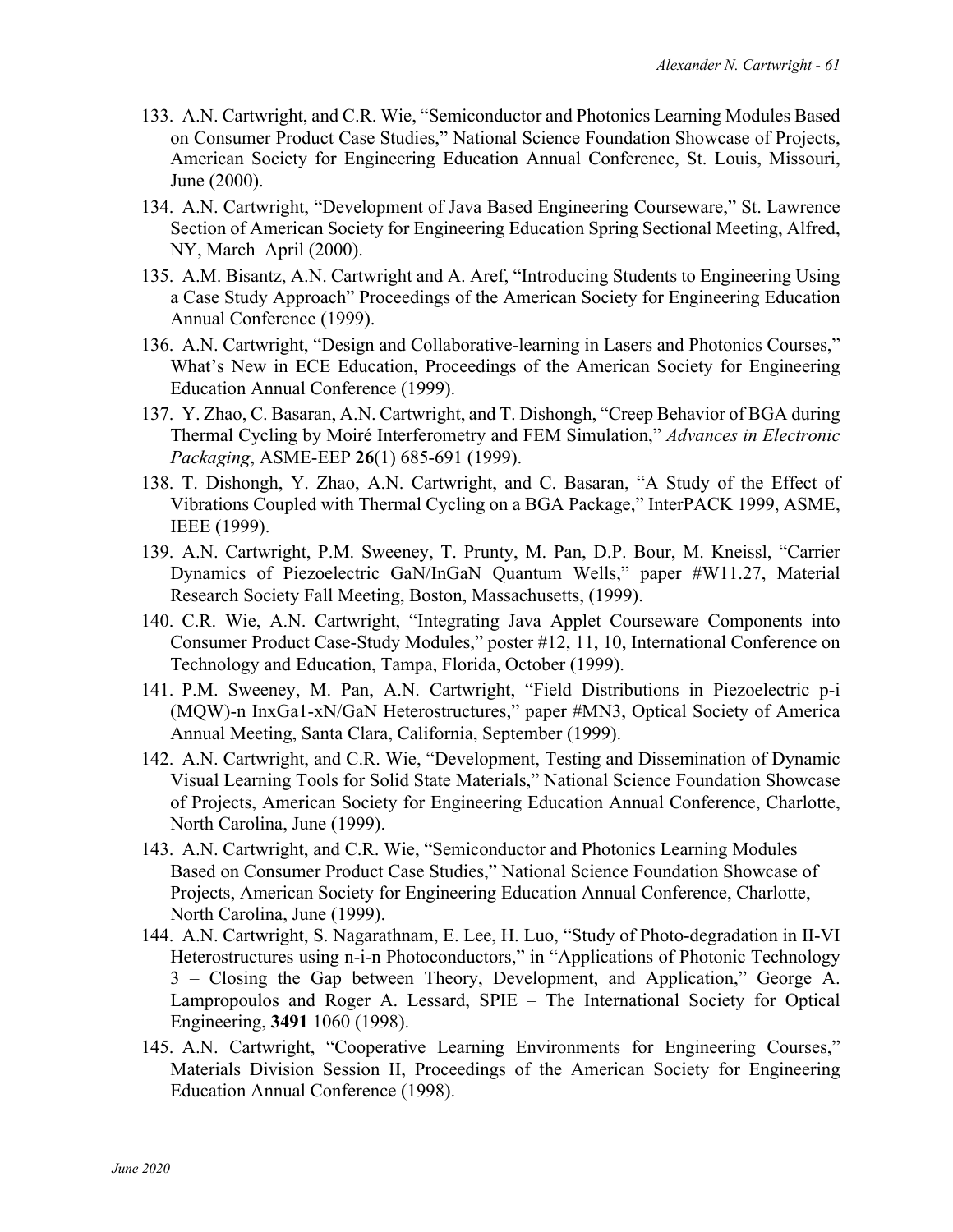- 146. A.N. Cartwright, N.A. Merkel, M.D. Blasczak, "Femtosecond Interferometry for Analysis of Internal Bond Interface Delamination in Semiconductor Devices," paper CthI1, Conference on Lasers and Electro-Optics, San Francisco, CA (1998).
- 147.A.N. Cartwright, "Incorporating Design in Photonics Courses," St. Lawrence Section of American Society for Engineering Education Spring Sectional Meeting, SUNY at Binghamton, Binghamton, NY (1998).
- 148. H. Hong, W.A. Anderson, A.N. Cartwright, E.H. Lee, H.C. Chang, M.H. Na, H. Luo, "PIN Photodiodes using Nitrogen Ion Implantation on ZnSe/GaAs Heterostructures," Proceedings of the 24th International Symposium on Compound Semiconductors (1997).
- 149. A.N. Cartwright, "Stimulating Student Interest Through Cooperative Learning Environments," St. Lawrence Section of American Society for Engineering Education Fall Sectional Meeting, SUNY at Utica, Utica, NY (1997).
- 150. C. Wengerter, S. Nagarathnam, A.N. Cartwright, J.L. Sanchez-Rojas, "Differential Reflection Measurements of Quantum Well Structures for Optical Modulators", Workshop on Photonic Materials and Devices, Buffalo, NY, October (1997).
- 151. A.N. Cartwright, A.E. Paul, W. Sha, A.L. Smirl, J.G. Pellegrino and W.F. Tseng, "Ballistic Plasma Oscillations in Bulk Semiconductors," paper WeC3, Ninth International Conference on Hot Carriers in Semiconductors, Chicago, Illinois (1995)
- 152. X.R. Huang, D.R. Harken, A.N. Cartwright, A.L. Smirl, J.L. Sánchez-Rojas, A. Sacedón, E. Calleja, E. Muñoz, "In-Well Screening Nonlinearities in Piezoelectric Multiple Quantum Wells," paper, Conference on Lasers and Electro-Optics, Baltimore, MD (1995).
- 153. A.N. Cartwright, X.R. Huang and A.L. Smirl, "Scaling of Stark-shifted Nonlinearities in Multiple Quantum Well Structures," paper JWB3, Quantum Optoelectronics Conference, Dana Point, CA (1995).
- 154. X.R. Huang, A.N. Cartwright, D.S. McCallum, D.R. Harken and A.L. Smirl, Sánchez-Rojas, A. Sacedón, E. Calleja and E. Muñoz, "Nonlinear Optical Response of Piezoelectric Multiple Quantum Wells under Bias," paper QthE8, Quantum Optoelectronics Conference, Dana Point, CA (1995).
- 155. X.R. Huang, A.N. Cartwright, D.R. Harken, D.S. McCallum, A.L. Smirl, J.L. Sánchez-Rojas, A. Sacedón, E. Calleja, E. Muñoz, "Nonlinear Optical Properties of Piezoelectric Multiple Quantum Wells," paper Q15, March meeting of the American Physical Society, San Jose, CA (1995).
- 156. D.R. Harken, X.R. Huang, D.S. McCallum, A.L. Smirl, J.L. Sánchez-Rojas, A. Sacedón, E. Muñoz and E. Calleja, "Nonlinear Optical Cross Sections of Strained Piezoelectric [111] InGaAs/GaAs Multiple Quantum Well p-i-n Structures," paper TuZ2, Annual Meeting of the Optical Society of America, Dallas, TX (1994).
- 157. A.N. Cartwright, D.S. McCallum, A.L. Smirl, W. Tseng, J. Pellegrino, and J. Comas, "Nonlinear Optical Measurement of Recombination in Multiple Quantum Well Hetero ni-p-i's," paper TuZ3, Annual Meeting of the Optical Society of America, Dallas, TX (1994).
- 158. J.L. Sánchez-Rojas, A. Sacedón, E. Muñoz, E. Calleja, F. Calle, F. González-Sanz, D.R. Harken, X.R. Huang, D.S. McCallum, A.N. Cartwright, A.L. Smirl, "Conduction Band Engineering and Time Response in Piezoelectric [111] Multiple Quantum Well Photodiodes," WOCSDICE Conference, Cork, Ireland (1994).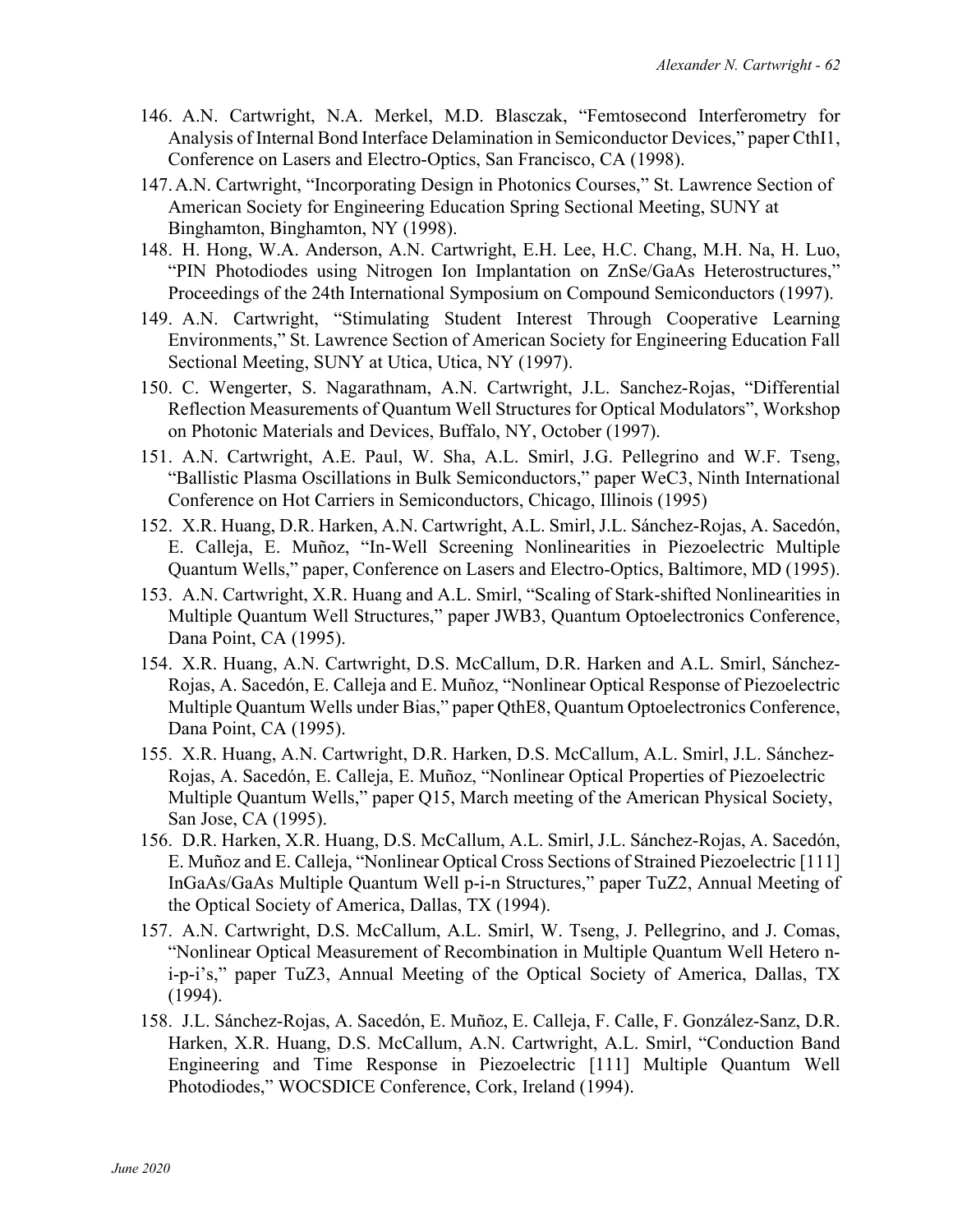- 159. X.R. Huang, D.S. McCallum, D.R. Harken, A.N. Cartwright, A.L. Smirl, A. Sacedón, J. L. Sánchez-Rojas, E. Calleja, E. Muñoz, "Strained Piezoelectric [111] Multiple Quantum Wells: Clamped or Free?," paper p1.36, 7th International Conference on Superlattices, Microstructures and Microdevices, Banff, Canada (1994).
- 160. A.L. Smirl, X.R. Huang, D.R. Harken, A.N. Cartwright, D.S. McCallum, J.L. Sánchez-Rojas, A. Sacedón, F. González-Sanz, E. Calleja and E. Muñoz, "Piezoelectric Optical Nonlinearities in Strained [111] InGaAs-GaAs Multiple Quantum Well p-i-n Structures," Nonlinear Optics: Materials, Fundamentals and Applications Conference, Waikaloa, HI (1994).
- 161. A.N. Cartwright, D.S. McCallum, A.L. Smirl, W. Tseng, J. Pellegrino, and J. Comas, "Scaling of the Nonlinear Cross Sections and Dynamic Range of GaAs/AlGaAs Hetero n i p i's," paper C20 7, March Meeting of the American Physical Society, Pittsburgh, PA (1994).
- 162. A.N. Cartwright, D.S. McCallum, A.L. Smirl, W. Tseng, J. Pellegrino, and J. Comas, "Magnitudes of Optical Nonlinearities in GaAs/AlGaAs Hetero n-i-p-i's," paper P12 4, Interdisciplinary Laser Science Conference (ILS-IX), Toronto, Canada (1993).
- 163. A.L. Smirl, D.S. McCallum, A.N. Cartwright, T.F. Boggess, T.S. Moise, L.J. Guido, R.C. Barker and B.S. Wherrett, "Optical Nonlinearities Associated with Piezo-electric Field Screening in [111] Strained-layer InGaAs/GaAs Quantum Wells," paper QFB4, Quantum Optoelectronics Conference, Palm Springs, CA (1993).
- 164. A.N. Cartwright, D.S. McCallum, X.R. Huang, T.F. Boggess, A.L. Smirl, and T.C. Hasenberg, "Enhanced Ambipolar In-plane Transport in a Hetero n i p i," International School of Material Science and Technology, NATO Advanced Studies Institute, "Nonlinear Optical Materials and Devices for Application in Information Technology," Ettore Majoranna Centre for Scientific Culture, Erice, Sicily, July (1993).
- 165. D.S. McCallum, A.L. Smirl, A.N. Cartwright, T.F. Boggess, T.S. Moise, L.J. Guido, R.C. Barker and B.S. Wherrett, "Comparison of Optical Nonlinearities in [111] Strained InGaAs/GaAs Quantum Wells," paper Q28 1, March Meeting of the American Physical Society, Seattle, WA (1993).
- 166. A.N. Cartwright, D.S. McCallum, X.R. Huang, T.F. Boggess, A.L. Smirl, and T.C. Hasenberg, "Enhanced Ambipolar In-plane Transport in a Hetero n i p i," paper Q28 6, March Meeting of the American Physical Society, Seattle, WA (1993).
- 167. D.S. McCallum, A.N. Cartwright, T.F. Boggess, A.L. Smirl, T.S. Moise, L.J. Guido and R.C. Barker, "Magnitude and Evolution of Piezoelectric Nonlinearities in (111)-oriented Strained Multiple Quantum Wells," paper WD3, Nonlinear Optics: Materials, Fundamentals and Applications, Maui, HI (1992).
- 168. A.L. Smirl, D.S. McCallum, A.N. Cartwright, X.R. Huang, T.F. Boggess and T.C. Hasenberg, "Ultrafast Decay of Photodiffractive Gratings in Hetero n-i-p-i's by Enhanced In-plane Transport," paper, 8th International Conference on Ultrafast Phenomena, Antibes - Juan-les-Pins, France (1992).
- 169. A.N. Cartwright, D.S. McCallum, X.R. Huang, T.F. Boggess, A.L. Smirl and T.C. Hasenberg, "Picosecond Dynamics of Photorefractive and Photoabsorptive Gratings in an All-binary InAs/GaAs Hetero n-i-p-i," paper C W K4, Conference on Lasers and Electro-Optics, Anaheim, CA (1992).